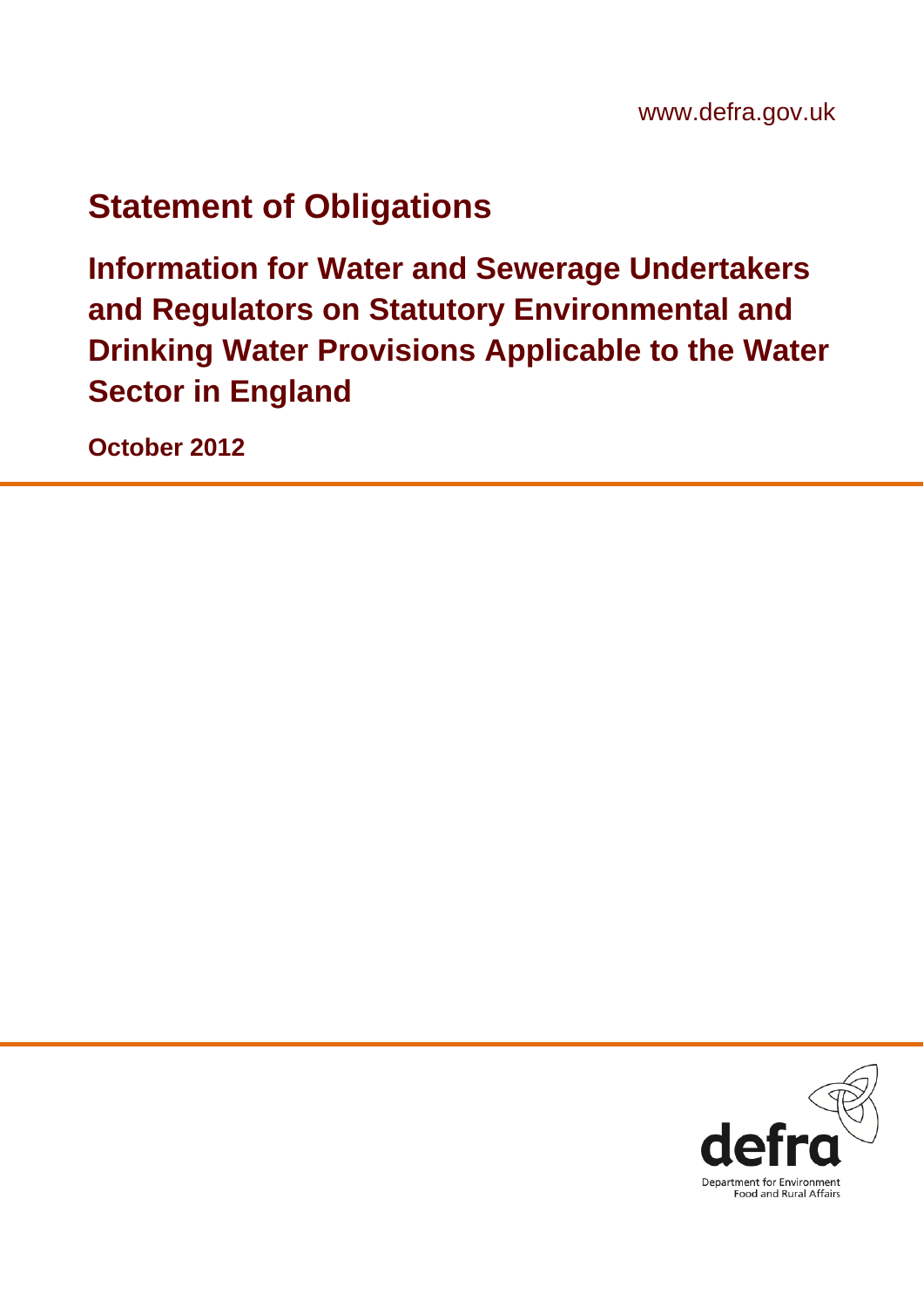© Crown copyright 2012

You may re-use this information (not including logos) free of charge in any format or medium, under the terms of the Open Government Licence. To view this licence, visit [www.nationalarchives.gov.uk/doc/open-government-licence/](http://www.nationalarchives.gov.uk/doc/open-government-licence/) or write to the Information Policy Team, The National Archives, Kew, London TW9 4DU, or e-mail: [psi@nationalarchives.gsi.gov.uk](mailto:psi@nationalarchives.gsi.gov.uk)

This document/publication is also available on our website at:

[www.defra.gov.uk/environment/quality/water/industry/](http://www.defra.gov.uk/environment/quality/water/industry/)

PB13829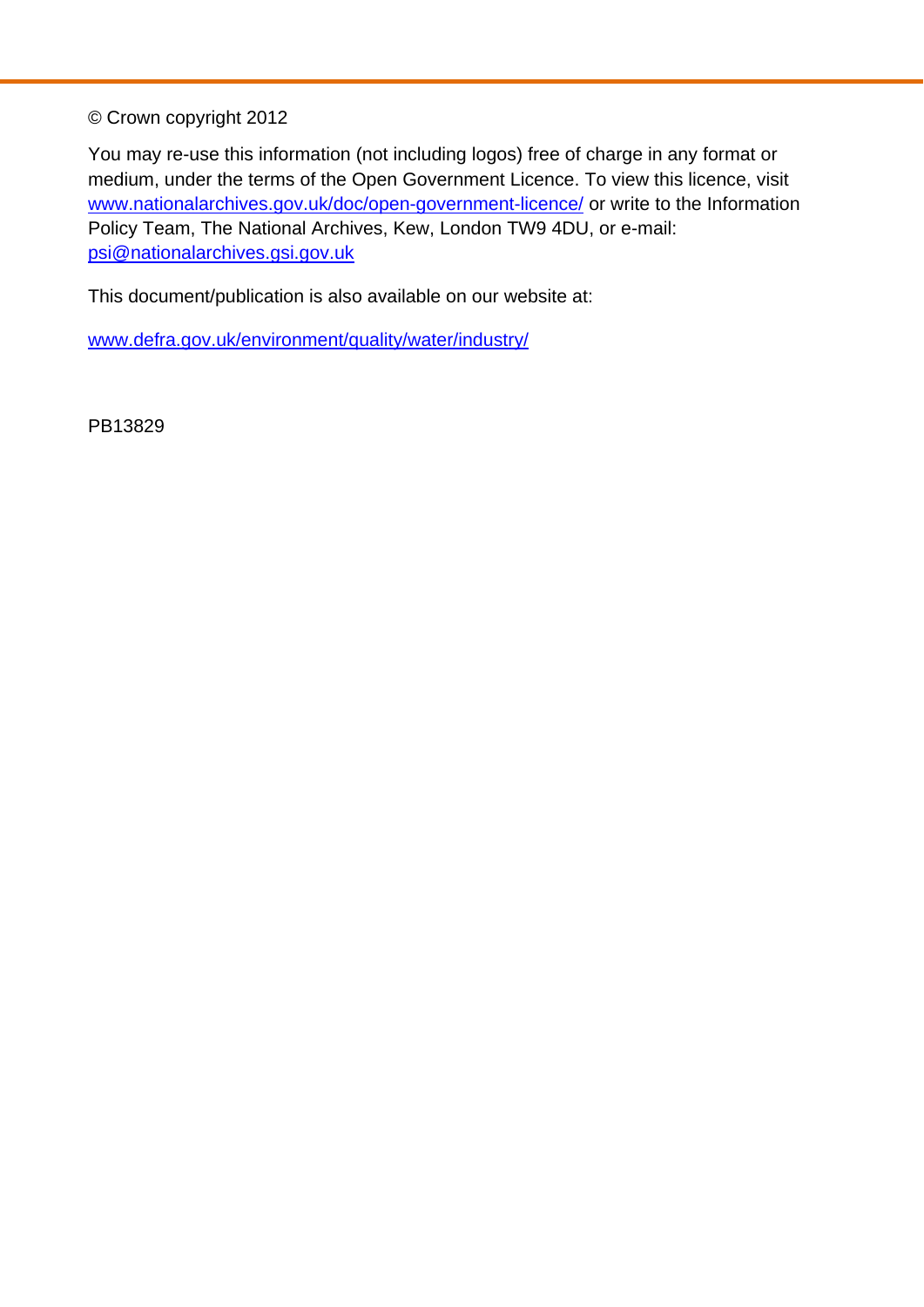# **Contents**

| 3.3 Maintaining Water Quality of Drinking Water Protected Areas (DWPAs)8 |  |
|--------------------------------------------------------------------------|--|
|                                                                          |  |
|                                                                          |  |
|                                                                          |  |
|                                                                          |  |
|                                                                          |  |
|                                                                          |  |
|                                                                          |  |
|                                                                          |  |
|                                                                          |  |
|                                                                          |  |
|                                                                          |  |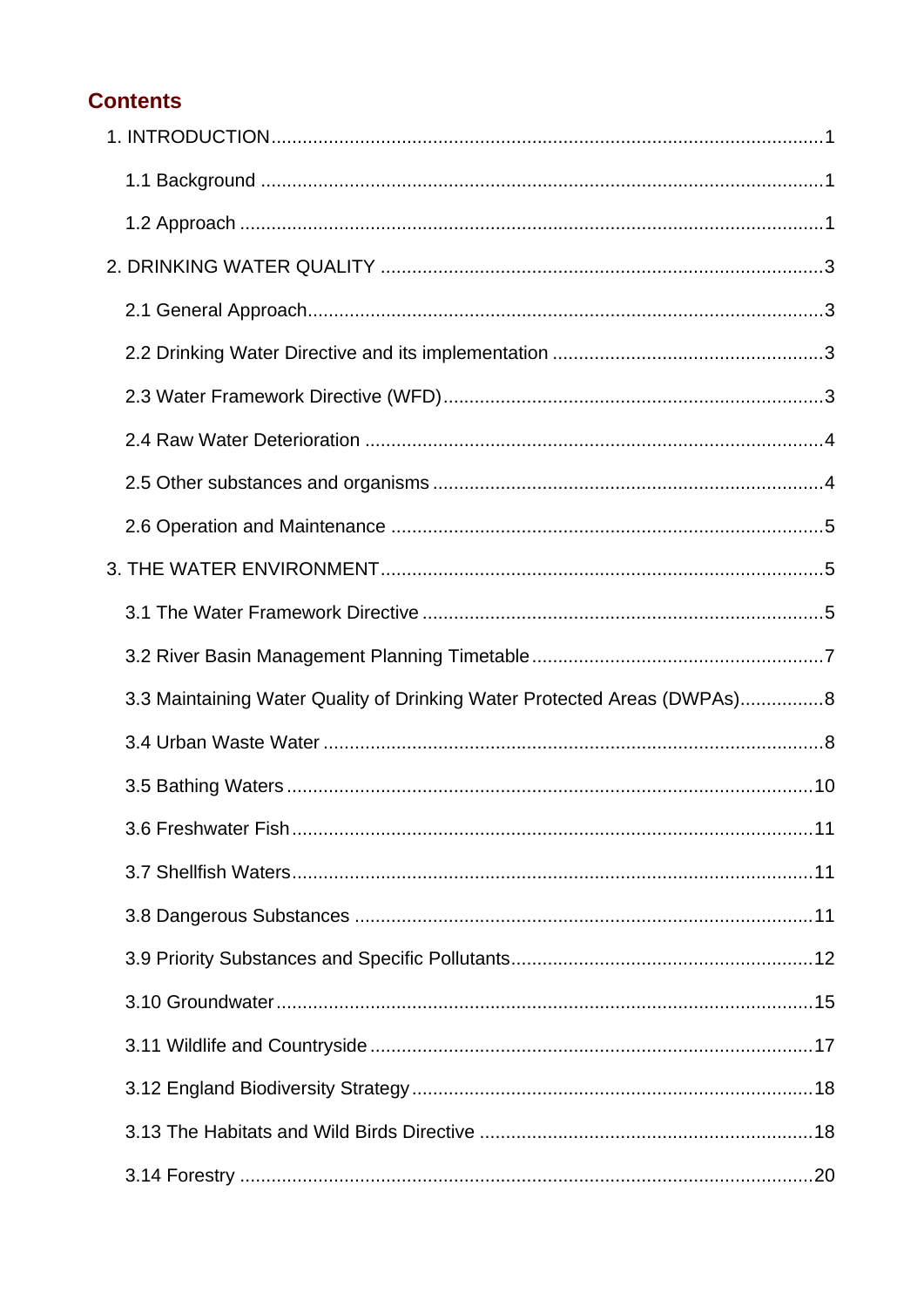| 3.16 Industrial emissions (including Integrated Pollution Prevention and Control) 21 |  |
|--------------------------------------------------------------------------------------|--|
|                                                                                      |  |
|                                                                                      |  |
|                                                                                      |  |
|                                                                                      |  |
|                                                                                      |  |
|                                                                                      |  |
|                                                                                      |  |
|                                                                                      |  |
|                                                                                      |  |
|                                                                                      |  |
|                                                                                      |  |
|                                                                                      |  |
|                                                                                      |  |
|                                                                                      |  |
|                                                                                      |  |
| 6.3 Statutory Nuisance - Odour from Sewage Treatment Plants31                        |  |
|                                                                                      |  |
|                                                                                      |  |
|                                                                                      |  |
|                                                                                      |  |
| 7.1 Duties to act consistently and have regard to national and local flood risk      |  |
|                                                                                      |  |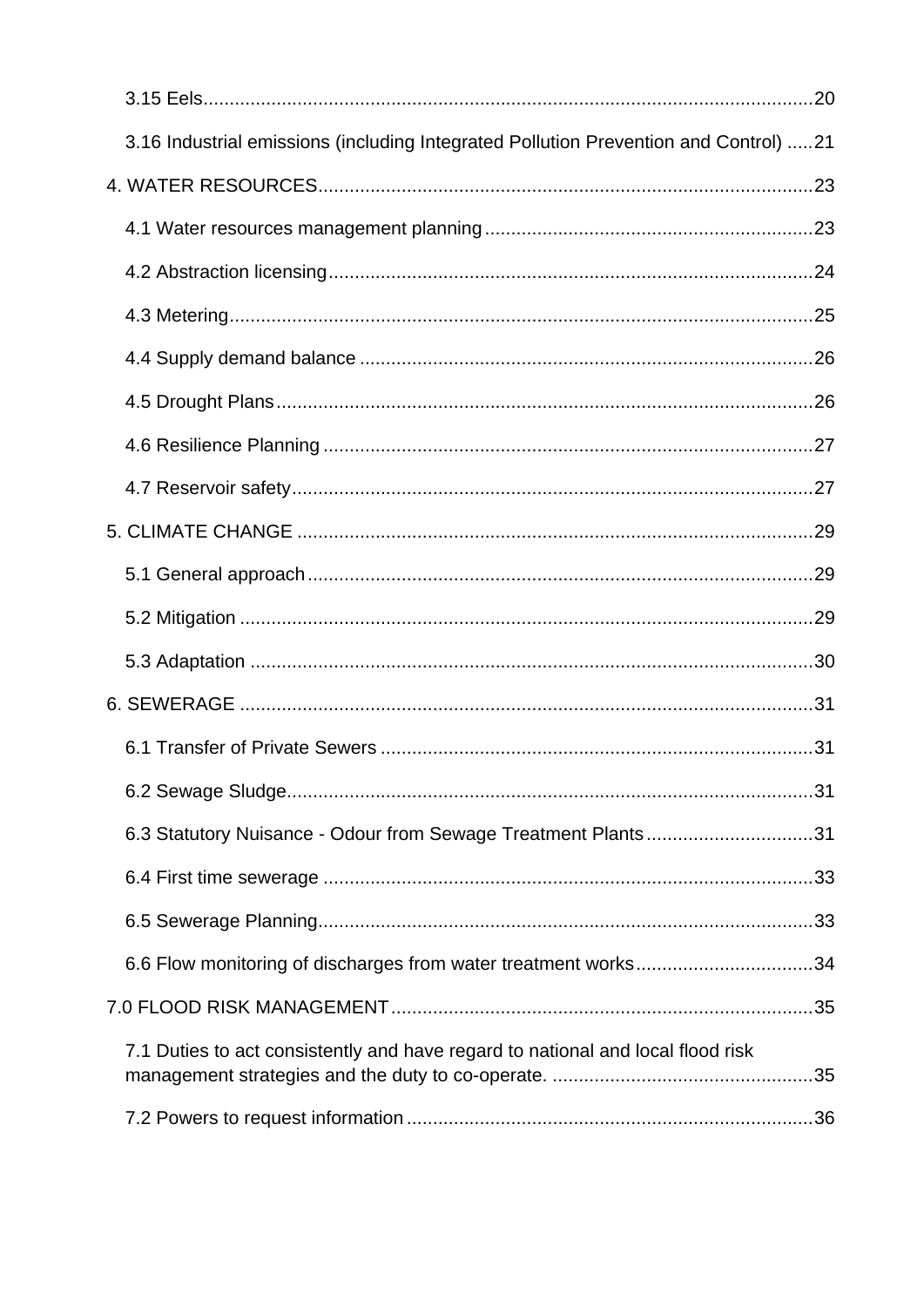# <span id="page-4-0"></span>**1. INTRODUCTION**

### **1.1 Background**

1.1.1 This Statement of Obligations describes the Government's understanding of the main environmental statutory obligations that apply in particular to water and sewerage undertakers over the Price Review period 2015-2020. This covers both domestic legislation and requirements of European directives. It is organised into chapters on water quality, the water environment, water resources, climate change, sewerage and flood risk management.

1.1.2 The intended audience for this document are the water and sewerage undertakers and environmental and quality regulators. In addition, it is hoped that that this will provide a helpful reference document for the Consumer Council for Water, Customer Challenge Groups, Ofwat and other interested parties.

1.1.3 Many statutory obligations are delivered through programmes and planning regimes regulated by Ofwat and environmental and quality regulators. These are signposted here and companies are advised to work closely with regulators to ensure they contribute to achieving environmental objectives.

1.1.4 This is not a guidance document, it is a summary of the statutory obligations that already apply to water companies. The aim is to provide a useful reference tool, setting out the Government's understanding of relevant law and regulatory and economic instruments at the time of its issue. It is not a substitute for the law and should be read in conjunction with the relevant legal instruments. Legal advice should be sought if there is any doubt. This document is without prejudice to any enforcement action which the Secretary of State may take in any case. This document refers only to the water environment, drinking water, water treatment and supply. This document is a selection of the legislation applying specifically to the water industry. It may be updated from time to time. Other more general legislation is not detailed here.

# **1.2 Approach**

1.2.1 In December 2011 the Government published its Water White Paper, *Water for Life,*  setting out its vision for future water management to meet the challenges of adapting to climate change and increased pressure on water availability and quality. This further developed government strategy set out in the Natural Environment White Paper, *The Natural Choice*, published in June 2011 which set out the Government's commitment to taking an 'ecosystems approach' to environmental management and highlighted the economic and social benefits that can result from managing environmental activities at a larger scale, taking account of impacts across the landscape. This is often described as working at a 'landscape scale'. *The Natural Choice* recognised the particular relevance of this approach to management of the water environment across a whole catchment. *Water for Life* and *The Natural Choice* provide the strategic direction that will inform revised Social and Environmental Guidance (SEG) to Ofwat on the policy objectives to which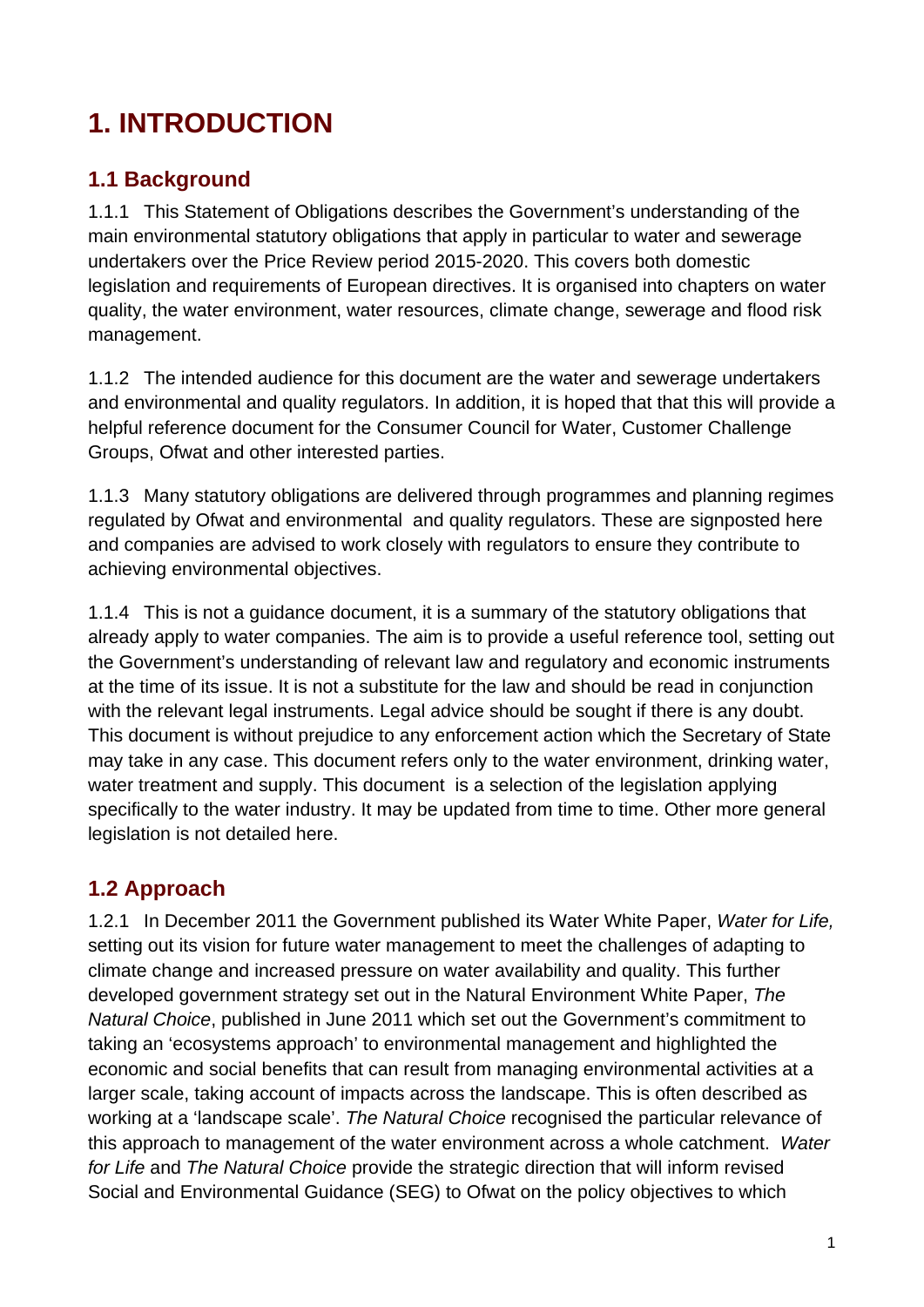Government expects them to contribute in regulating the water sector. A revised SEG will be published in 2012, following a full statutory consultation.

1.2.2 The Government has adopted an integrated approach to meeting the requirements of the Water Framework Directive (WFD) and achieving the strategic objectives set out in *The Natural Choice* and *Water for Life.* This focuses on a joined-up approach to achieving environmental and drinking water quality goals as well as ensuring that all requirements, strategies and programmes contribute towards compliance with related directives.

1.2.3 In March 2011 the Government announced a new catchment-based approach to managing the water environment, building on the River Basin Management Planning approach established under the WFD. This acknowledges that water systems are complex and interconnected with the land that surrounds them. The key elements of the approach are bringing all interested parties together to build consensus about the best way to achieve outcomes, targeting advice and incentives where they can have most impact and tracking progress towards ensuring water bodies have 'good status' and that there is no deterioration. It aims to deliver water quality solutions in both urban and rural catchments that bring wider environmental benefits. This will complement existing schemes and tools that ensure compliance with the WFD. This approach should be adopted in meeting statutory obligations for the water environment.

1.2.4 Given their important role in delivering WFD objectives, water and sewerage undertakers should expect to be involved in the process of agreeing objectives and the apportionment of responsibility for delivering those objectives within the river basin district or districts in which they operate. The Environment Agency will consult water and sewerage undertakers on draft river basin management plans. Undertakers will be able to use information gained during this process of consultation and refinement for advance planning for WFD requirements.

1.2.5 Government expects the water industry to work with regulators to identify options for complying with their statutory obligations to the extent that such flexibility exists in law. The outcome of this process should be the appraisal of options before measures go into the final programme. Measures proposed to meet these requirements should be the most cost-effective means of meeting undertakers' statutory obligations noting that in some cases at least, the flexibility to take account of considerations such as cost-effectiveness in law, particularly EU law as transposed into domestic legislation, may be limited. It is also expected that undertakers will aim to generate wider benefits and deliver multiple outcomes where possible.

1.2.6 Since the introduction of the Flood and Water Management Act 2010 (FWMA 2010), companies now have a new role in wider flood risk management. Companies must act in a manner consistent with the National Flood and Coastal Erosion Risk Management (FCERM) Strategy and have regard to Local Flood Risk Management Strategies. Water companies must co-operate with other relevant authorities (e.g. local authorities and the Environment Agency) in the exercise of their functions in relation to surface water and combined sewers under section 94 Water Industry Act 1991 and the management of reservoirs.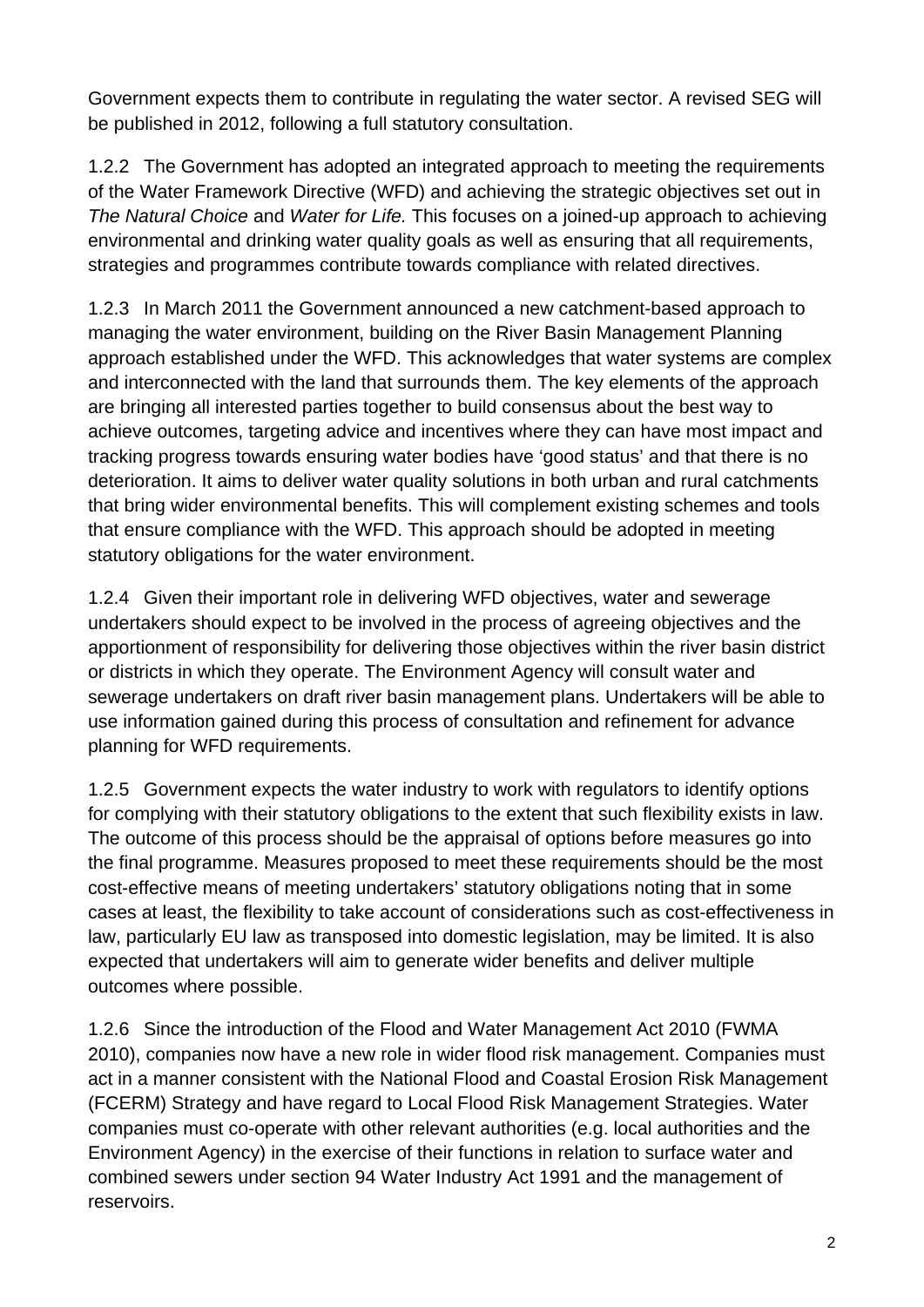### <span id="page-6-0"></span>**References and Signposts**

- **Water for Life**
- The Natural Choice: securing the value of nature
- Flood and Water Management Act 2010
- Water Industry Act 1991
- National Flood and Coastal Erosion Risk Management (FCERM) Strategy
- **Floods Directive and Flood Risk Regulations 2009**
- Local Flood Risk Management Strategies (prepared by Lead Local Flood Authorities)

# **2. DRINKING WATER QUALITY**

# **2.1 General Approach**

2.1.1 The Water Industry Act 1991 (WIA 1991) sets out the duty of water undertakers to supply drinking water that is safe and of a quality acceptable to consumers. The Drinking Water Inspectorate (DWI) is responsible for monitoring and enforcing the performance of those duties.

#### **2.2 Drinking Water Directive and its implementation**

2.2.1 The 1998 EC Drinking Water Directive is the primary legislation that sets standards for drinking water quality. The Directive was implemented in relation to public water supplies by the Water Supply (Water Quality) Regulations 2000, as amended. These contain the water quality standards of the Directive together with national standards. Under the Regulations, undertakers are required to implement a risk based approach using the World Health Organisation (WHO) 2004 Guidelines for Drinking Water Quality – Water Safety Plans (WSPs) methodology.

#### **2.3 Water Framework Directive (WFD)**

2.3.1 The Environment Agency has a duty under the WFD to designate as Drinking Water Protected Areas (DWPAs) all water bodies (both surface water and groundwater) from which water is abstracted or intended to be abstracted in the future, for human consumption in excess of 10 m<sup>3</sup>/day as an average or which serve more than 50 persons. Under Article 7.3 of the WFD, it is a requirement that measures are implemented to prevent deterioration in raw water quality due to pollution of DWPAs caused by human activities so that, as a minimum, the need for additional water treatment is avoided and ideally the level of treatment can be reduced over time. These measures are incorporated within River Basin Management Plans (RBMPs). Because Article 7.3 is a component of the Good Chemical Status test for groundwater, failure to meet this objective would mean that Good Chemical Status could not be met for groundwater bodies.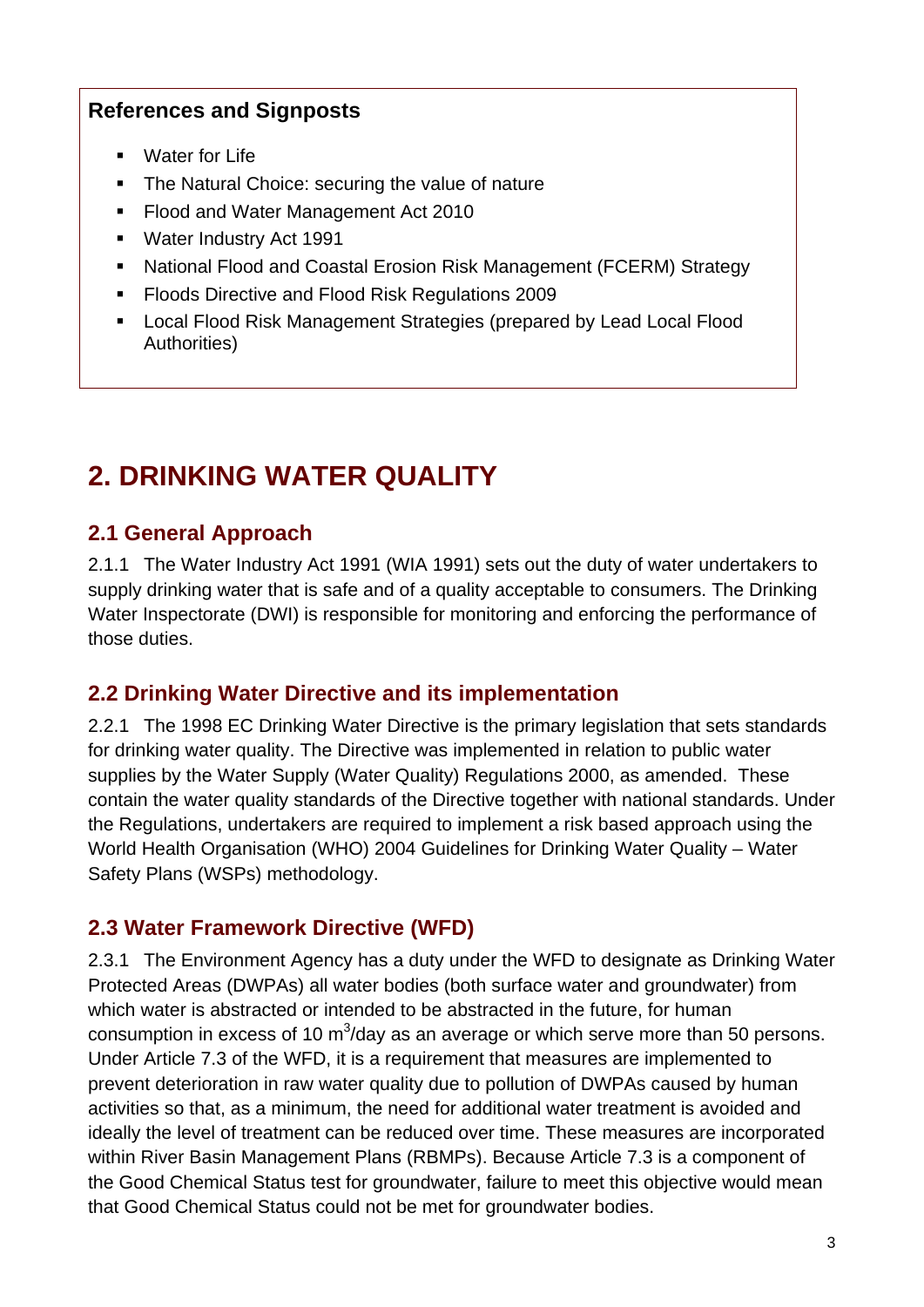<span id="page-7-0"></span>2.3.2 DWPAs can be identified as 'at risk' in RBMPs and water companies should, where appropriate work with the Environment Agency, quality regulators and the local community to implement action plans and/or catchment schemes to ensure improvement.

2.3.3 The WFD requires measures to meet quality standards and prevent deterioration of raw water quality sources within DWPAs. There are also related requirements in the Drinking Water Directive. The Environment Agency assesses compliance. Water undertakers will need to address the following specific obligations when considering drinking water quality proposals for PR14:

- to carry out a risk assessment for every water treatment works and associated supply system, to establish whether there is a risk of supplying water that could constitute a potential danger to human health.
- to carry out regulatory raw water monitoring at the point of abstraction for parameters identified through those risk assessments.

2.3.4 These risk assessments will provide information to support any drinking water quality proposals that water undertakers include in their business plans. The risk assessments and raw water monitoring should identify all existing and potential hazards that could impact on an undertaker's ability to supply wholesome drinking water. "Wholesome" is defined in regulation 4(2) of the Water Supply (Water Quality) Regulations 2000, as amended, and includes all existing drinking water quality standards and a requirement not to contain any other substance or organism that may pose a potential danger to human health.

2.3.5 Undertakers must comply with maximum levels of pesticides permissible in DWPAs.

#### **2.4 Raw Water Deterioration**

2.4.1 Where there is a failure or a likelihood of a failure to meet national standards at consumers' taps, water undertakers will need to report to DWI as set out in the Water Industry (Suppliers' Information) Direction 2009.

#### **2.5 Other substances and organisms**

2.5.1 The Water Supply (Water Quality) Regulations 2000, as amended, require that water must not contain any substance at a level which would constitute a potential danger to human health. Water undertakers must also assess the risk posed by contamination of the raw water and have water treatment in place to ensure that the disinfection process is robust and able to either inactivate or remove all pathogenic organisms, including viruses, parasites and bacteria, before water is supplied.

2.5.2 Under the 1998 EC Drinking Water Directive the health based standard for lead becomes stricter across Europe in 2013. Existing measures have been very successful in reducing consumer exposure to lead. However, there are 'hotspots' in some towns and cities where there is a higher prevalence of lead plumbing in older buildings and sample results have indicated concentrations of lead above the future standard. Water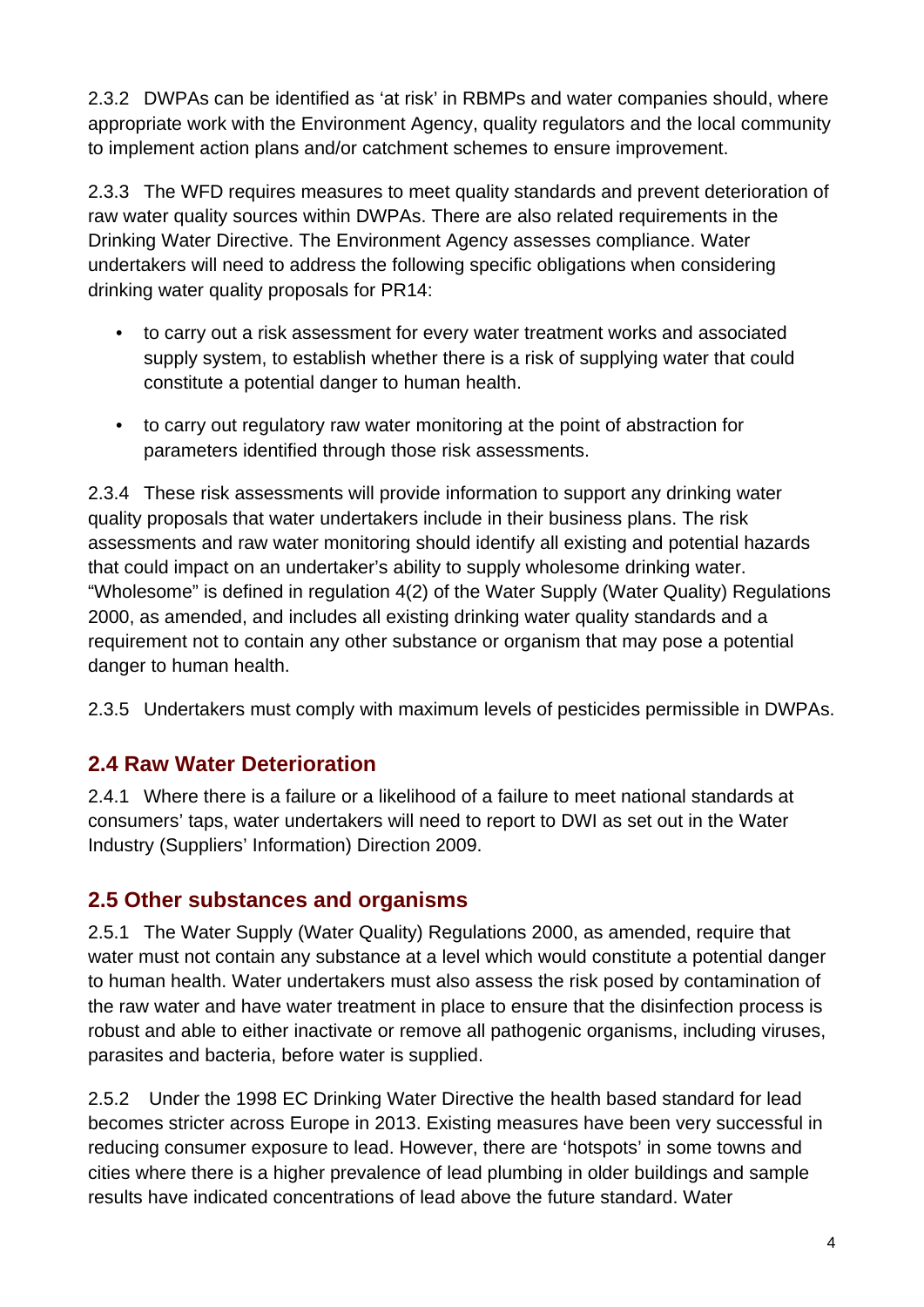<span id="page-8-0"></span>undertakers will need to examine whether strategic lead pipe replacement is required given the measures already in place. However, evidence shows that this is not always effective unless consumers replace their lead pipes at the same time. Therefore, water undertakers may need to work with others who have drinking water quality duties under the WIA 1991 (i.e. local authorities) to ensure that the future lead standard is met.

## **2.6 Operation and Maintenance**

2.6.1 DWI works with undertakers to develop Distribution System Operation and Maintenance Strategies (DOMS). This is an integral part of undertakers' risk assessment and risk management approach using WHO Guidelines for Drinking water quality – water safety plans (WSPs) methodology.

#### **References and Signposts**

- Water Industry Act 1991
- **Drinking Water Directive 1998 (98/83/EC)**
- Water Supply (Water Quality) Regulations 2000
- Water Industry (Suppliers' Information) Direction 2009
- The Water Supply (Water Quality) Regulations 2000
- **Distribution System Operation and Maintenance Strategies (DOMS).**
- What are the Drinking Water Standards?, Drinking Water Inspectorate, 2010
- Water Safety Plan Manual, World Health Organisation, 2006

# **3. THE WATER ENVIRONMENT**

#### **3.1 The Water Framework Directive**

3.1.1 The Water Framework Directive (WFD) establishes a strategic approach to managing the water environment. This includes a common approach to setting environmental objectives for groundwater, dependent wetlands and surface water bodies within the EC, compliance with standards and objectives set for protected areas, and the implementation of programmes of measures to meet those objectives. The WFD consolidates requirements of several existing directives. This is explained in relation to each topic in the appropriate section. Details of other directives with a link to WFD are provided at the end of this section. The requirements of the WFD are for the most part imposed through the Water Industry Act 1991 (WIA 1991) and the Water Resources Act 1991 (WRA 1991).

3.1.2 Under the WFD, River Basin Management Plans (RBMPs) set out an objective for each water body (for example, a stretch of a river or coastline, a lake, or a groundwater body) and summarise the programmes of measures which will be taken to achieve this.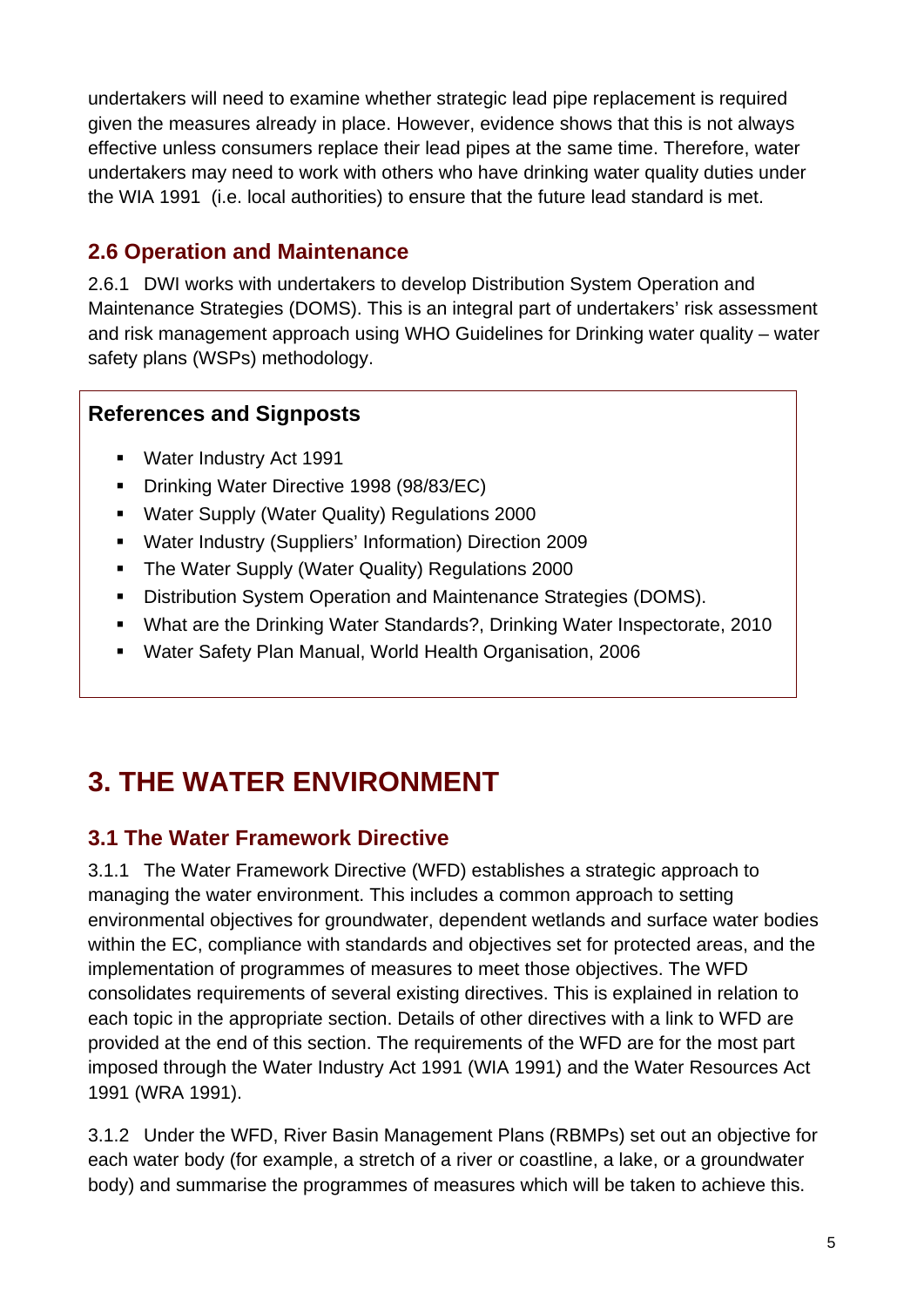Programmes of measures may include action to achieve environmental quality standards for a range of pollutants and water chemistry, to improve or maintain flows in surface water bodies, to change the physical structure or operation of assets (e.g. reservoirs, or abstraction intakes) and to prevent input of pollutants to groundwater.

3.1.3 WFD objectives include:

For surface waters:

- prevent deterioration;
- aim to achieve good ecological status (or for Artificial or Heavily Modified Water Bodies, good ecological potential);
- aim to achieve good chemical status;
- aim to reduce/cease emissions, discharges & losses from priority substances and priority hazardous substances and;
- meet protected area objectives where relevant.

#### For groundwater:

- prevent deterioration of status;
- aim to achieve good quantitative status;
- aim to achieve good chemical status;
- prevent or limit the input of pollutants;
- reverse significant upward trends in the concentration of pollutants and;
- meet protected area objectives where relevant.

3.1.4 The WFD has a strong economic component to support the decision making process. There are provisions for setting extended deadlines or less stringent objectives if the most cost effective package of measures to achieve the target status is disproportionately expensive, providing the conditions for applying alternative objectives set out in Article 4 of the WFD are met. However, this discretion is limited in relation to measures required to prevent deterioration of status and achieve the objective of preventing or limiting inputs of pollutants into groundwater.

3.1.5 As well as observing the WFD requirements for objective setting, the Environment Agency will also take account of priorities and other requirements set out in the Defra guidance on river basin planning. This guidance provides more details of how WFD objectives are to be interpreted. It is currently being reviewed and updated.

3.1.6 Monitoring requirements under WFD are set out in the Water Supply (Water Quality) Regulations 2000.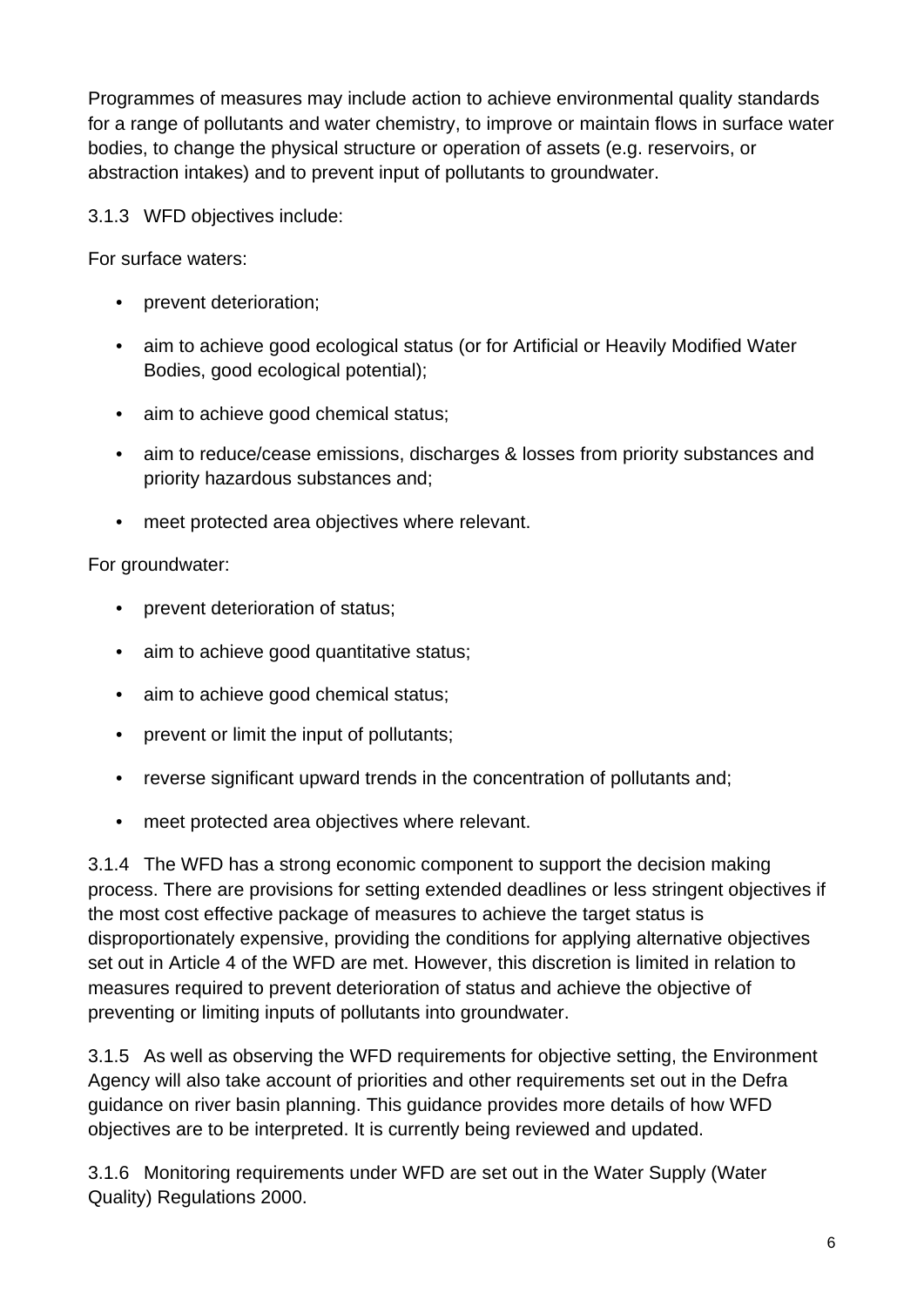## <span id="page-10-0"></span>**3.2 River Basin Management Planning Timetable**

3.2.1 The first River Basin Management Plans (RBMPs) were published in 2009. The Environment Agency has started the process of reviewing and updating the plans.

3.2.2 The timetable for the second round of RBMPs will be confirmed in early 2013, following the consultation on "statement of steps and consultation measures". The indicative timetable is as follows:

- June 2012 to December 2012 Consultation on Statement of Steps and Consultation measures
- June 2013 to December 2013 Consultation on Significant Water Management **Issues**
- June 2014 to December 2014 Consultation on draft RBMPs
- September 2015 RBMPs submitted to the Secretary of State for approval
- December 2015 RBMPs approved and published

3.2.3 The WFD provides discretion to Member States about what objectives to set for particular water bodies and how to achieve the objectives but provides a detailed framework for the decision making process. As well as observing the WFD requirements for objective setting, the Environment Agency will also take account of priorities set out in the Defra guidance on river basin planning.

3.2.3 Once RBMPs are approved by the Secretary of State the objectives and programmes of measures summarised in the plans become statutory requirements. The Environment Agency will use permit and licence conditions to ensure that the water and sewerage industry meets its agreed contribution to achieving these objectives. Given their important role in delivering WFD objectives, water and sewerage undertakers should expect to be involved in the process of agreeing objectives and the apportionment of responsibility for delivering those objectives within the river basin district or districts in which they operate. The Environment Agency will consult water and sewerage undertakers on the Significant Water Management Issues (SWMI) work and the draft RBMPs.

3.2.4 Undertakers' business plans should include those measures that have been identified by the relevant deadlines, including investigative work and pilot schemes. Some improvement schemes will be identified early, in relation to water resources, no deterioration and protected areas. Undertakers will be able to use information gained through their active involvement in the river basin planning process for advance planning for the WFD requirements that will need to be delivered after 2015. Undertakers can also, in their business plans, provision for work they and the environmental regulators reasonably anticipate will be necessary after 2015, based on the SWMI. It is recognised that detailed scheme requirements can only be confirmed once the Secretary of State has approved the revised RBMPs in December 2015. Undertakers and regulators should work together and be prepared to make adjustments to take account of this fact.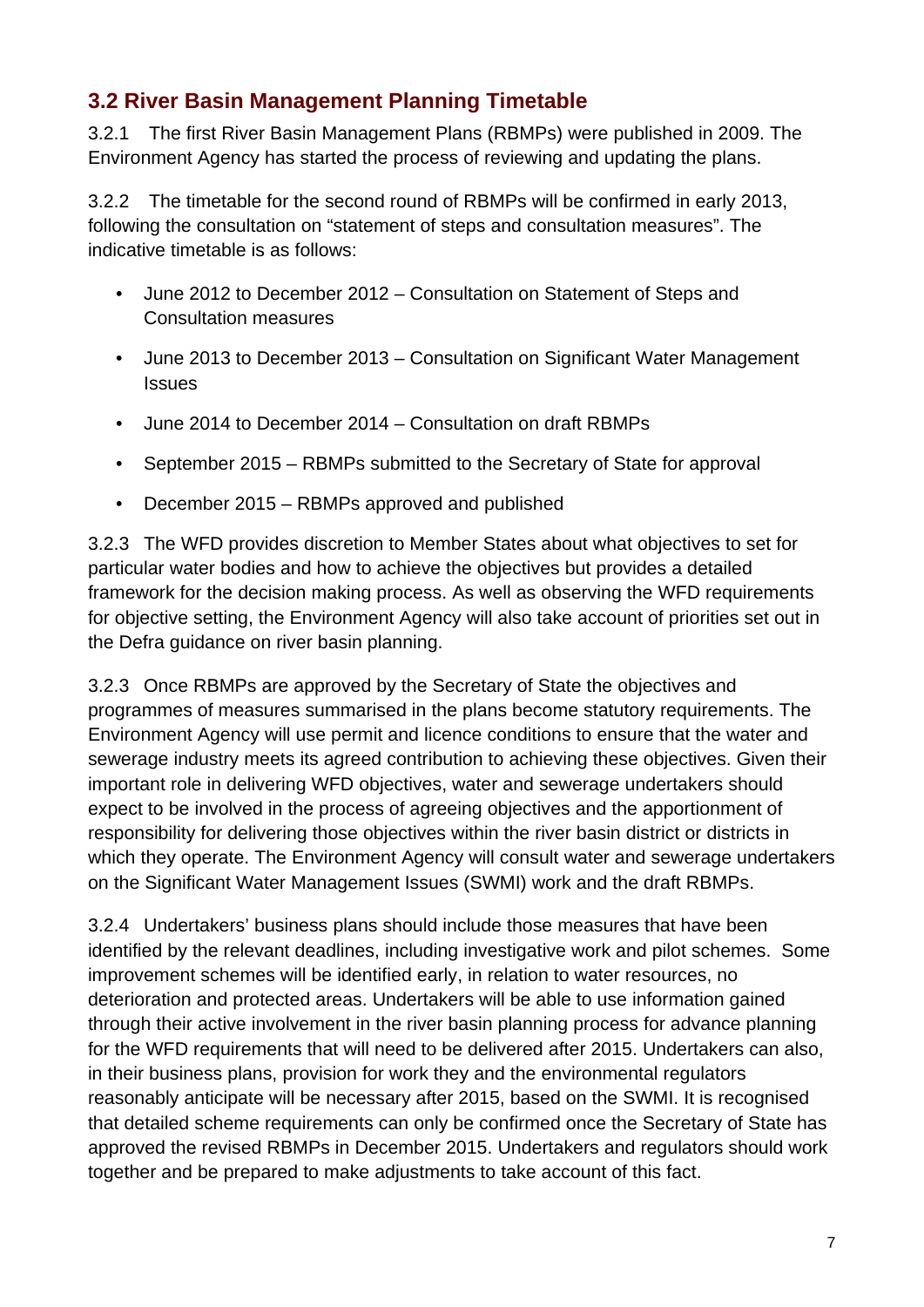<span id="page-11-0"></span>3.2.5 Undertakers' business plans should provide for the inclusion of schemes (including investigations) to meet all WFD requirements, which are based on a consistent methodology for assessing costs and benefits across the sector. Schemes are not limited to the operation of assets owned or controlled by undertakers.

3.2.6 Water and sewerage companies can invest in natural as well as built infrastructure to deliver their desired outcomes. For example, where this provides value to their customers, they can support land management approaches designed to minimise pollution at source instead of paying for measures to extract the same pollutants downstream. *The Natural Choice* demonstrated how targeted investment of this sort can deliver a wide range of positive social, environmental and economic outcomes. An increasingly common approach to making such investments is through 'payments for ecosystems services' schemes. Treasury Green Book supplementary guidance on accounting for environmental impacts in policy appraisal recommends use of ecosystem services as a framework for assessing environmental impacts.

3.2.7 Water companies are encouraged to consider where payments for ecosystems services schemes or other such investments in natural infrastructure can deliver a cost beneficial outcome for their customers. They may also wish to work in partnership with other organisations (for example environmental NGOs or Local Authorities) where there are opportunities to invest jointly in shared outcomes; and to engage with customers on their willingness to pay for added value activities. Having undertaken an appropriate assessment of the benefits to customers, undertakers may agree and implement improvement schemes, source control measures, or demand management measures, in the catchments or Drinking Water Protected Areas in which they operate.

#### **3.3 Maintaining Water Quality of Drinking Water Protected Areas (DWPAs)**

3.3.1 Under Article 7.3 of the WFD it is a requirement that measures are implemented to prevent deterioration in raw water quality from a 2007/8 baseline due to pollution of DWPAs. Measures to address this should be included within RBMPs. In order to help achieve this requirement, the Environment Agency has designated safeguard zones. These are not statutory but can be used to target measures that can be taken to prevent deterioration and therefore minimise the need for treatment. Catchment Schemes that investigate and implement catchment based options may provide cost effective alternatives to additional treatment and provide wider benefits. These may be considered, where appropriate, by water companies or as part of local partnerships. These provisions support the duty to supply "wholesome water" under section 35 of the WIA 1991.

# **3.4 Urban Waste Water**

3.4.1 The environment is protected from the adverse effects of discharges of urban waste water through the Urban Waste Water Treatment Directive (UWWTD) (91/271/EEC), implemented by the Urban Waste Water Treatment Regulations 1994. These should be seen in the context of the general duties to provide, improve and extend the sewerage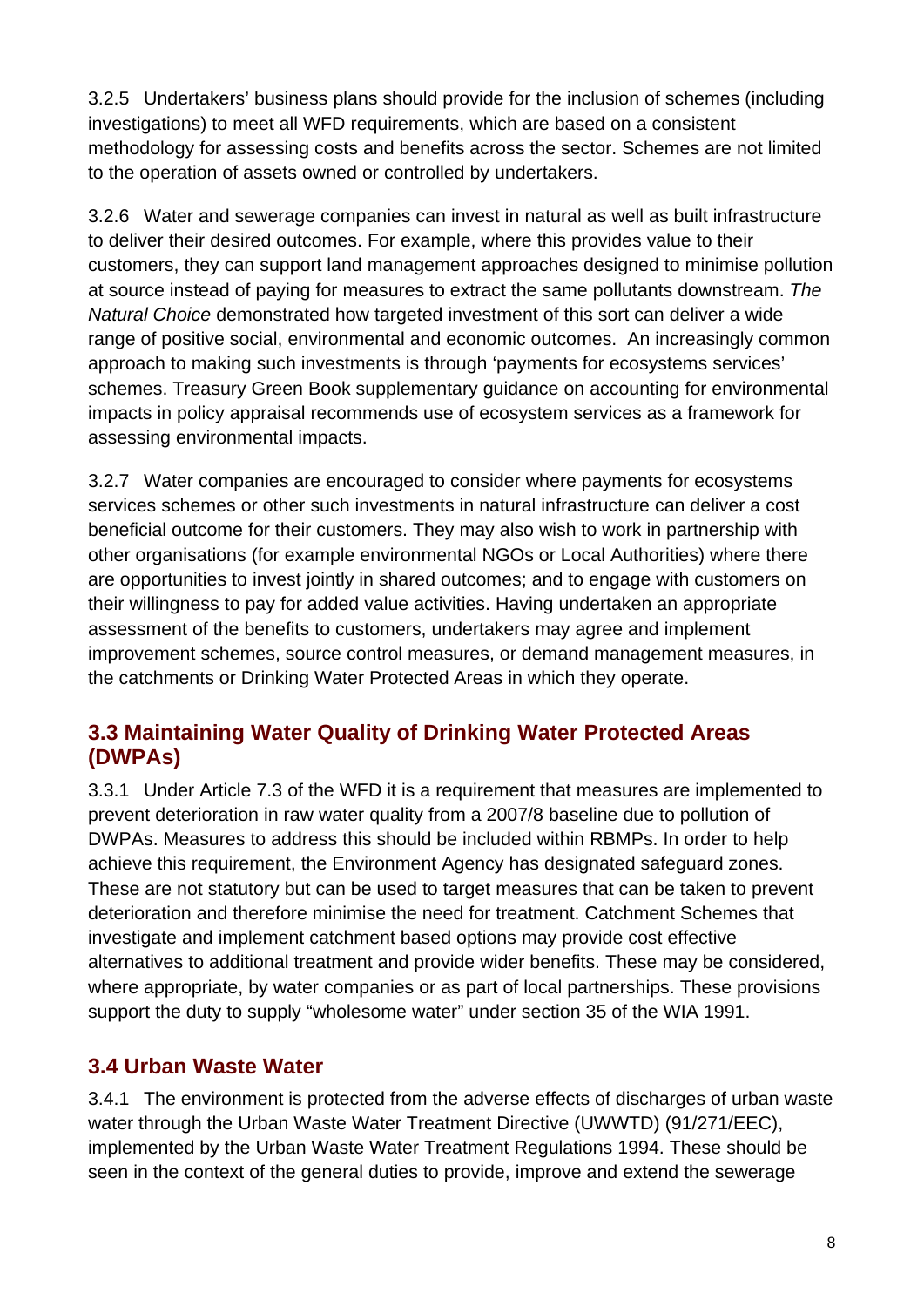system imposed by section 94 of the WIA 1991. The Directive requires Member States to ensure that:

- collecting systems (sewers) are provided for urban waste water from cities, towns, villages and industrial premises above a certain size;
- urban waste water is treated to specified minimum standards before discharge into the environment;
- sensitive waters are identified as 'sensitive areas' and discharges to such waters are subject to more stringent treatment.

3.4.2 The treatment standard required by the UWWTD depends on the population equivalent (p.e.) served by the sewage treatment works (or industrial treatment plant) and the type of water into which they discharge:

- Appropriate treatment is the approach specified by the Directive to protect receiving waters from the effects of discharges from treatment works serving small communities (below 2,000 p.e. for discharges to inland and estuarial waters and 10,000 p.e. for discharges to coastal waters). Secondary treatment is the general standard of treatment set by the Directive for communities of 2,000 p.e. and above for discharges to inland and estuarine waters and 10,000 p.e. and above for discharges to coastal waters.
- more stringent than secondary (i.e. tertiary) treatment is required for discharges from treatment works serving communities of more than 10,000 p.e., contributing to the pollution of waters identified by member states as 'sensitive areas'.
- Less stringent than secondary (i.e. primary) treatment is permitted for waters identified by member states as 'less sensitive areas'.

3.4.3 Sensitive area designations are reviewed every four years and Member States have up to seven years from identification of a sensitive area to meet tertiary treatment requirements at qualifying sewage treatment plants. On 14 November 2011, 33 additional eutrophic sensitive areas were designated in England. These will require the relevant works to have the relevant nutrient removal in place by 14 November 2018.

3.4.4 Demonstrating ongoing active management of collecting systems is strongly encouraged. This includes the approach to sewerage planning ( see para 6.5) but may also include the monitoring of events from intermittent discharges where appropriate. Spill frequency trigger levels in permits for discharges impacting on particularly sensitive waters (for example bathing and shellfish waters) would further underline a commitment to protecting such waters and those who use them.

3.4.5 In the case of the provision of satisfactory collecting systems and treatment requirements, action and investment should only be necessary, and included in undertakers' business plans, where requirements have already been identified or become newly identified e.g. additional sewerage capacity for population growth areas or the resolution of issues concerning discharge consent applications. Guidance relating to the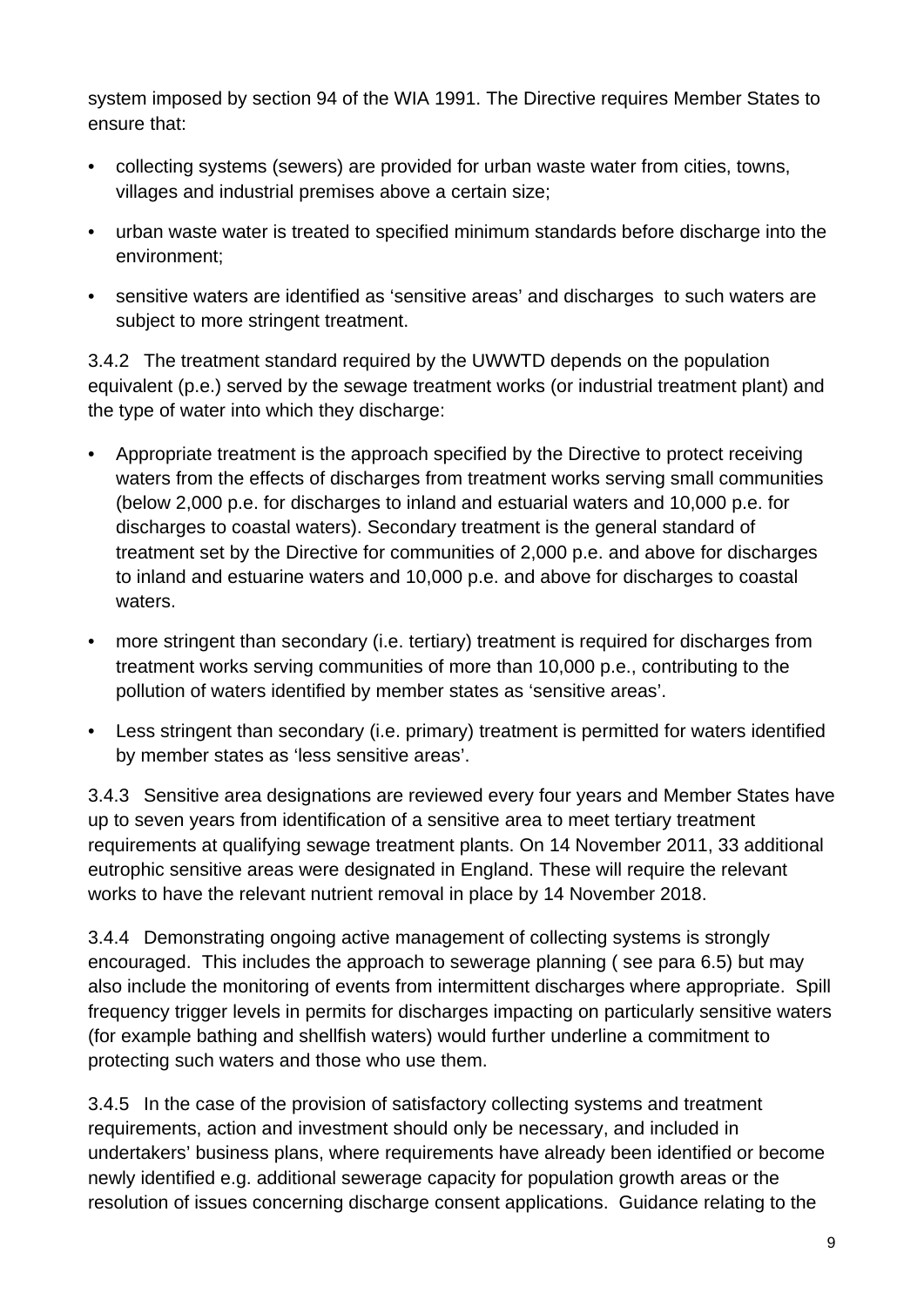<span id="page-13-0"></span>implementation of the UWWTD will be reviewed and may need to be modified in the light of the outcome of the 'collecting system' case currently before the Court of Justice of the European Union (Case C-301/10) relating to London and Whitburn.

# **3.5 Bathing Waters**

3.5.1 The health of bathers and maintenance of aesthetic quality at identified bathing waters is protected through the Bathing Water Directives, implemented by the Bathing Water Regulations 2008. There is currently a transition phase between the old and revised directives. From 2012 monitoring will begin under the revised Directive (2006/7/EC) and this will focus on a smaller set of parameters emphasising microbial pollution. Until 2015 assessment and reporting will continue under the old Directive. From 2015 the UK will report against the new classifications based on the revised Directive's more stringent microbiological standards for E.coli and intestinal enterococci. The Government's aim is for all bathing waters to achieve at least 'Sufficient' class by 2015 (this is approximately twice as stringent as the requirements for the current (c) Directive). From 2015 the Directive requires Member States to take realistic and proportionate measure to increase the number of bathing waters meeting the 'Good' or 'Excellent' classifications. Existing improvement schemes should continue but planning for the future should now be targeted at the revised classifications: 'Sufficient', 'Good', and 'Excellent' (those that fail to meet 'Sufficient' are classified as 'Poor').

3.5.2 The provisions apply to all identified bathing waters, of which there are around 416 in England. In summary, obligations will include schemes affecting bathing waters which:

- Are predicted to be 'Poor' (revised Directive) or fail Imperative standards (c Directive)
- Waters having a >20% risk of failing the 'Sufficient' classification
- Waters having a >20% risk of failing their Baseline class as set in 2011.

3.5.3 The government will also consider schemes of improvement towards meeting the 'Good' (or 'Excellent') classification where the company is supported fully by its customers' willingness to pay. The Government will also consider schemes to apply the prediction and discounting provisions of the Directive. Implementation of the Directive may require the EA to discuss with undertakers, investment that is needed not just in terms of asset maintenance but also action which helps to meet environmental objectives through dealing with, for example misconnections and diffuse urban pollution which impacts on bathing waters.

3.5.4 Although improvements will be included in programmes of measures within RBMPs, in some cases, work may have to be brought forward on specific sewage infrastructure to meet the requirements in para 3.6.1. The revised classification starts in 2015 and improvements agreed during PR14 will impact upon classifications between 2016 and 2020, so measures should be planned to impact on bathing water quality by 2016 or as early as possible in the planning period.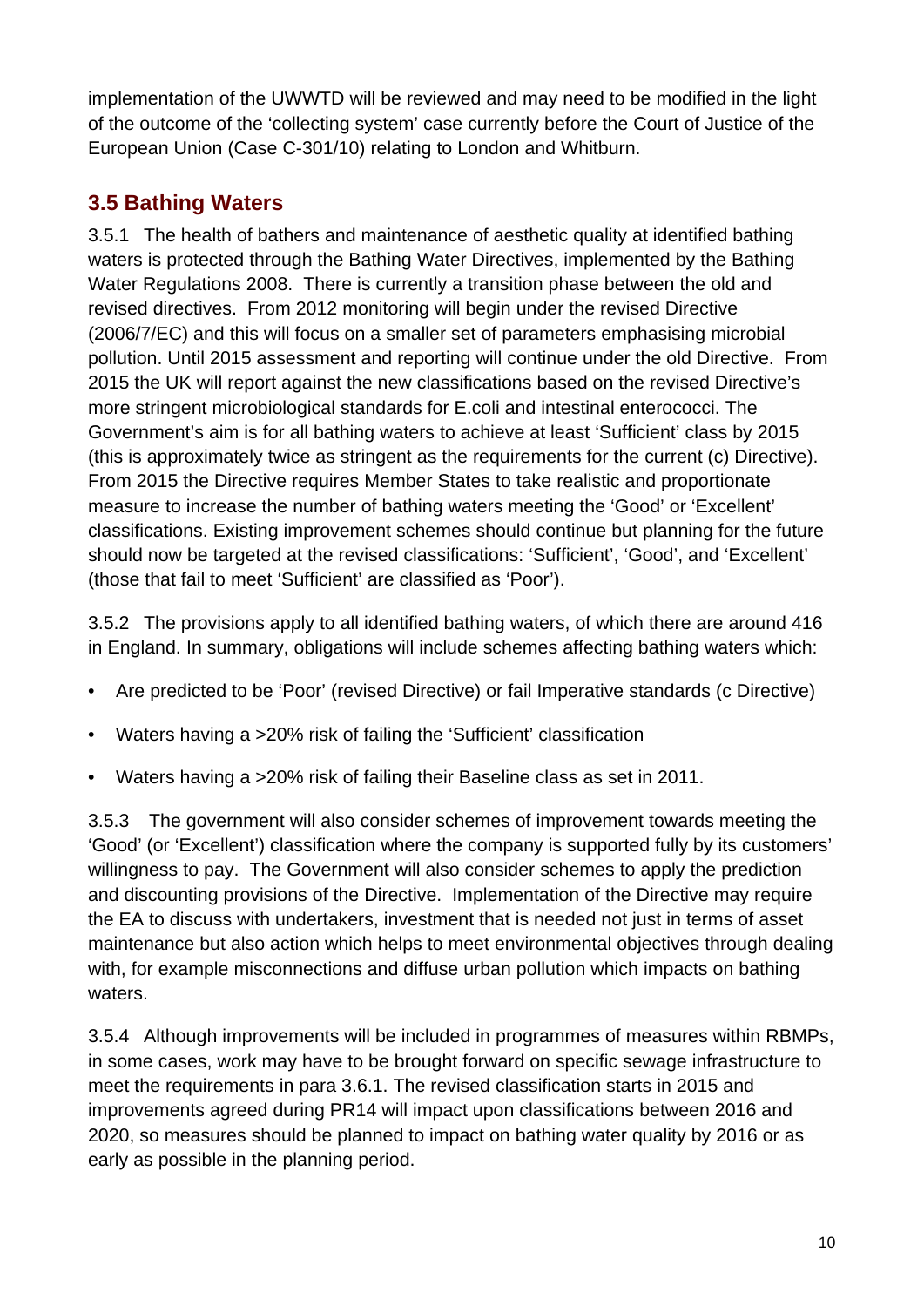#### <span id="page-14-0"></span>**3.6 Freshwater Fish**

3.6.1 The Freshwater Fish Directive (FWFD) (2006/44/EC) will be repealed in December 2013 by the WFD which replaces it. Obligations are implemented through the Surface Waters (Fishlife) Regulations 1997. A small number of existing FWFD schemes may have to be carried over into PR14 in order to provide the equivalent level of protection required by the WFD.

### **3.7 Shellfish Waters**

3.7.1 The Shellfish Waters Directive (SWD) (2006/113/EC) will be repealed by WFD in Dec 2013 but must be fully implemented until it is repealed. After December 2013 its provisions will be taken on board in the WFD and WFD water quality standards will be used to provide an equivalent level of protection, supplemented by additional standards where necessary. Obligations are implemented in the Surface Waters (Shellfish) Directions 1997. Further improvements beyond this would fit under the objective of aiming to achieve 'Good' status. The guideline standard on the levels of bacteria in shellfish flesh will be retained for shellfish protected areas and measures for protecting and improving these will be part of the RBMPs.

3.7.2 In England there are 98 shellfish waters. The measures necessary to implement the SWD are identified in Pollution Reduction Plans (PRPs) and will become part of the RBMP Programme of Measures from 2014.

3.7.3 Current statutory requirements include actions to meet imperative (I) standards and to "endeavour to meet" guideline (G) values. The Environment Agency regularly reviews PRPs to ensure that measures included to meet (I) and to endeavour to meet (G) values remain up to date. PRPs must contain a comprehensive and clear plan aimed at achieving (G) values. Measures are mainly targeted at microbiological improvements to meet the guideline standard. Improvements to sewage works and Combined Sewer Overflows, and tackling sources of diffuse pollution will be key to meeting the guideline standard.

3.7.4 To align with the European Food Hygiene Regulations, the guideline standard will be based on E.Coli from 2014, rather than Faecal coliforms. This is consistent with the Bathing Waters Directive where monitoring has already changed from Faecal coliform to E Coli. The designation of shellfish protected areas will be reviewed as part of the RBMP cycle.

#### **3.8 Dangerous Substances**

3.8.1 Management of dangerous substances is controlled through the Surface Waters (Dangerous Substances) (Classification) Regulations 1998 that fulfil the requirements of the Dangerous Substances Directive (DSD) (76/464/EEC). From December 2013 these requirements will be replaced by the WFD management of priority substances (see below).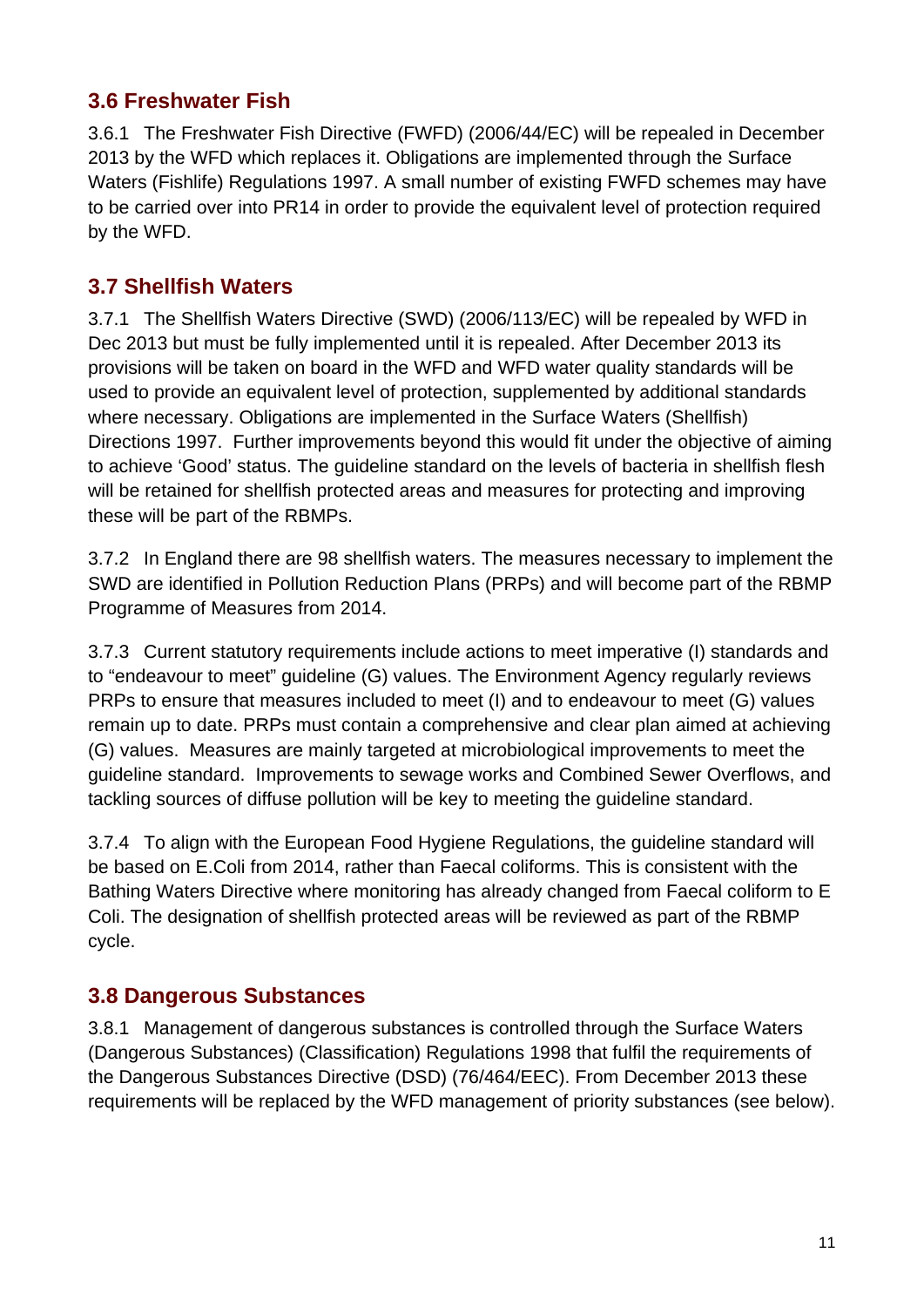## <span id="page-15-0"></span>**3.9 Priority Substances and Specific Pollutants**

3.9.1 The Environmental Quality Standards (Directive 2008/105/EC) (EQSDir) is a "daughter Directive" of the WFD and sets out the criteria for good surface water chemical status under that Directive. It is implemented through Environmental Permitting Regulations. This takes the form of a list of Priority Substances and Priority Hazardous Substances together with their Environmental Quality Standards (EQSs) which must be met to achieve 'Good Chemical Status'. The European Commission is required to update this Priority List every 4 years and is currently proposing amendments to current EQSs and additional substances for inclusion on the list, which when agreed, will form the basis for WFD second cycle planning. A list of these substances (both current and proposed) is given at the end of this section.

3.9.2 In addition to preventing deterioration in waterbody status it is anticipated that Member States will be required to introduce measures with the aim of achieving 'Good' status in bodies of surface water for the revised list of standards by 2021. Member States are also required to aim to progressively reduce emissions, discharges and losses of priority substances and, the cessation and phasing out those of priority hazardous substances.

3.9.3 Member States are required to identify substances of national concern which are discharged in significant quantities as 'Specific Pollutants' and then derive EQSs for them using the WFD methodology. The WFD UK Technical Advisory Group is currently proposing a list of new 'Specific Pollutants' and EQSs and amendments to some existing EQSs based on the most recent scientific knowledge. If a revised list of 'Specific Pollutants' and EQSs is adopted these will form the basis of WFD second cycle planning. A list of 'Specific Pollutants' (both current and proposed) is given at the end of this section.

3.9.4 The WFD objectives for 'Priority List Substances' in the EQS Directive are subject to the WFD Article 4 provisions, for the extension of deadlines and the setting of less stringent objectives in response to disproportionate cost and technical infeasibility.

3.9.5 Water undertakers will need to meet the current EQSs, and new or revised EQSs (following review, adoption & transposition of a revised 'Priority List' and update of 'Specific Pollutants' ), and provide the information needed to inform River Basin inventories of emissions discharges & losses.

3.9.6 Undertakers will also need to prepare for the progressive reduction of priority substances and the cessation and phase out requirements for priority hazardous substances, taking into account disproportionate cost and technical feasibility.

3.9.7 Following 'Options Appraisals' emerging from the PR14 Chemicals Investigation Programme, improved treatment, or other measures at Sewage Treatment Works (STWs), or alternative solutions. may be required where pollutant inputs from STWs are identified as reasons for failure of 'Good' chemical status. In such cases undertakers may need to plan cost effective infrastructure development/treatment upgrades in the second or third round of river basin planning.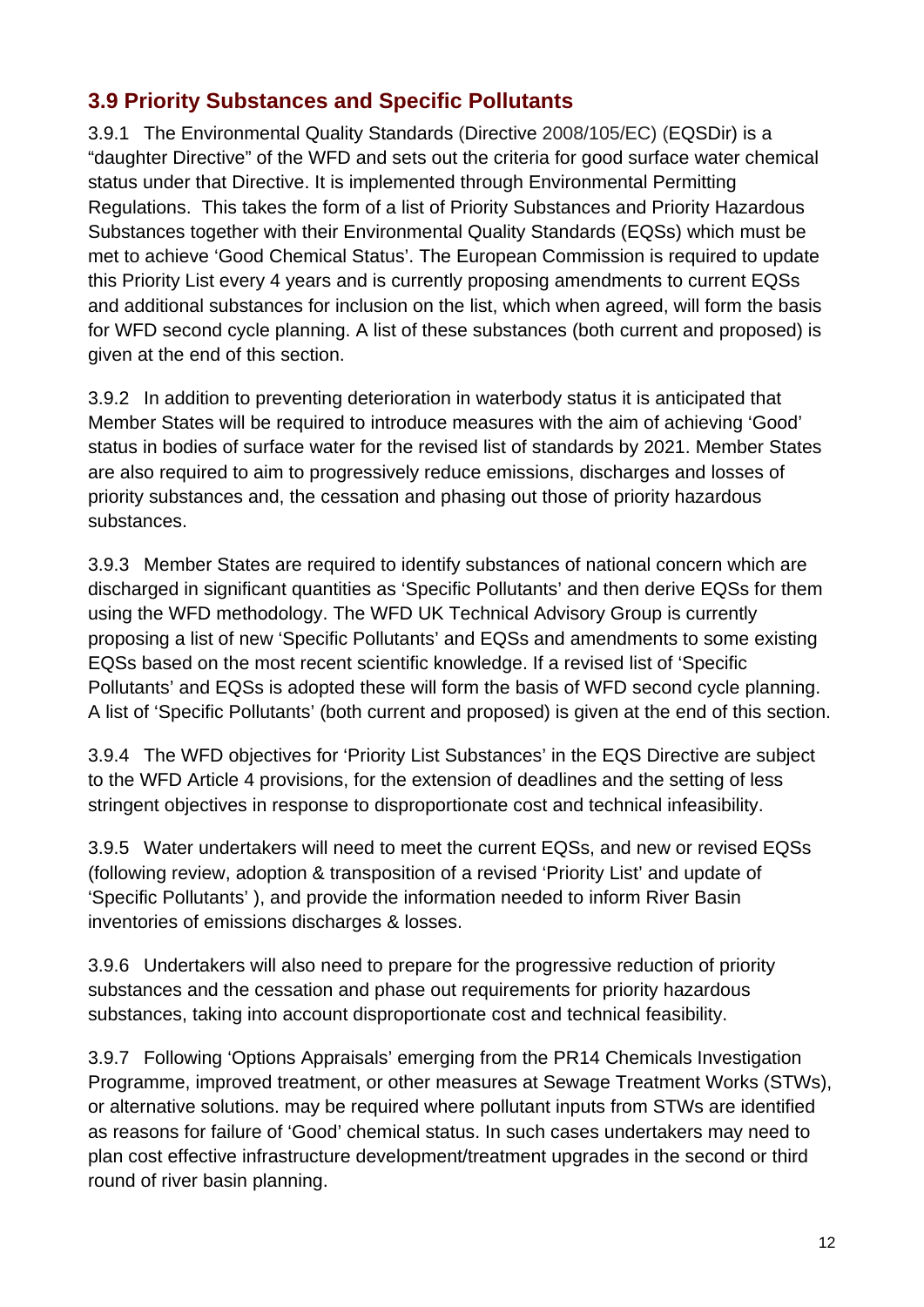3.9.8 With the current reviews of 'Priority Substances' and 'Specific Pollutants' in mind, the Environment Agency may need to selectively extend the current Chemicals Investigation Programme to gather information and evaluate options for proposed and newly emerging substances or address information gaps in the current programme. If required, this information should be delivered by the end of 2018 to allow implementation of options in either the second or third river basin planning cycles.

3.9.9 There are a number of mechanisms that may reduce inputs of chemicals to sewer such as source control (e.g. by REACH and other chemical/product legislation), trade effluent controls and Pollution Prevention and Control (PPC). Additionally undertakers' business plans should provide for the inclusion of schemes (including investigations) to meet all WFD requirements.

3.9.10 Current Priority Substances, Specific Pollutants and other pollutants included in the EQS Directive:.

| <b>Priority Hazardous</b><br><b>Substances</b> | <b>Priority Substances</b>                | <b>Specific Pollutants</b> | <b>Other</b><br><b>Pollutants</b><br>(GCS) |
|------------------------------------------------|-------------------------------------------|----------------------------|--------------------------------------------|
| Anthracene                                     | Alachlor                                  | 2,4-Dichlorophenol         | Carbon-<br>tetrachloride                   |
| Brominateddiphenylether<br>(BDPE)              | Atrazine                                  | $2,4-D$                    | <b>DDT</b> total                           |
| Cadmium and its<br>compounds                   | <b>Benzene</b>                            | Ammonia                    | Para-para-DDT                              |
| Chloroalkanes, C 10-13                         | Chlorofenvinphos                          | Arsenic                    | Aldrin                                     |
| Endosulfan                                     | 1,2-dichloroethane                        | Chlorine                   | <b>Dieldrin</b>                            |
| Hexachlorobenzene (HCB)                        | Dichloromethane                           | Chromium (III)             | Endrin                                     |
| Hexachlorobutadiene<br>(HCBD)                  | $Di(2-$<br>ethylhexyl)phthalate<br>(DEHP) | Chromium (VI)              | <b>Isodrin</b>                             |
| Hexachlorocyclohexane<br>(HCH)                 | Diuron                                    | Copper                     | Tetrachloro-<br>ethylene                   |
| Mercury and its                                | Fluoranthene                              | Cyanide                    | Trichloro-                                 |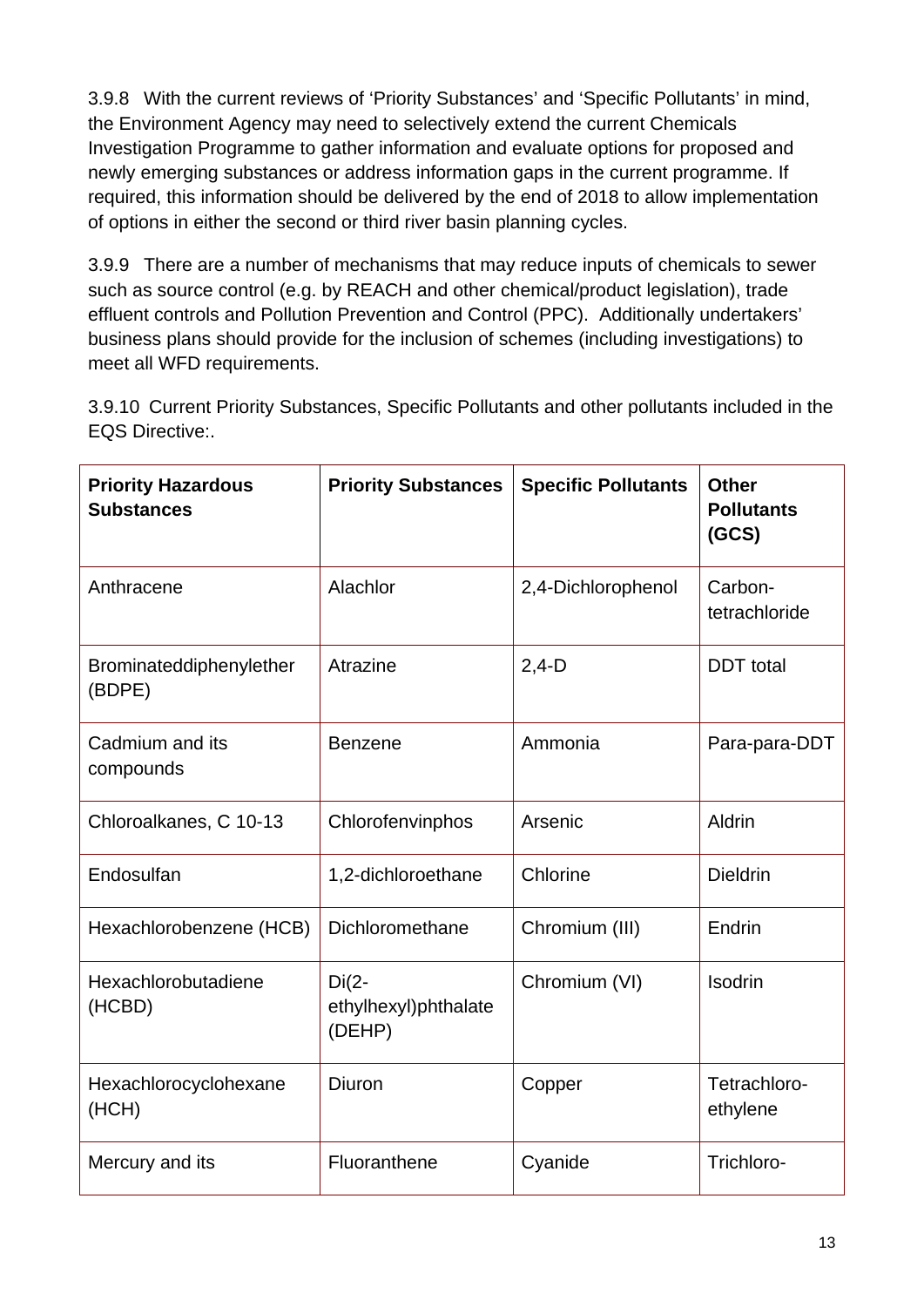| compounds                       |                                   |                 | ethylene |
|---------------------------------|-----------------------------------|-----------------|----------|
| Nonylphenol                     | Isoproturon                       | Cypermethrin    |          |
| Pentachlorobenzene              | Leads and its<br>compounds        | <b>Diazinon</b> |          |
| PAH: Benzo(a)pyrene             | Naphthalene                       | Dimethoate      |          |
| PAH: Benzo(b)pyrene             | Nickel and its<br>compounds       | Iron            |          |
| PAH:<br>Benzo(k)fluoranthene    | Octylphenol                       | Linuron         |          |
| PAH: Benzo(g,h,i)perylene       | Pentachlorophenol                 | Mecoprop        |          |
| PAH: Indeno(1,2,3-<br>cd)pyrene | Simazine                          | Permethrin      |          |
| Tributyl tin compounds<br>(TBT) | Trichlorobenzenes                 | Phenol          |          |
|                                 | Trichlorormethane<br>(chloroform) | Toluene         |          |
|                                 | Trifluralin                       | Zince           |          |
|                                 | Chloropyrifos                     |                 |          |

3.9.11 Proposed additional Priority Substances and Specific Pollutants:

| <b>Priorty Hazardous</b><br><b>Substances</b> | <b>Priority Substances</b> | <b>Specific Pollutants</b> |
|-----------------------------------------------|----------------------------|----------------------------|
| $Di(2 -$<br>ethylhexyl)phthalate(DEHP)        | <b>Dicofol</b>             | 3,4-dichloroaniline        |
| Trifluralin                                   | Aclonifen                  | Benzyl butyl phthalate     |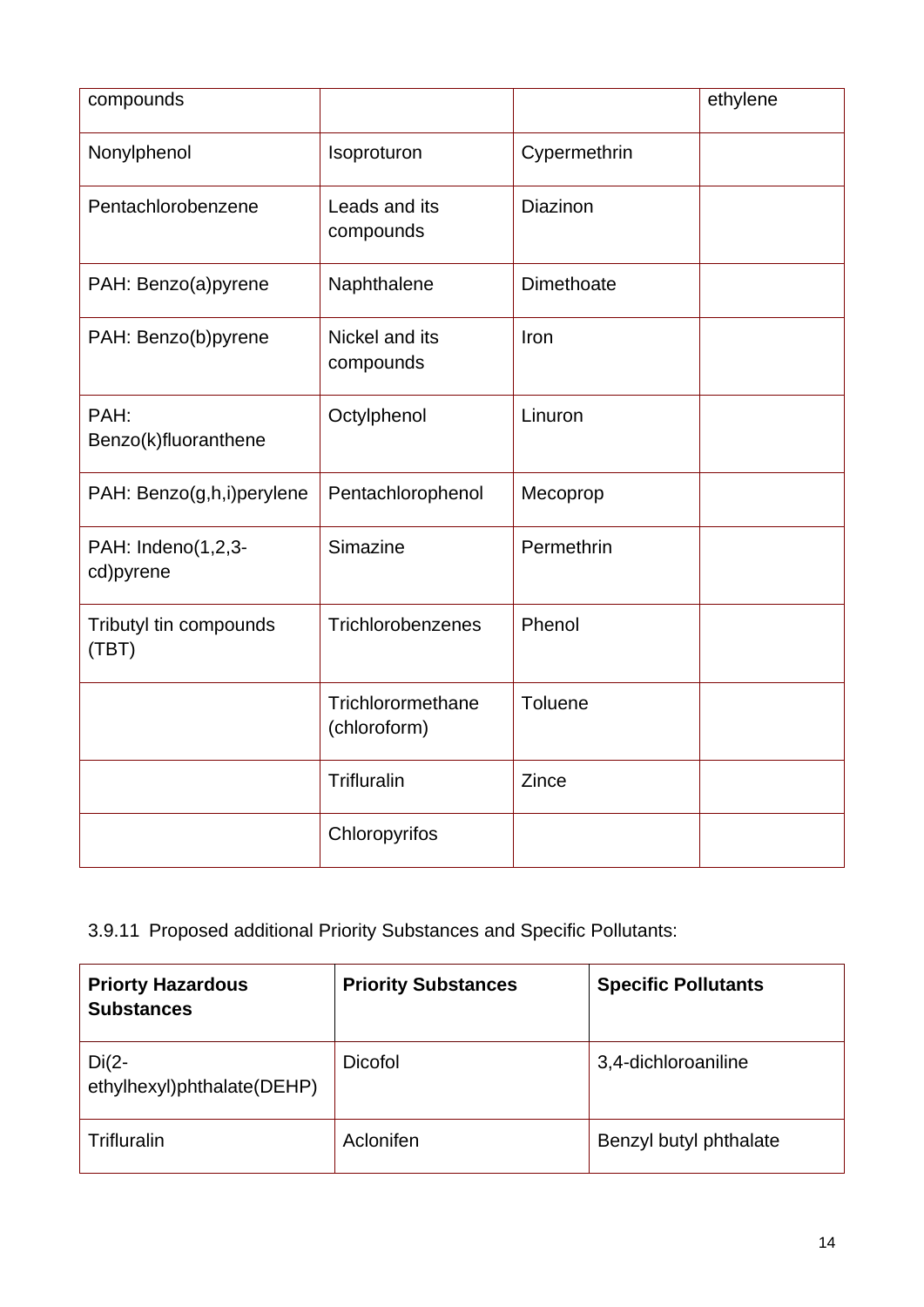<span id="page-18-0"></span>

| <b>PFOS</b>                        | <b>Bifenox</b>                    | Carbendazim       |
|------------------------------------|-----------------------------------|-------------------|
| Quinoxyfen                         | Cybutryne (Irgarol <sup>R</sup> ) | Chlorothalonil    |
| Dioxins & dioxin-like<br>compounds | <b>Dichlorovos</b>                | Glyphosate        |
| Hexabromocyclododecane             | Terbutryn                         | Manganese         |
| Heptachlor/heptachlor<br>expoxide  | 17alpha-ethinylestradiol<br>9EE2) | Methlocarb        |
|                                    | 17 beta-estradiol (E2)            | Pendimeathalin    |
|                                    | Dichlofenac                       | Tetrachloroethane |
|                                    |                                   | Triclosan         |

#### **3.10 Groundwater**

3.10.1 The Water Framework Directive (WFD) provides a risk based framework for protecting the aquatic environment. The WFD repealed many existing European directives including the "old" 1980 Groundwater Directive (GWD) (80/68/EEC). It allows a more flexible approach to regulation, while still providing an equivalent level of environmental protection through the Groundwater Daughter Directive (GWDD) (2008/116/EC).

3.10.2 The GWDD was enacted by the Groundwater Regulations (2009), which were almost immediately subsumed by the Environmental Permitting Regulations (2010). It creates no new objectives over and above those that are already in the WFD, but it does provide essential clarification for some of the WFD objectives. For example there are four objectives specifically for groundwater quality in the WFD:

- Achieve 'Good' groundwater chemical status by 2015, commonly referred to as 'status objective';
- Achieve Drinking Water Protected Area Objectives;
- Implement measures to reverse any significant and sustained upward trend in groundwater quality, referred to as 'trend objective'; and
- Prevent or limit the inputs of pollutants into groundwater, commonly referred to as 'prevent or limit' objectives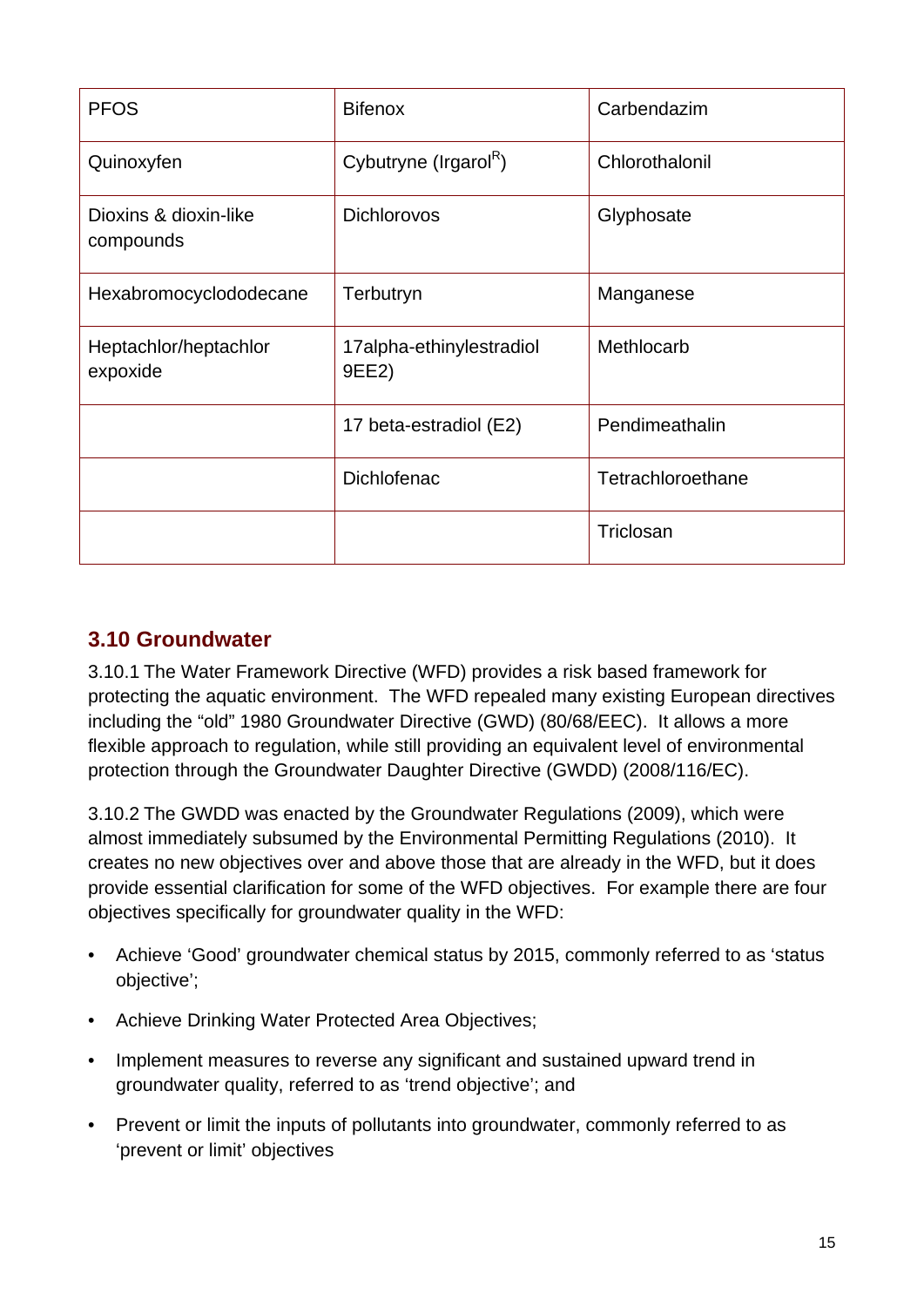3.10.3 The GWDD elaborates and clarifies these objectives, as well as providing instructions on how to classify the chemical status of groundwater bodies and how to identify upward trends in pollutant concentrations.

3.10.4 Importantly, the new regulations have reclassified List I and List II substances, now referring to hazardous substances and non-hazardous pollutants. While hazardous substances generally equate to the former List I's, non-hazardous pollutants covers a broader range of substances than under the former List II's. Radioactive substances are included within the scope of the GWDD because they are classified as pollutants under the WFD. Although radioactive substances were not included formerly under List I, they are classified as hazardous substances.

3.10.5 The Nitrates Directive is a "basic mechanism" for the purposes of the WFD and the GWDD and is a key measure for addressing agricultural diffuse pollution issues from nitrates. However, the WFD requires further measures to be taken if necessary to meet its environmental objectives.

3.10.6 Catchment management and source control approaches have the potential to offer better and more cost effective outcomes as well as wider benefits. Water companies should, therefore, routinely consider the following measures:

- Water company led Catchment Schemes. Catchment schemes target diffuse pollution at source and can deliver good value for money. Costs can be justified where shown that end of pipe treatment costs are reduced.
- Payments for ecosystem services (i.e. encouraging water companies to identify how farmers may help reduce or eliminate deterioration of raw water through amending management techniques).
- Develop and maintain accurate records of the location of all emergency sewer overflows and carry out associated risk assessment for groundwater receptors.
- Inspection and improvement of sewers in SPZ1, Safeguard Zones or other high risk areas (covering misconnections as well as old/damaged systems).
- Undertake a modelled assessment of STW discharges to assess if the prevent and limit requirements of the groundwater daughter directive are being met to protect groundwaters. If there are risks of not meeting these requirements then up-gradient and down-gradient monitoring should be considered. Monitoring of non-hazardous pollutants and hazardous substances in the receiving water is advised if risks are identified.

3.10.7 The impact of groundwater abstractions on the condition of groundwater dependent wetland plant communities has to be assessed to determine whether, and if so how, the abstraction is confirmed and whether the groundwater body is classified as at poor status.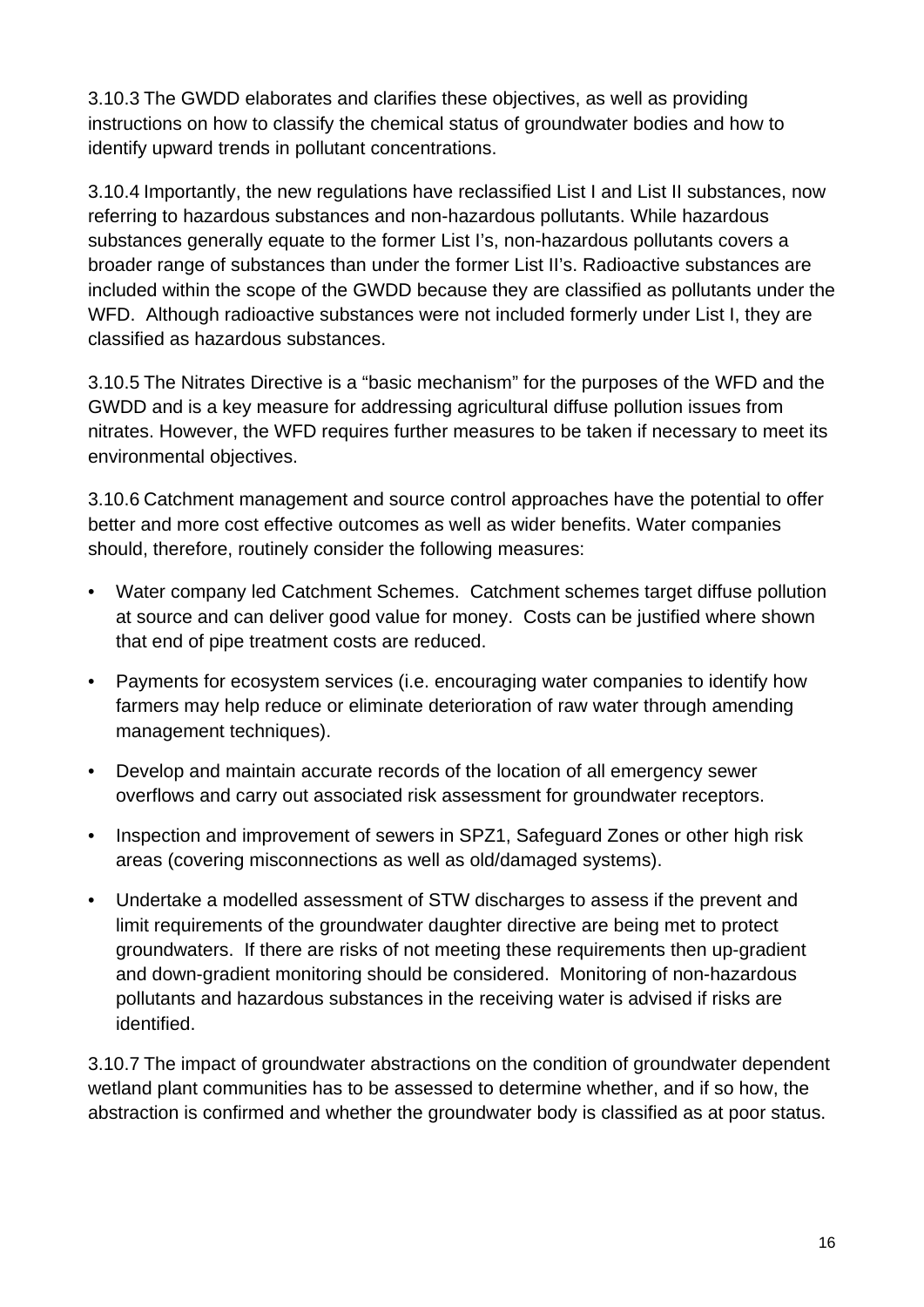## <span id="page-20-0"></span>**3.11 Wildlife and Countryside**

3.11.1 The Wildlife and Countryside Act 1981 (WCA 1981) (as amended by the Countryside and Rights of Way (CROW) Act 2000 and the Natural Environmental and Rural Communities (NERC) Act 2006, requires Natural England to identify any areas of land of special interest by reason of any of their flora, fauna, or geological or physiographical features and notify them as Sites of Special Scientific Interest (SSSI).

3.11.2 The CRoW Act 2000 changed the WCA 1981 by amending SSSI notification procedures, providing enhanced powers for the management and protection of these sites, and extending powers for entering management agreements. The Act places a duty on public bodies to conserve and manage SSSIs. The CRoW Act 2000 also amended the WCA 1981 by increasing the legal protection for species which are threatened. Section 28G(2) of the WCA 1981 (as amended) imposes a duty on statutory undertakers (including water undertakers and sewerage undertakers) in respect of impacts of their activities on SSSIs. The duty is to take reasonable steps, consistent with the proper exercise of the authority's functions, to further the conservation and enhancement of the flora, fauna or geological or physiographical features by reason of which the site is of special scientific interest. Sections 28 H and 28 I place obligations on statutory undertakers to give prior notification to the statutory nature conservation advisors, in relation to operations they themselves undertake, or for which they give consents or authorisations, which are likely to damage the special interest features of an SSSI. The s28G(2) duty applies whether the functions/activity is being carried on, within or outside the SSSI.

3.11.3 . There is an expectation that undertakers, in common with other SSSI owners and managers, will manage SSSI land sympathetically for its nature conservation interest, either maintaining or enhancing its condition. Natural England has powers under sections 28 J to 28 K to enforce appropriate management where this is not being undertaken on a voluntary basis. As mentioned above, where activities are being carried out by undertakers outside the boundaries of SSSIs but which have an impact on the special interest features of that SSSI, they will also need to review that activity and, where appropriate, cease or modify that activity in order to fulfil their S28G(2) duty.

3.11.4 Compliance with the section 28G duty contributes to meeting requirements for nonmarine Natura 2000 sites, Special Areas of Conservation (SACs) and Special Protection Areas (SPAs) designated under the Birds and Habitats Directives and meet the objectives of the Habitats and Wild Birds Directives.

3.11.5 Statutory undertakers, in their business plans, will need to include those actions deemed necessary both to remedy adverse impacts on, and to maintain and enhance the condition of, SSSIs in 2015 –2020 and beyond. Where there is not an appropriate level of confidence and precision in the current assessment, it may be necessary to make provision for investigations rather than substantive schemes.

3.11.6 There are also duties placed on statutory undertakers through:

• s11A of the National Parks and Access to the Countryside Act 1949, in exercising any functions in relation to or so as to affect land in any National Park, to have regard to the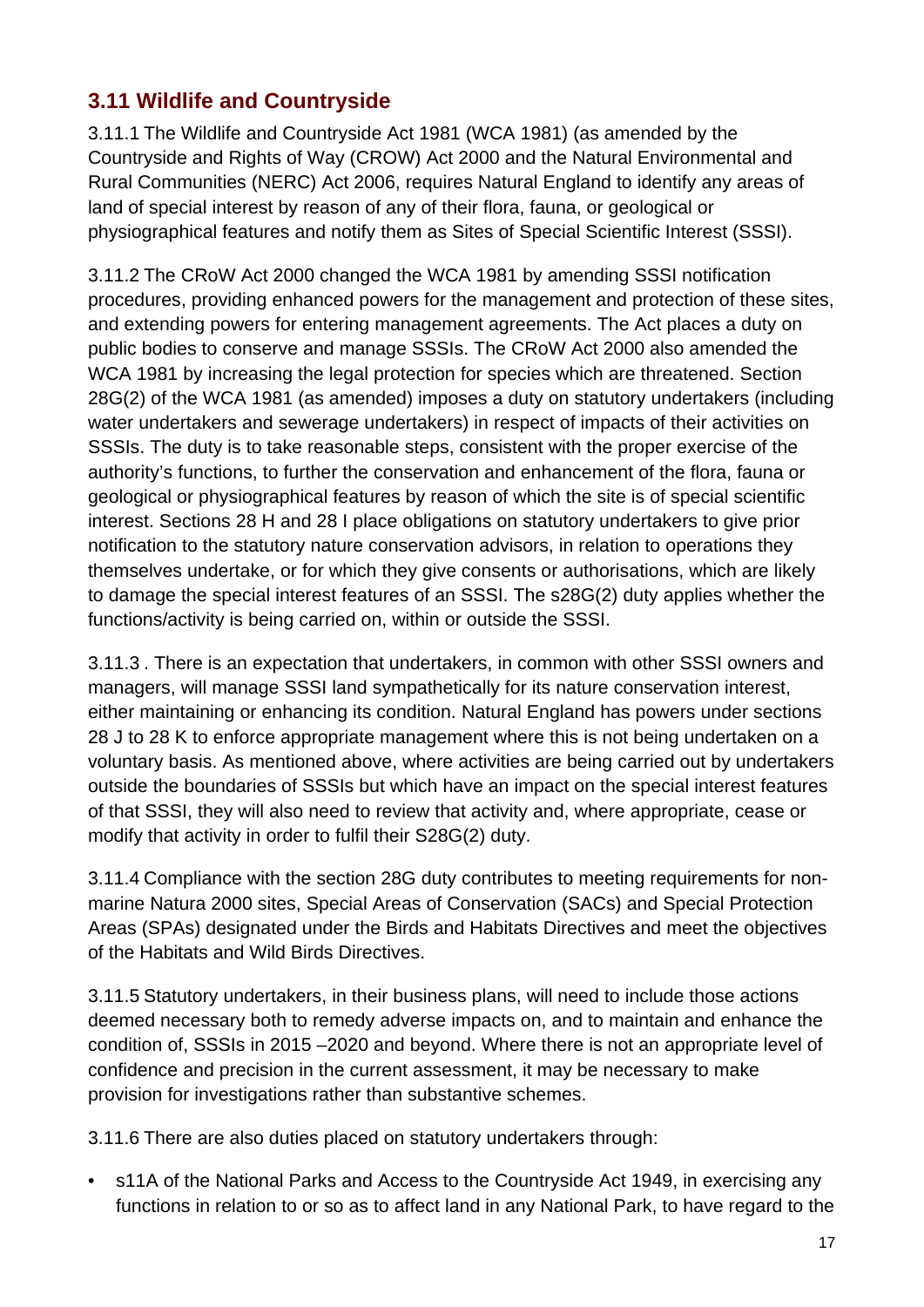<span id="page-21-0"></span>purposes of conserving the natural beauty, wildlife and cultural heritage of National Parks and of promoting opportunities for public understanding and enjoyment of these areas;

- s85 of CRoW 2000, in exercising any functions in relation to or so as to affect land in any area of outstanding natural beauty, to have regard to the purpose of conserving and enhancing its natural beauty (which includes its flora, fauna and geological and physiographical features);
- s17A of the Norfolk and Suffolk Broads Act, in exercising or performing any functions in relation to, or so as to affect, land in the Broads, to have regard to the purposes of (a)conserving and enhancing the natural beauty of the Broads; (b)promoting the enjoyment of the Broads by the public; and (c) protecting the interests of navigation.

There is a Defra guidance note on these duties which was published in 2005.

## **3.12 England Biodiversity Strategy**

3.12.1 The Biodiversity Strategy for England (Biodiversity 2020) promotes an integrated large-scale approach to conservation through initiatives such as Nature Improvement Areas and has a series of quantifiable outcomes to halt overall biodiversity loss including those on habitat condition, extent and connectivity. It contributes to compliance with international commitments for conserving and enhancing species and habitats identified as being of principal importance for the conservation of biological diversity in England. These are set out in the list published by the Secretary of State in accordance with section 41 of the Natural Environment and Rural Communities Act 2006 (NERC Act 2006) (available on the Natural England website).

3.12.2 Section 40 of the NERC Act 2006 also places a duty on every public authority, (which includes statutory undertakers), in exercising its functions, to have regard, so far as is consistent with the proper exercise of those functions, to the purpose of conserving biodiversity.

3.12.3 Undertakers will need to take account of the section 40 NERC Act 2006 duty and the list of species and habitats published in accordance with section 41 of the Act in their Business Plans. They should also have regard to the Defra published guidance for public authorities "Guidance for Public Authorities on Implementing the Biodiversity Duty" which requires authorities to have regard, so far as is consistent with the proper exercise of their functions, to conserving biodiversity. Undertakers can contribute significantly to the overall objective in the Biodiversity Strategy of halting biodiversity loss through activities which improve the condition, extent and connectivity of the section 41 habitats and/or the habitats used by section 41 species.

#### **3.13 The Habitats and Wild Birds Directive**

3.13.1 The Habitats and Wild Birds Directives contribute towards protecting and enhancing biodiversity through the conservation of natural habitats and of wild flora and fauna. Member States are required to: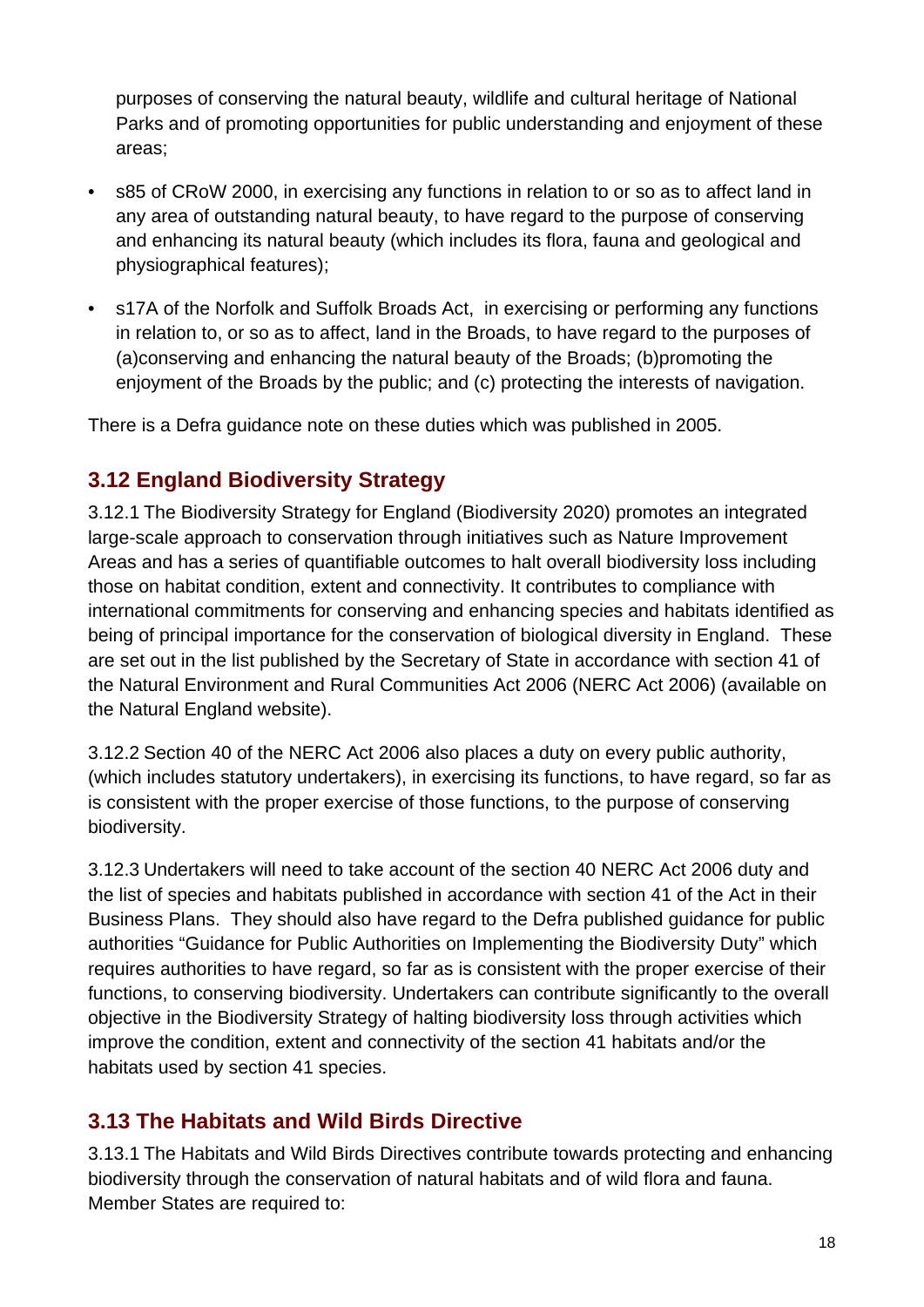- identify and protect as "Special Areas of Conservation" certain sites that are representative of specified habitats or of habitats for specific species which are of European importance. Such sites, together with sites protected under the Wild Birds Directive (2009/147/EC) ("Special Protection Areas") comprise the pan-European ecological network of conservation sites known as "Natura 2000". In England, as a matter of policy, sites listed or proposed under the "Ramsar Convention on Wetlands of International Importance" receive the same level of protection as Natura 2000 sites. This level of protection also applies to potential SPAs and possible SACs and, in accordance with the NPPF, to sites identified or required as compensation in circumstances where a damaging development is allowed to take place notwithstanding adverse impacts on protected sites.
- Maintain or restore, at "favourable conservation status in their natural range" habitats and species of EU interest listed in the Habitats Directive. Similar obligations apply to all wild bird populations under the Birds Directive, and include the need to preserve, maintain and restore habitats essential for their survival. This protection is afforded by a combination of specific controls on activities that may have an effect on protected sites listed above, and other controls that apply outside the protected sites but which also aim to give appropriate protection to habitats and species.

3.13.2 In England and Wales, the Habitats Directive and certain elements of the Birds Directive have largely been transposed into law by the Wildlife and Countryside Act 1981 and the Conservation of Habitats and Species Regulations 2010 ('the Habitats Regulations 2010') (as amended). The Habitats Regulations 2010 include statutory undertakers as "competent authorities". Regulation 9(3) requires a competent authority, in exercising any of its functions, to have regard to the requirements of the Habitats and Wild Birds Directives so far as they may be affected by the exercise of those functions. In addition, regulation 61 places obligations on competent authorities in respect of plans or projects likely to have a significant effect on a protected site. Regulation 9A(8) places a duty on a competent authority in exercising any function in or in relation to the United Kingdom, and so far as lies within their powers, to use all reasonable endeavours to avoid any pollution or deterioration of habitats of wild birds.

3.13.3 A number of Natura 2000 sites are affected by existing regulatory consents held by water undertakers, most particularly discharge consents and abstraction licenses under the WRA 1991.

3.13.4 Those areas (263 in England) designated under the Habitats and Wild Birds Directives where the maintenance or improvement of the status of water is an important factor in their protection have been listed on the register of protected areas under WFD.

3.13.5 The WFD introduces a 2015 deadline (Article 4.1(c)) for achieving compliance with the objectives for water of those water-dependent Natura sites which are covered by the WFD. The WFD provisions for setting alternative objectives cannot be used in relation to objectives drawn up under the Habitats and Wild Birds Directives. However, the provisions for extending the 2015 deadline can be used in relation to areas of water identified as 'water bodies' in protected areas where, for instance, it is not technically feasible to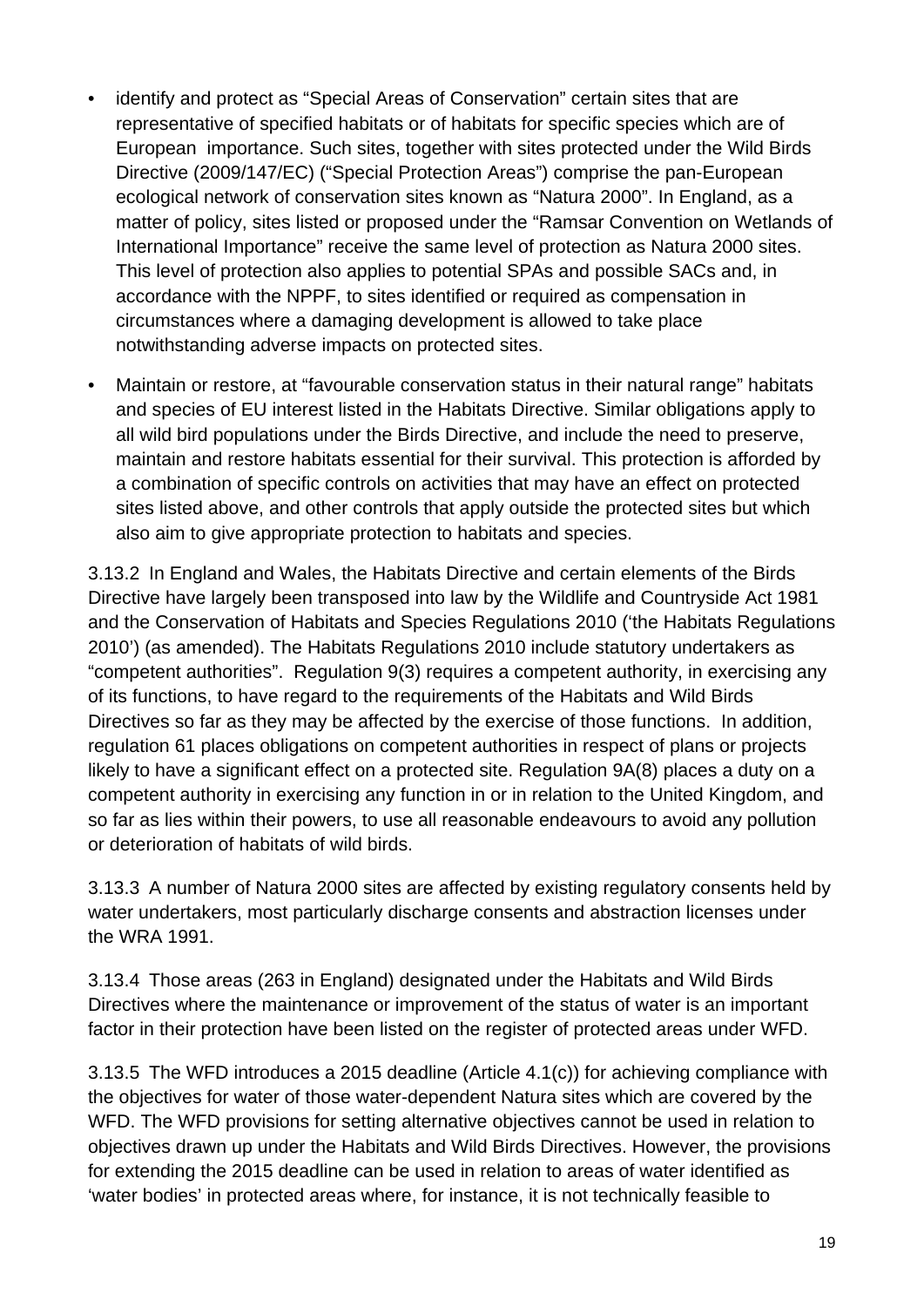<span id="page-23-0"></span>complete all the necessary improvements until after 2015 provided that in so doing, compliance with the requirements relating to the particular protected area are not undermined.

3.13.6 There is direct read-across to the provisions of the Environmental Liability Directive (ELD), implemented through the Environmental Damage (prevention and Remediation) Regulations 2009, since water undertakers will be liable under the ELD to take remedial measures where an activity has caused damage to habitats or species listed in the Annexes to the Habitats and Birds Directive. This does not apply where the activity was fully in accordance with conditions of an authorisation and the operator was not at fault or negligent.

3.13.7 All terrestrial parts of Natura 2000 sites in England are protected by Part II of the Wildlife and Countryside Act 1981 through underpinning SSSIs. The England Biodiversity Strategy (2011) includes outcomes in relation to SSSI condition.

3.13.8 For 2015 –2020 the regulators and the statutory undertakers will need to identify and address those actions deemed necessary to address adverse impacts in 2015 –2020 and beyond. The actions deemed necessary and to be included in undertakers' business plans will be those identified through the' Review of Consents' or other processes which provide good evidence and which are not already funded under AMP4 or 5, or schemes which are necessary as a result of AMP4 investigations.*.*

# **3.14 Forestry**

3.14.1 Water Companies should have reference to 'Woodland for Water' guidance to identify any measures they could take, where appropriate, to support forest management and the restoration of degraded forests. The UK Forestry Standard and 'Forests and Water Guidelines' set out the Government's approach to sustainable forest management and outline the legal and good practice requirements relevant to the freshwater environment.

# **3.15 Eels**

3.15.1 Under the European Regulation, the UK must take actions to halt and reverse the decline in the European eel stock. The EC Eel Regulation ([Council Regulation](http://eur-lex.europa.eu/LexUriServ/LexUriServ.do?uri=OJ:L:2007:248:0017:0023:EN:PDF) 1100/2007) required European member states to prepare Eel Management Plans to describe the current status of eel stocks and highlight management actions that will be taken. Eleven [Eel Management Plans](http://archive.defra.gov.uk/foodfarm/fisheries/freshwater/eelmp.htm) cover England and Wales. Each sets out our plans for action under five headings: passage; habitat; exploitation; stocking; and monitoring.

3.15.2 The EC Regulation specifically requires that the Eel Management Plans consider eel passage as part of the solution in addressing declining eel stocks. The Eels (England and Wales) Regulations 2009 provides the Environment Agency with powers to ensure safe passage for eels. The Environment Agency and the statutory undertakers will need to identify those actions deemed necessary to deliver the Eel Management plans particularly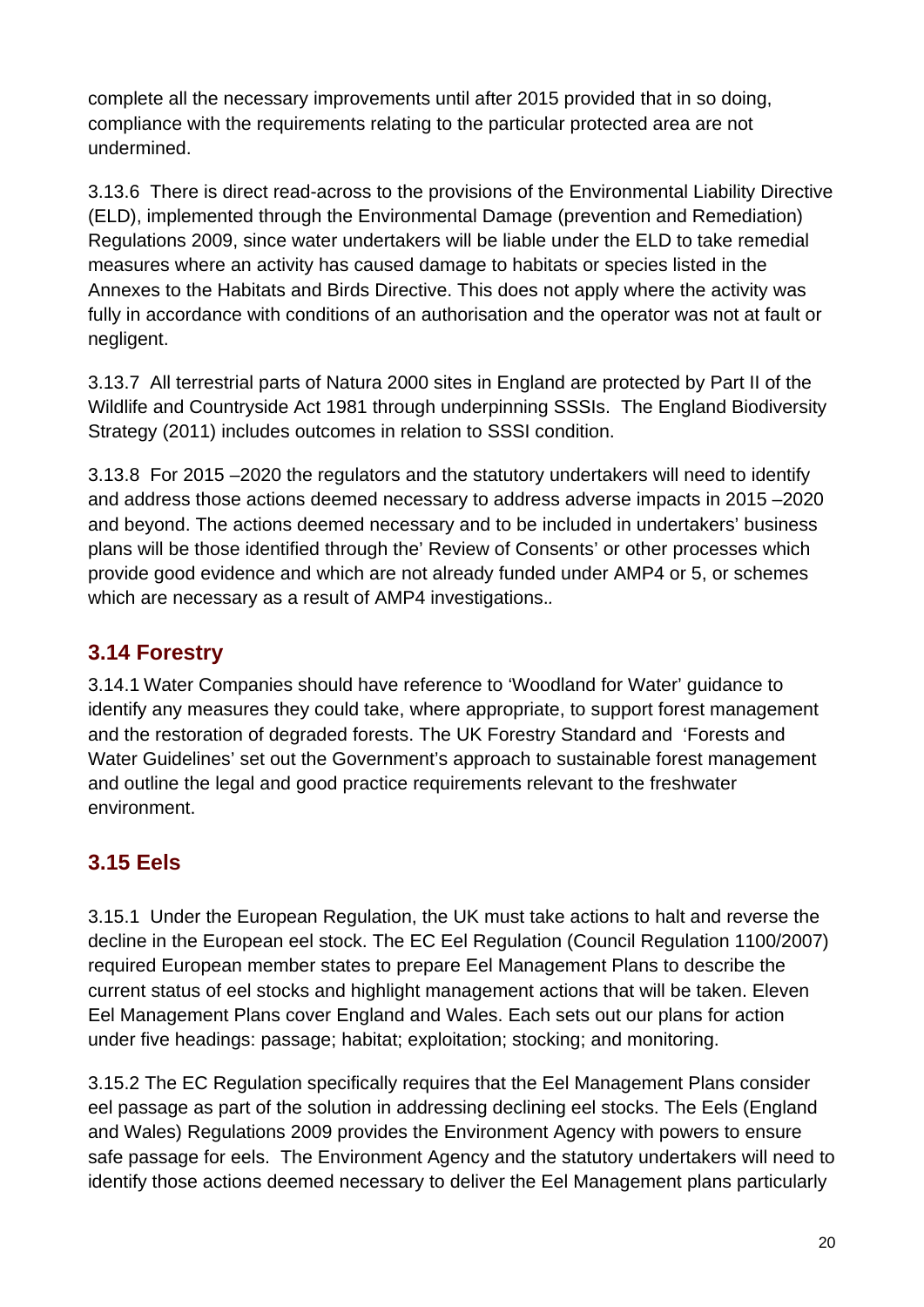<span id="page-24-0"></span>in relation to eel passes and screens. The Environment Agency will take a risk based and prioritised approach on all structures that are likely to impact eel passage.

### **3.16 Industrial emissions (including Integrated Pollution Prevention and Control)**

3.16.1 The integrated prevention and control of pollution arising from listed industrial activities is carried out via the Integrated Pollution Prevention and Control Directive (IPPCD) (2008/1/EC) . The IPPCD lays down measures designed to prevent or, where that is not practicable, to reduce emissions in the air, water and land from the listed activities, including measures concerning waste, in order to achieve a high level of protection of the environment taken as a whole.

3.16.2 IPPCD is founded upon the application of best available techniques (BAT). As defined in the Directive, what are BAT for each installation has to be determined by the regulator. Permit review by the regulator in certain circumstances may be required, notably in cases where BAT move on. In England and Wales, the regulator for most IPPC activities is the EA, (the relevant local authority is the regulator for some activities, though these are not likely to be of relevance to water undertakers).

3.16.3 Undertakers will need to include in their business plans, treatment and disposal of sludge to maintain compliance with IPPCD. This may be a higher standard of performance than generally delivered under UWWTD and covers a wider range of media (noise / odour etc).

3.16.4 The Directive is transposed and implemented in England and Wales through the Environmental Permitting (England and Wales) Regulations 2010. Those Regulations also transpose the Waste Incineration Directive (2000/76/EC) which is applicable to any incineration or co-incineration activity, irrespective of capacity. It is therefore particularly applicable to the incineration of sewage sludge.

3.16.5 Both the IPPC and waste incineration Directives have been recast, along with Directives concerning large combustion plants, activities using volatile organic compounds and the titanium dioxide industry, into the industrial emissions Directive (2010/75/EU). Transposition should be complete by January 2013, in England and Wales through amendment of the Environmental Permitting (England and Wales) Regulations 2010.

3.16.6 The industrial emissions Directive maintains and somewhat strengthens IPPC requirements, as well as extending them to more waste treatment activities, notably those involving recovery using biological processes. However, activities covered by Directive 91/271/EEC (the "urban waste water treatment" Directive) are excluded. Activities newly subjected to IPPC will have to meet the requirements by July 2015: those already subject to IPPC and carried out in existing installations will have the strengthened requirements applied from January 2014. The waste incineration requirements remain virtually unchanged from those in the Waste Incineration Directive.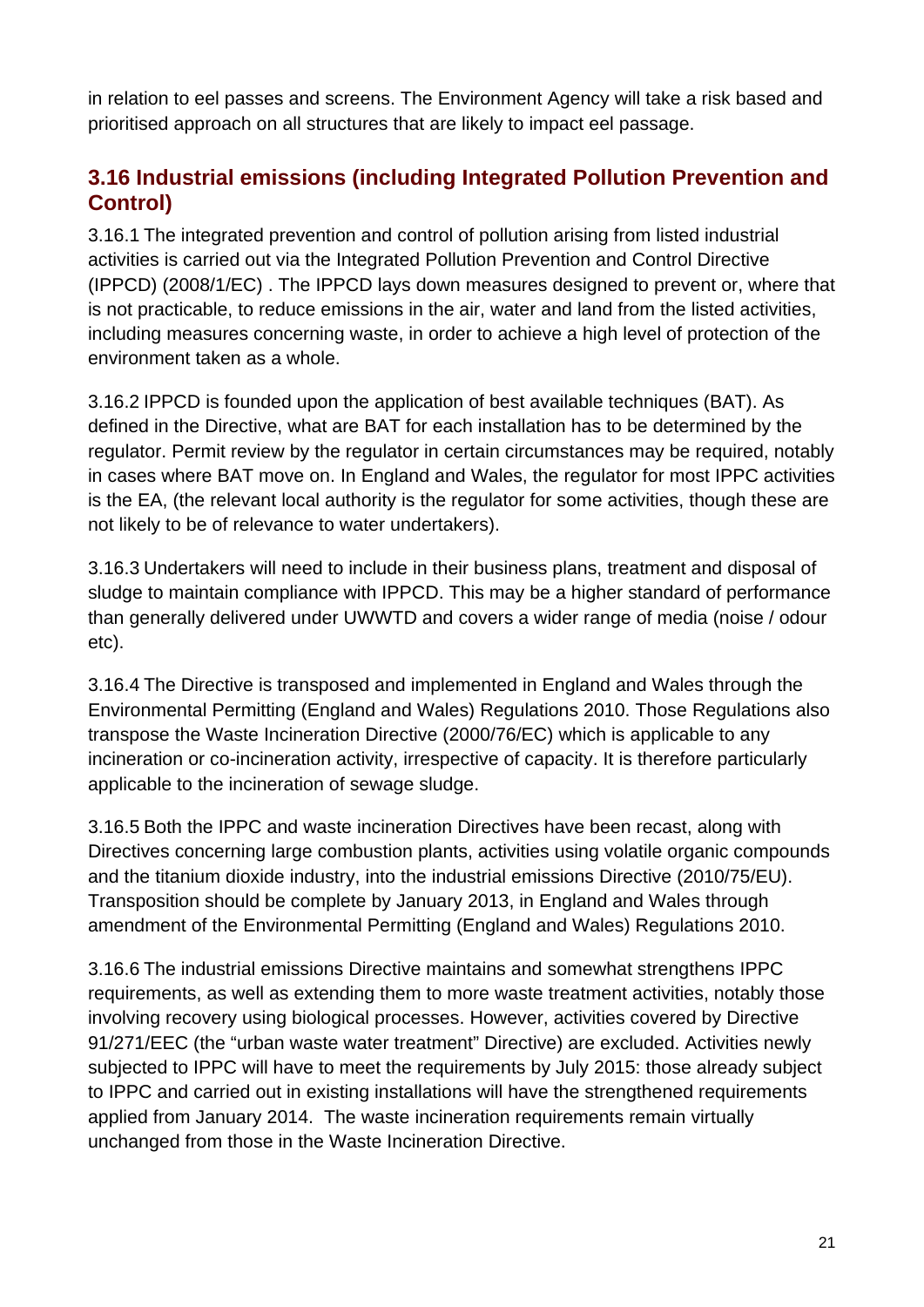#### **References and Signposts**

- EC Water Framework Directive (2000/60/EC)
- Water Environment (Water Framework Directive) (England & Wales) Regulations 2003
- Water Supply (Water Quality) Regulations 2000
- Marine Strategy Framework Directive (2008/56/EC)
- Bathing Water Directive (76/160/EEC, as replaced by 2006/7/EC)
- Bathing Waters Regulations 2008
- **Drinking Water Directive (80/778/EEC, as amended by 98/83/EC)**
- Urban Waste Water Treatment Directive (91/271/EEC)
- Urban Waste Water Treatment Regulations 1994
- Nitrates Directive (91/676/EEC)
- Nitrate Pollution Prevention Regulations 2008
- Water for Shellfish Directive (79/923/EEC)
- Surface Waters (Shellfish) Regulations 1997
- Water for Freshwater Fish Directive (78/659/EEC)
- Surface Waters (Fishlife) Regulations 1997
- Groundwater Directive (80/68/EEC)
- Dangerous Substances Directive (76/464/EC)\*
- Surface Waters (Dangerous Substances) (Classification) Regulations 1998
- WFD Daughter Directive on Groundwater (2006/118/EC)
- WFD Daughter Directive on environmental quality standards (2008/105/EC)
- Integrated Pollution Prevention and Control (IPPC) Directive (96/61/EC)
- **European Food Hygene Regulations 2006**
- **Environmental Liability Directive (2004/35/EC)**
- Environmental Damage (Prevention and Remediation) Regulations 2009
- **Major Accidents (Seveso) Directive (96/82/EC)**
- Environmental Impact Assessment (85/337/EEC)
- National Parks and Access to the Countryside Act 1949
- Norfolk and Suffolk Broads Act 1988
- **Internal Emissions Directive (97/68/EC)**
- Waste Incineration Directive (2000/76/EC)
- The Landfill Directive (99/31/EC).
- The Environmental Assessment of Plans and Programmes Regulations 2004
- The Environmental Assessment of Plans and Programmes (Wales) Regulations 2004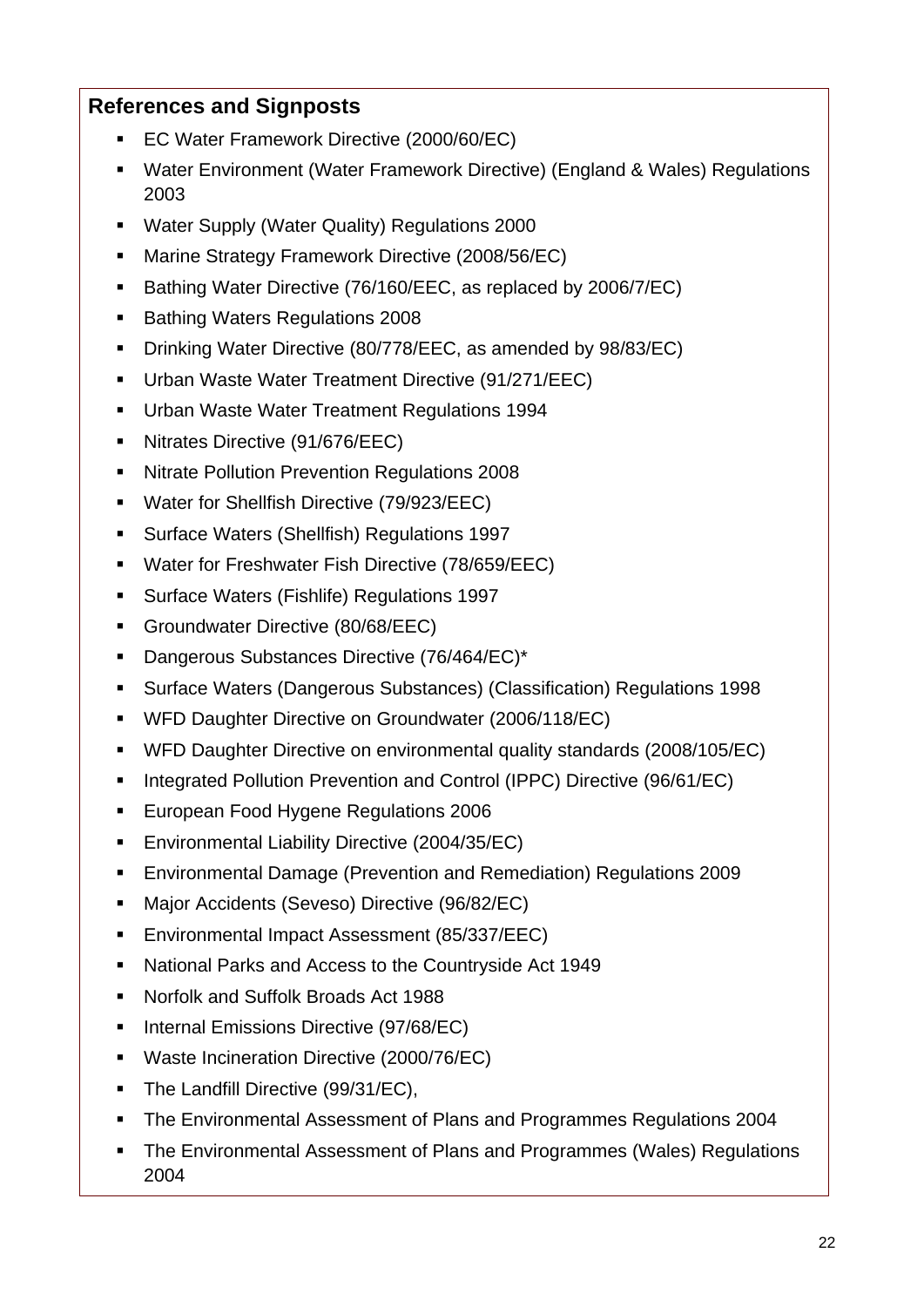- <span id="page-26-0"></span>DoE Circular 7/89. (List II substances), 1989
- RBMP Guidance, Environment Agency
- Accounting for environmental impacts: Supplementary Green Book guidance, HMT, 2012
- **Eel Management Plan Guidance, Environment Agency**
- Biodiversity 2020: A strategy for England's wildlife and ecosystem services, Defra
- **The Conservation of Wild Birds Directive (2009/147/EC)**
- Guidance for Public Authorities on implementing the Biodiversity Duty, Defra
- Wildlife and Countryside Act 1981
- Natural Environment and Rural Communities Act 2006
- The Birds Directive (2009/147/EC)
- Countryside and Rights of Way Act 2000
- UK Forestry Standard, Forestry Commission
- **Forests and Water Guidelines, Forestry Commission**
- The Conservation of Natural Habitats and of Wild Fauna and Flora Directive (92/43/EEC)
- The Conservation of Habitats and Species Regulations 2010 (as amended)

# **4. WATER RESOURCES**

#### **4.1 Water resources management planning**

4.1.1 The challenge of climate change puts an even greater importance on water resource planning. Water Resources Management Plans (WRMPs) are integral to meeting these challenges. The development of WRMPs should also inform other water resource management tools such as catchment and River Basin Management Plans (RBMPs)as well as ensure compliance with requirements of the Water Framework Directive (WFD).

4.1.2 Water companies are required to set forecasts of demand for water for 25 years, taking into account factors such as population growth and climate change.

4.1.3 The main water resources planning requirements for water undertakers are set out under s. 37A of Water Industry Act 1991(WIA 1991) as amended by the Water Act 2003. This requires undertakers to draw up, consult upon and adopt a water resources management plan (WRMP). The purpose of the plan is to set out how the undertaker will manage, and continue to manage, its water resources so as to be able to meet its obligations under Part III of the WIA 1991 . These obligations include those for supplies to domestic and non-domestic customers, which are outlined below.

4.1.4 The process for drawing up the plan is specified in s.37B of the WIA 1991 as amended by the Water Act 2003 and in regulations (The Water Resources Management Plan Regulations 2007).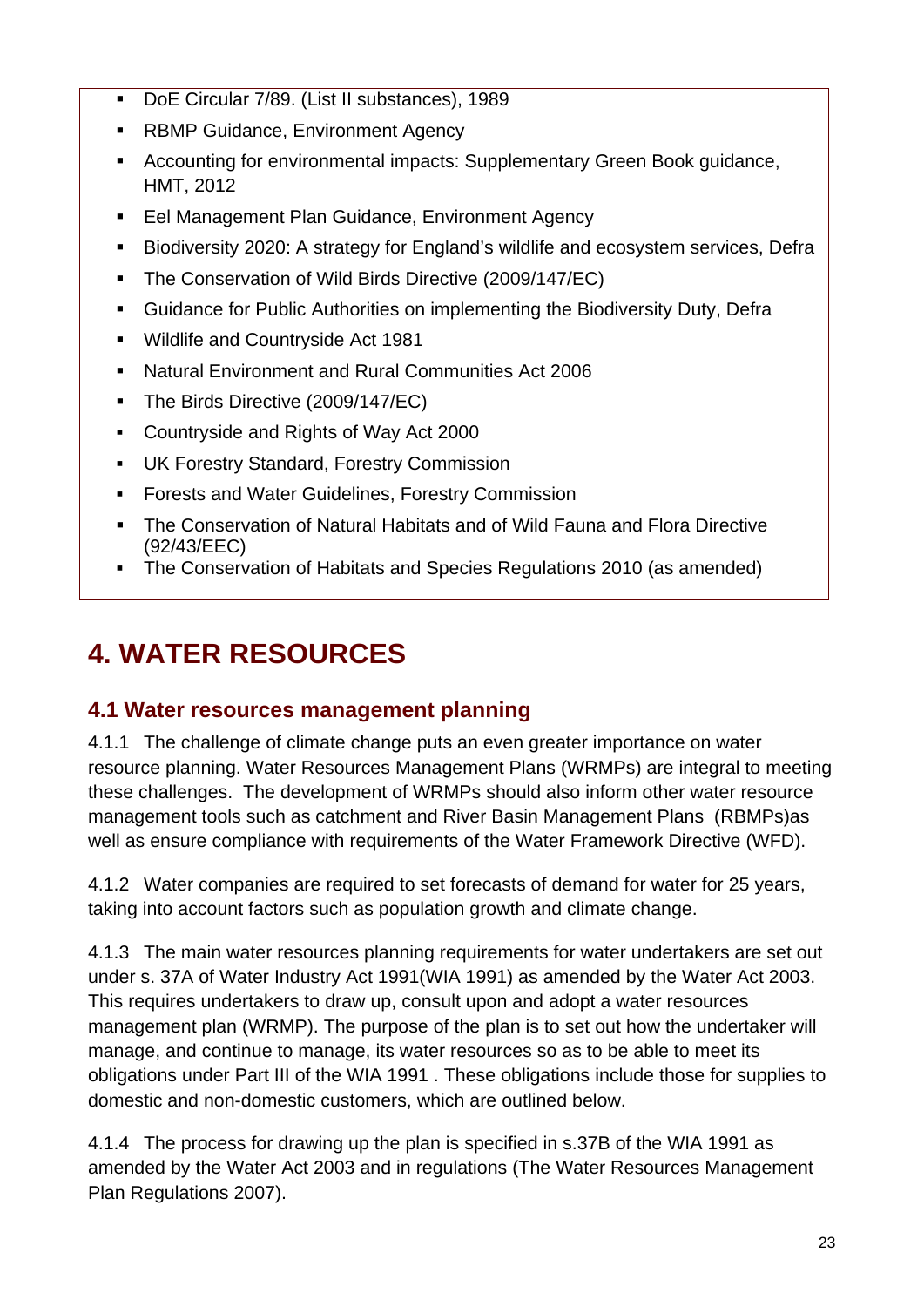<span id="page-27-0"></span>4.1.5 As set out in Directions (The Water Resources Management Plan Direction (2012)) from the Secretary of State, the plan must cover a period of 25 years from 1 April 2015. The Directions also require that the plan sets out:

- assumptions on the frequency of restrictions on use during drought;
- the appraisal methodologies used to select options for meeting demand;
- emissions of greenhouse gases arising from those options;
- How the impacts of climate change on forecasts for supply and demand for water have been taken into account; and
- the assumptions made about the effect of population and housing growth on the demand for water.

4.1.6 The Secretary of State may also direct undertakers to change their plans before they are published in final form.

4.1.7 Undertakers must publish and maintain a WRMP. It must be reviewed annually and be reported on to the Secretary of State. Monitoring data must be included as part of the annual review as a requirement of the Environment Agency's annual review of WRMPs. Undertakers must prepare a new plan if there is change of circumstances or they are directed to do so. They must prepare, consult on and publish a new plan within 5 years of the publication date of the last plan.

4.1.8 As stipulated in the WRMP Direction 2012 draft plans for the period from 2015 must be submitted to Defra by 31<sup>st</sup> March 2013.

4.1.9 Each WRMP must be prepared in the context of the duties and restrictions of Part III of the Water Industry Act 1991 taking account of the undertaker's supply obligations and the terms of their abstraction licences.

# **4.2 Abstraction licensing**

4.2.1 The current abstraction regime is unsustainable and in many catchments is already reducing the quality of the environment. Therefore one of the key commitments in *Water for Life* was the development of a reformed abstraction regime that will be responsive to climate change and changes in supply and demand. The Government intends to consult on detailed proposals for a new abstraction regime in 2013.

4.2.2 Chapter II Part II of the Water Resources Act 1991 (WRA 1991) sets out the circumstances in which abstraction licences are required. Water undertakers must comply with the terms of their abstraction licences.

4.2.3 Water undertakers have a duty under 9(5) of the Conservation of Habitats and Species Regulations 2010 (as amended) (the 'Habitats Regulations') to have regard to the requirements of the Habitat Directive (see para 3.11.3). This duty arises because of the statutory nature of the undertakers' role and does not apply to other abstractors. The effect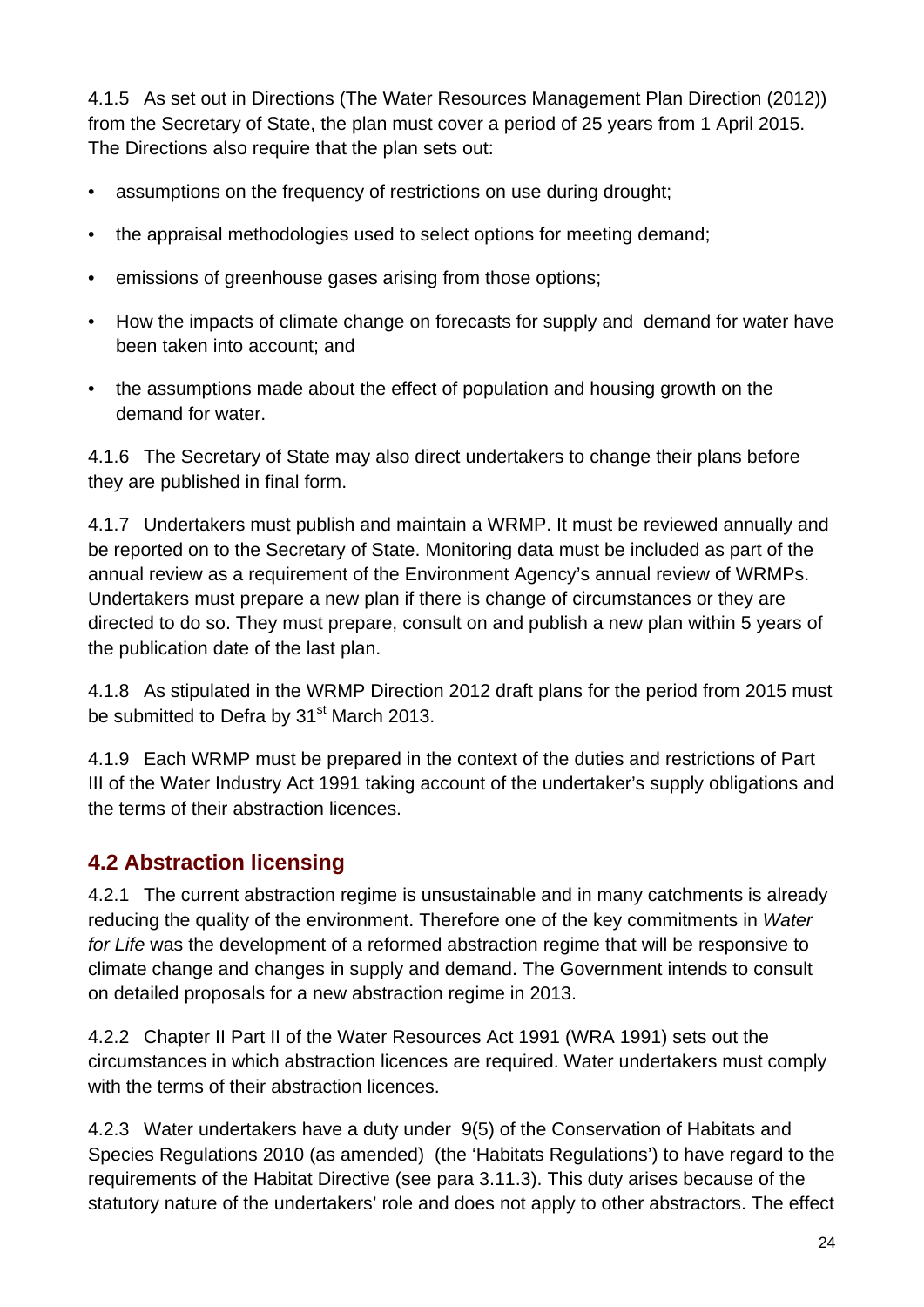<span id="page-28-0"></span>of this duty is to require the water undertaker to review the effects of its abstractions on Natura 2000 sites. It should then discuss with the Environment Agency what action is appropriate to the particular circumstances, and on that basis to reduce adverse impacts – such as seeking the revocation or necessary modification of licences through an application under s. 51 of the WRA 1991 to the Environment Agency.

4.2.4 Where the undertaker does not agree with the Environment Agency's assessment of what is required to protect a Natura 2000 site, then the Agency has the power under s. 52 of the WRA 1991 to revoke or modify licences. Water companies should include both 'confirmed' and 'likely' sustainability changes in their central forecasts, as notified by the Environment Agency.

4.2.5 Section 28G of the Wildlife and Countryside Act 1981 (as amended) imposes a duty on statutory undertakers, including water undertakers and sewerage undertakers, and public bodies in respect of impacts of their activities on Sites of Special Scientific Interest (SSSI). The duty is to take reasonable steps, consistent with the proper exercise of the authority's functions, to further the conservation and enhancement of the flora, fauna or geological or physiographical features by reason of which the site is of special scientific interest. Sections 28 H and I place similar obligations on public bodies, and to consult with the statutory nature conservation advisors, in relation to operations they themselves undertake or for which they give consents or authorisations. Reasonable steps may include the investigation of the impacts of abstraction on relevant features of the site, and of options to alleviate any adverse impacts.

4.2.6 Section 40 of The Natural Environment and Rural Communities Act 2006 (the NERC Act 2006), places a duty on every public authority, in exercising its functions, to have regard, so far as is consistent with the proper exercise of those functions, to the purpose of conserving biodiversity. Undertakers will need to take account of the duty under Section 40 of the 2006 Act with respect to existing and proposed abstractions. Defra has published guidance for public authorities entitled "Guidance for Public Authorities on Implementing the Biodiversity Duty.

4.2.7 The Environment Agency may take action, under its powers in s. 52 of the WRA 1991, to revoke or modify abstraction licences to protect SSSIs. It may similarly use these powers in relation to habitats and species contained in the list published by the Secretary of State in accordance with section 41 of the NERC Act 2006 Act and 'local' sites (i.e. those with no legal designation as a nature conservation site).

4.2.8 Section 27 of the Water Act 2003 took effect from 15<sup>th</sup> July 2012. This means that, in certain circumstances, where a licence is modified or revoked in order to protect the environment from 'serious damage' then the right to compensation will be withdrawn.

# **4.3 Metering**

4.3.1 Under the Water Resources Management Plan No.2 Direction 2007 and the WRMP Direction 2012 all undertakers should consider a programme of metering within their area in their WRMPs, but undertakers whose areas have been determined to be areas of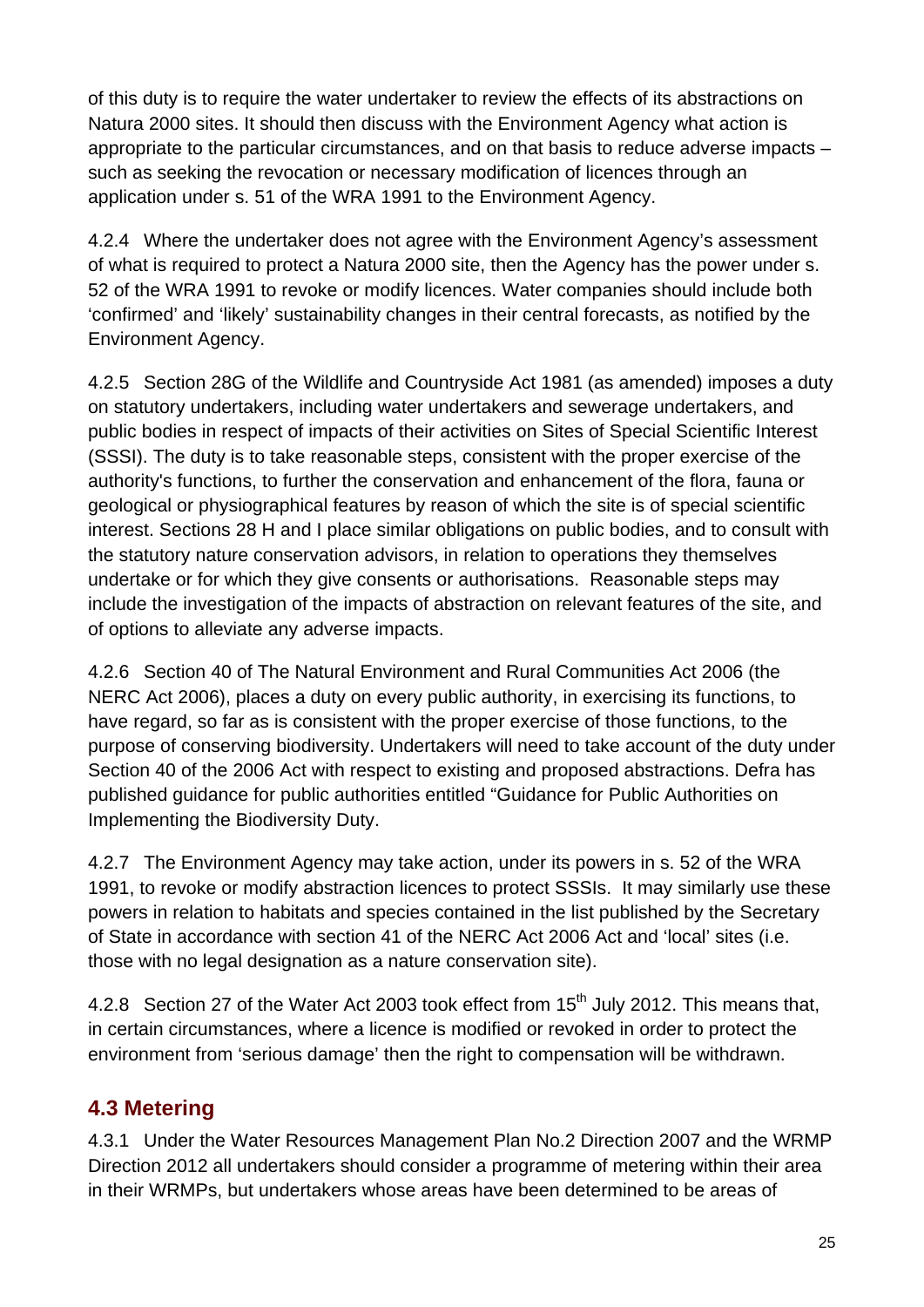<span id="page-29-0"></span>serious water stress are required in relation to their respective areas of serious water stress to consider the case for the compulsory metering of household customers in those areas. This is set out in the Water Industry (Prescribed Conditions) Regulations 1999.

4.3.2 The Secretary of State has the power to direct a company to change its plan. In relation to metering where a programme of metering was judged not to be considered as an appropriate means of maintaining the supply demand balance, the Secretary of State may direct an undertaker to remove the proposals from a WRMP. This would not affect the undertaker's powers to compulsorily meter household customers in other circumstances.

# **4.4 Supply demand balance**

4.4.1 The last round of Water Resource Management Plans saw a greater emphasis on demand management, reflecting greater awareness of current and predicted water stress. *Water for Life* set out a long term approach to supply and demand management including the expectation that all demand management measures must be thoroughly reviewed and tested during WRMP development. Government is working with Ofwat to incentivise ways of managing demand. This is reflected in the Future Price Limits statement of principles published in May 2012.

4.4.2 Water companies should follow the Water Resource Planning Guideline when completing their WRMP. The WRMP will form the water resources supply demand balance component of its business plan. Water companies must also take account of sustainability changes, as informed by the Environment Agency.

4.4.3 Water undertakers have a statutory duty under section 93A of the WIA 1991 to promote the efficient use of water by its customers.

4.4.4 Water undertakers have a statutory duty to under section 3(2) of the WIA 1991 to further water conservation and, as a public authority, under section 83 of the Water Act 2003, to take account of the desirability of water conservation.

#### **4.5 Drought Plans**

4.5.1 Water undertakers, under section 39B of the WIA 1991, must prepare, consult upon and adopt a drought plan that sets out how they will continue to meet their duties under part III of the WIA 1991, to supply adequate quantities of wholesome water during drought periods. The process for drawing up the plan is specified in section 37B of the WIA1991 and in regulations.

4.5.2 Water undertakers must comply with legislation on temporary restrictions in the Floods and Water Management Act 2010.

4.5.3 The Drought Plan Direction 2011 specifies additional content of the plan:

- the management structure to be put in place to deal with a drought;
- the drought orders or permits that may be needed;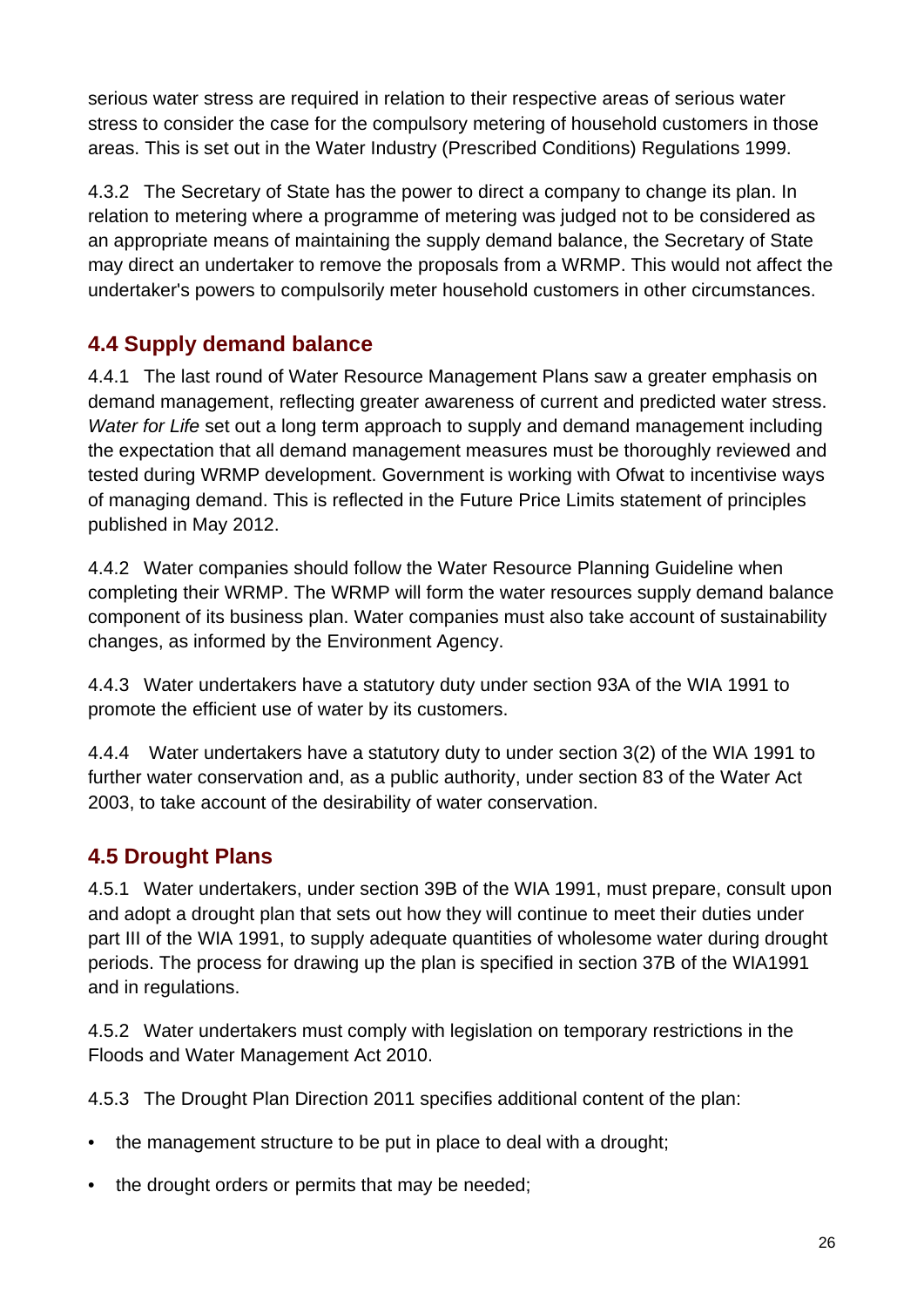- <span id="page-30-0"></span>• the liaison that will be needed in relation to such permits and order; and
- the measures needed to mitigate the effects of such permits and orders.

4.5.4 Water undertakers may also be directed to change their plans before they are published in final form. The final drought plans are kept under review by the water undertakers and they must prepare a revised plan if there is a material change of circumstances, if directed to do so by the Secretary of State or no later than three years from the date the last drought plan was published.

#### **4.6 Resilience Planning**

4.6.1 Water and sewerage undertakers are required to comply with the Security and Emergency Measures Direction 1998 (SEMD). This requires undertakers to have plans in place to provide essential water supplies and sewerage services in the event of a civil emergency, i.e. natural disaster or other emergency, such as flooding, or an event affecting national security. Similar requirements are imposed on licensed water suppliers in subsequent Directions. Companies also have responsibilities under the Civil Contingencies Act 2004.

4.6.2 In developing these plans companies should have regard to guidance issued under SEMD 1998, Water Advice Notes, the Defra Policy Letters and Defra Guidance No. NSE 141: Planning for Major Water and Wastewater Incidents in England and Wales - Generic Guidance.

4.6.3 The Government's National Risk Assessment (NRA) sets out the hazards that should be planned for by water undertakers, which are brought together in a National Resilience Planning Assumption for Water issued to the water undertakers.

4.6.4 SEMD requires undertakers to maintain sufficient strategically stored stockpiles of suitable equipment to deal with emergencies affecting mains water supply and sewerage, taking account of Mutual Aid arrangements between water undertakers, as well as contract arrangements with other providers.

#### **4.7 Reservoir safety**

4.7.1 Under the Reservoirs Act 1975 the undertaker, operating or owning the reservoir, has ultimate responsibility for the safety of the reservoir. The Act applies to all "large raised reservoirs", which means a reservoir capable of holding at least 25,000 cubic metres of water above the natural level of any ground adjoining the reservoir. The act places obligations on undertakers in relation to supervision, safety and reporting.

4.7.2 The Water Act 2003 amended the Reservoirs Act 1975 by giving the Minister powers of Direction to require reservoir undertakers to prepare reservoir flood plans.

4.7.3 Under the Flood Risk Regulations, the Environment Agency is required to develop Flood Risk Management Plans for the whole of England and Wales that cover large raised reservoirs. Water companies who are reservoir undertakers are required to work with the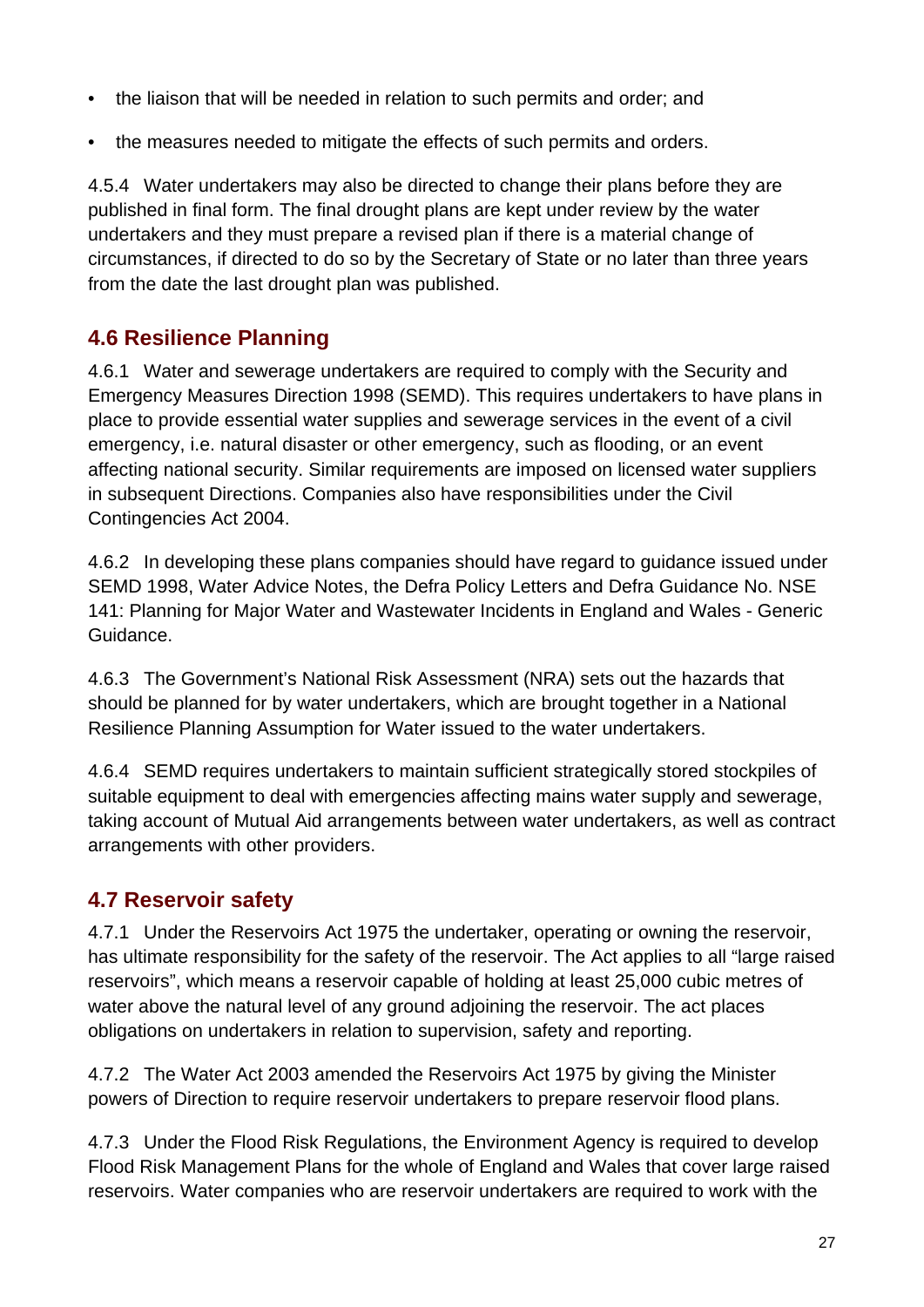Environment Agency to set out appropriate measures to manage flood risk related to large, raised reservoirs.

#### **References and Signposts**

- Water Industry Act 1991
- The Water Resources Management Plans Regulations 2007
- Water Resource Management Plan (No.2) Direction 2007
- Water Resource Management Plan (No.2) (Amendment) Direction 2007
- Water Resource Management Plan Direction 2012
- The Drought Plan Regulations 2005
- **Drought Plan Direction 2011**
- Civil Contingencies Act 2004
- The Habitats Regulations 2010
- Water Act 2003
- Reservoirs Act 1975
- The Natural Environment and Rural Communities Act 2006
- The Natural Choice
- Common Implementation Strategy (CIS) Guidance Document Number 24, EC
- Water Resources Planning Guideline A joint Environment Agency, Ofwat, Defra and Welsh Government guide for water companies on how to develop and present their water resources management plans, Environment Agency, 2012
- Security and Emergency Measures Direction 1998 (SEMD)
- Defra Guidance No. NSE 141: Planning for Major Water and Wastewater Incidents in England and Wales, 2006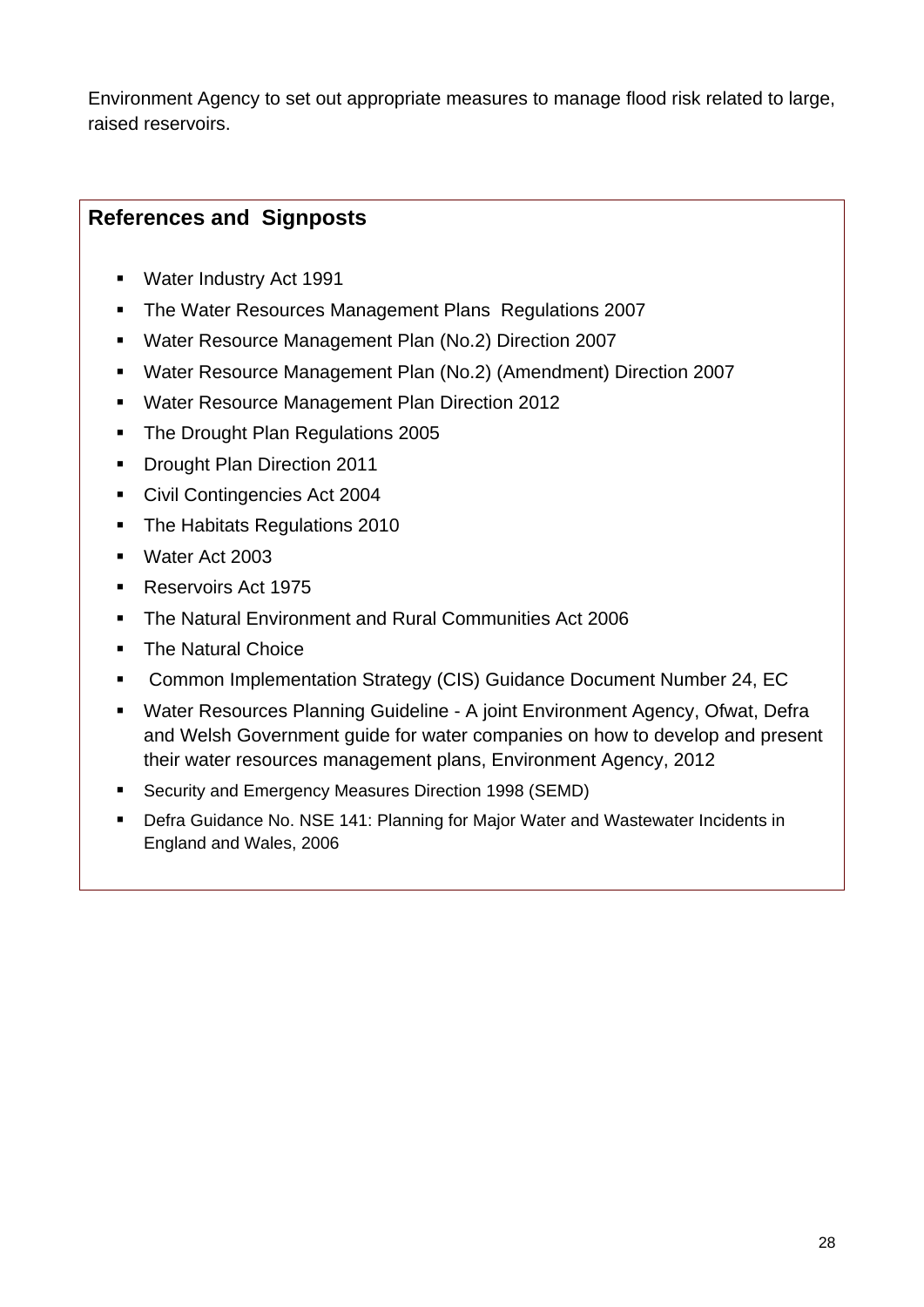# <span id="page-32-0"></span>**5. CLIMATE CHANGE**

#### **5.1 General approach**

5.1.1 The Government strongly supports a long term approach to meeting the challenges of a changing climate, a growing population and associated pressures on water availability and quality. The latest UK Climate Projections (UKCP09) indicate that average temperatures will increase, seasonal precipitation patterns will change, extreme weather events will be more common and drought conditions are likely to be more frequent. The 2012 Climate Change Risk Assessment has provided an evidence base that has enhanced our knowledge and understanding of the risks. These factors will impact on water resources and viewed in conjunction with demographic change and changing patterns of demand, it is evident that the water sector will need to improve resilience and plan for these challenges. The Case for Change, published by the Environment Agency in December 2011, highlights these issues and presents water availability under a range of climate change and behavioural scenarios. This has informed the government's approach set out in *Water for Life.* 

5.1.2 The Climate Change Act 2008 (CCA 2008) created a legal framework to cut greenhouse gas emissions and build the UK's ability to adapt to a changing climate. A key requirement of the act is a UK wide Climate Change Risk Assessment (CCRA) that must be produced every five years. This helps inform a national adaptation programme (NAP) that must be reviewed every five years. The Secretary of State directs reporting authorities to prepare climate change adaptation reports.

5.1.3 The CCA 2008 reflects this long term approach and Undertakers have produced 25-year Strategic Direction Statements in coordination with Ofwat, drawing on climate change predictions. Water companies are expected to plan for mitigating and adapting to the impacts of climate change over the next decades.

#### **5.2 Mitigation**

5.2.1 Undertakers use large amounts of energy in their operations. Energy consumption, reducing process emissions and transport efficiency should be considered alongside other aspects of sustainable development in delivering any particular outcome.

5.2.2 The Government has set emissions reduction targets in the CCA 2008 and Undertakers should identify steps to contribute towards this. The Government Carbon Plan (December 2011) sets out in more detail the policies and measures to achieve the obligations in the Act. Companies are also expected to utilise the Carbon Reduction Commitment Energy Efficiency Scheme (CRC)2 . Undertakers that consume more than 6,000MWh of mandatory half hourly electricity will qualify for CRC and will be required to purchase sufficient allowances to cover their annual CO2 emissions.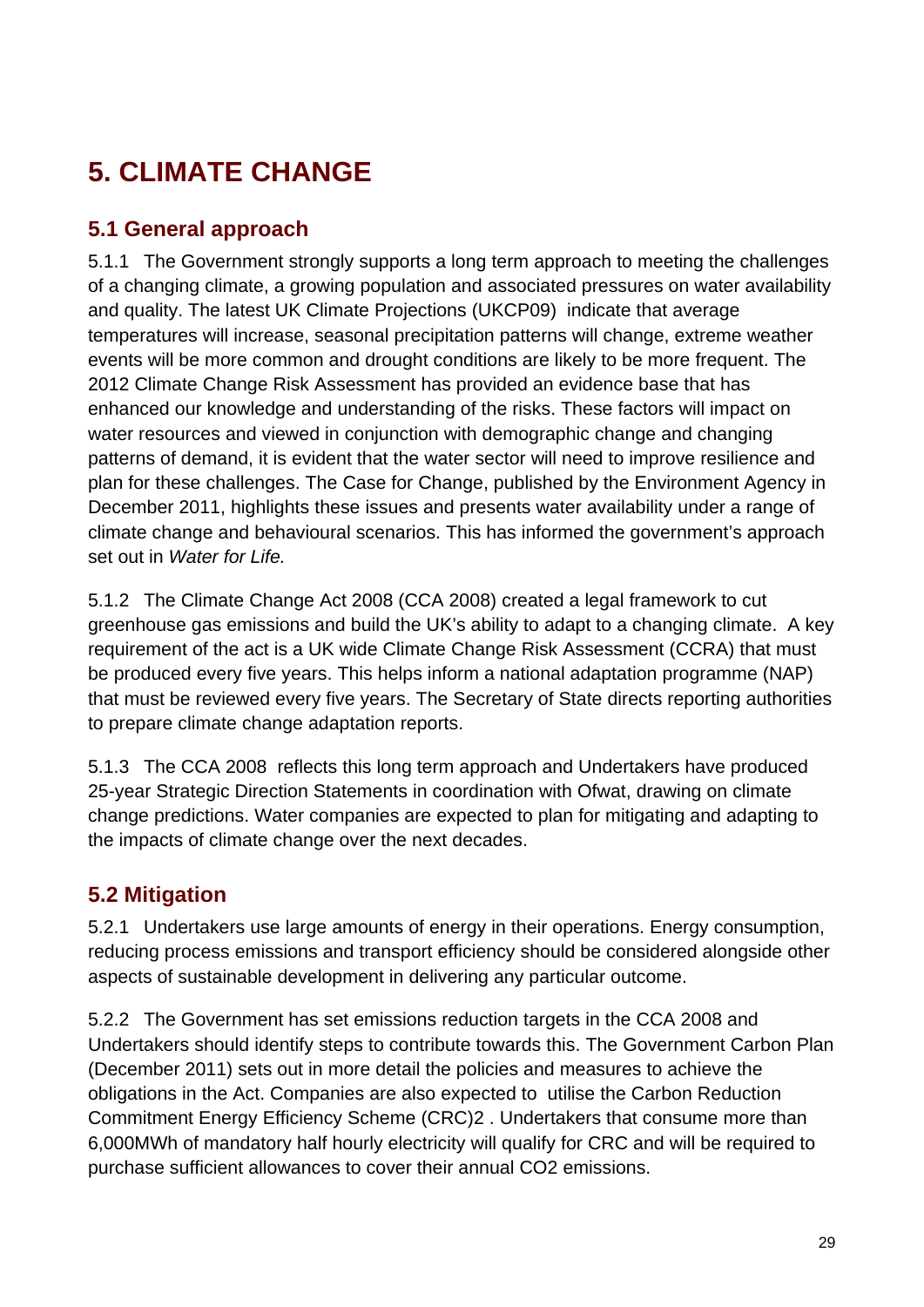<span id="page-33-0"></span>5.2.3 Companies should also consider how biological carbon sequestration could contribute towards emissions reduction targets with consideration being given to woodland creation under the Woodland Carbon Code, management of peat moorland and organic soils, and the guidance provided by Defra/DECC on how businesses and organisations should monitor and report their greenhouse gas emissions.

# **5.3 Adaptation**

5.3.1 It is the Government's expectation that water undertakers will assess the impacts of climate change on their operations and set out plans to address them, and have regard to these plans in the exercise of their functions.

5.3.2 The Government published the first national CCRA in January 2012. This will inform the development of an NAP in England in 2013. The Government can direct public authorities and water companies to produce adaptation reports. The Government has issued statutory guidance on this process to help public bodies understand how to assess the impacts of climate change and how to set about drawing up policies and proposals to address these risks. The first round of adaptation reports were submitted in 2011. The reports outline how companies are assessing and acting on Climate Change risks that pose a threat to their organisation. Where companies are able to make a sound business case, investment in line with what is set out in Adaptation Reporting Power reports should be supported. Common themes include an assessment of how climate change impacts may affect companies' asset base and service, processes for identifying vulnerable assets, preparedness strategies and monitoring and evaluation approaches. Adaptation reports have been used to produce sector summaries that have informed the national CCRA. Adaptation reports will help inform the development of the national adaptation programme. On 27 March Government published a document summarising the findings from the adaptation power reports received.

5.3.3 Adaptation to Climate Change is already embedded in many statutory obligations, such as Water Resource Management Plans, that explicitly require undertakers to consider the impact of climate change by taking certain actions. The CCRA identifies a number of risks, for example to aquatic ecosystem services including water quality, water supply and biodiversity resulting from higher temperatures and changes in rainfall patterns. These will need to be addressed through the development of the NAP. The SEG will also provide a high level steer on specific actions the Government expects Ofwat to encourage undertakers to take. In particular, Government expects undertakers' plans for adaptation to be based on robust risk assessment and informed by the best available evidence, including UKCP09.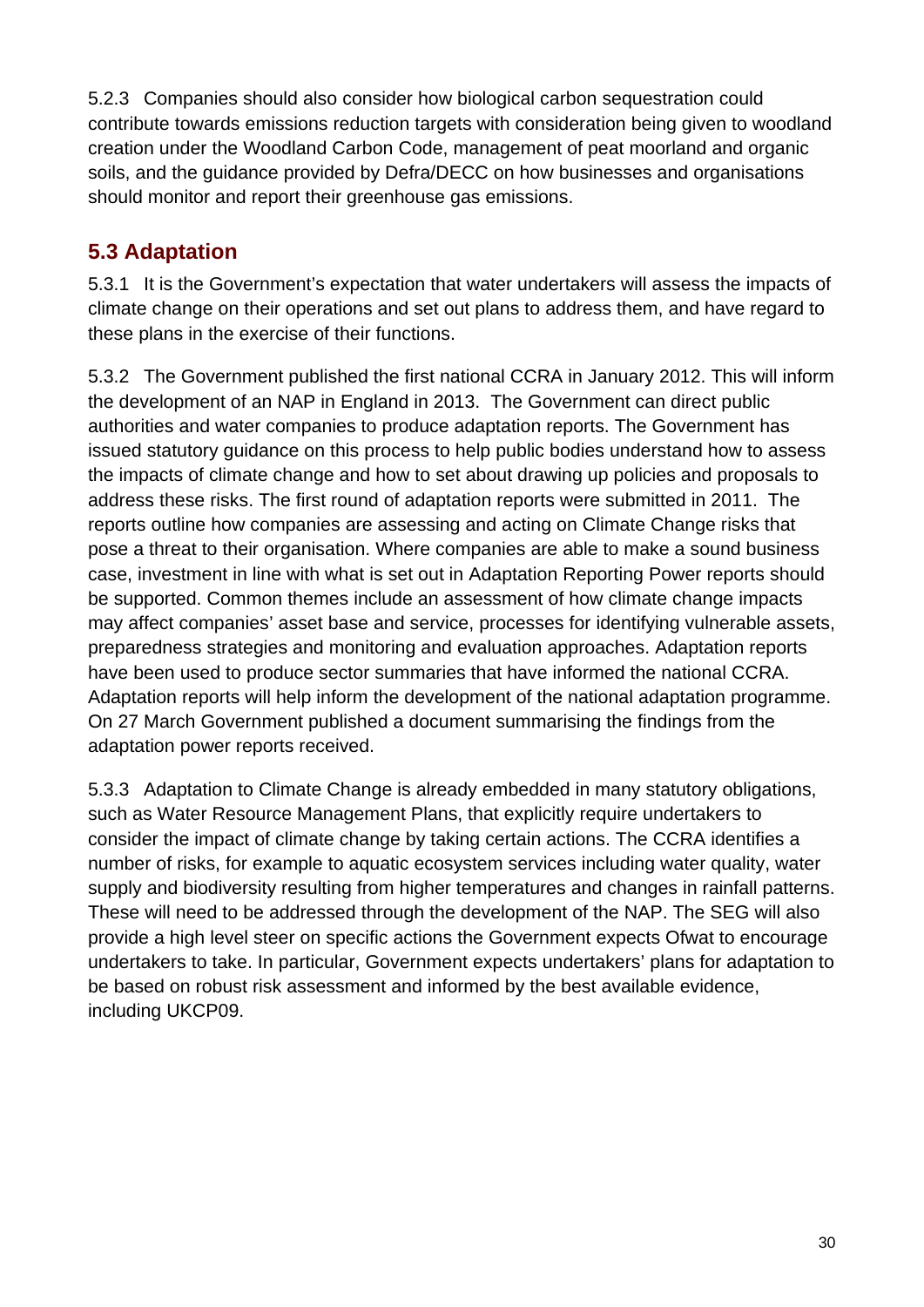#### <span id="page-34-0"></span>**References and Signposts**

- Climate Change Act 2008
- Climate Change Risk Assessment
- **UKCP09**
- National Adaptation Programme
- Adapting to Climate Change: helping key sectors to adapt to Climate Change, Defra
- Government Carbon Plan
- Carbon Reduction Commitment Energy Efficiency Scheme (CRC)2 Woodland Carbon Code, Forestry Commission

# **6. SEWERAGE**

#### **6.1 Transfer of Private Sewers**

6.1.1 Part IV of the Water Industry Act 1991 (WIA 1991) sets out the general functions of Sewerage Undertakers including their principal duties.

6.1.2 From 1 October 2011 the Water Industry (Schemes for Adoption of Private Sewers) Regulations 2011 transferred responsibility for existing private sewers and lateral drains to Water and Sewerage Companies (WaSCs). Pumping stations will be transferring over a five year period between October 2011 and October 2016.

# **6.2 Sewage Sludge**

6.2.1 The Sewerage Sludge Directive is transposed by the Sludge (Use in Agriculture) Regulations 1989. The Regulations introduce prohibitions on the supply and use of sludge in agriculture otherwise than in accordance with requirements for treatment and use which reflect the Directive requirements. The Urban Waste Water Treatment Directive (UWWTD) requires reuse of sludge where practicable. However, recycling to land of sewage sludge should not threaten WFD objectives.

# **6.3 Statutory Nuisance - Odour from Sewage Treatment Plants**

6.3.1 Nuisance caused by odour from sewage treatment works is regulated by local authority Environmental Health Practitioners under the statutory nuisance provisions of Part III of the Environmental Protection Act 1990 (EPA 1990).

6.3.2 Section 79 (1) of EPA 1990 (as amended by the Clean Neighbourhoods and Environment Act 2005) lists what is capable of being a statutory nuisance.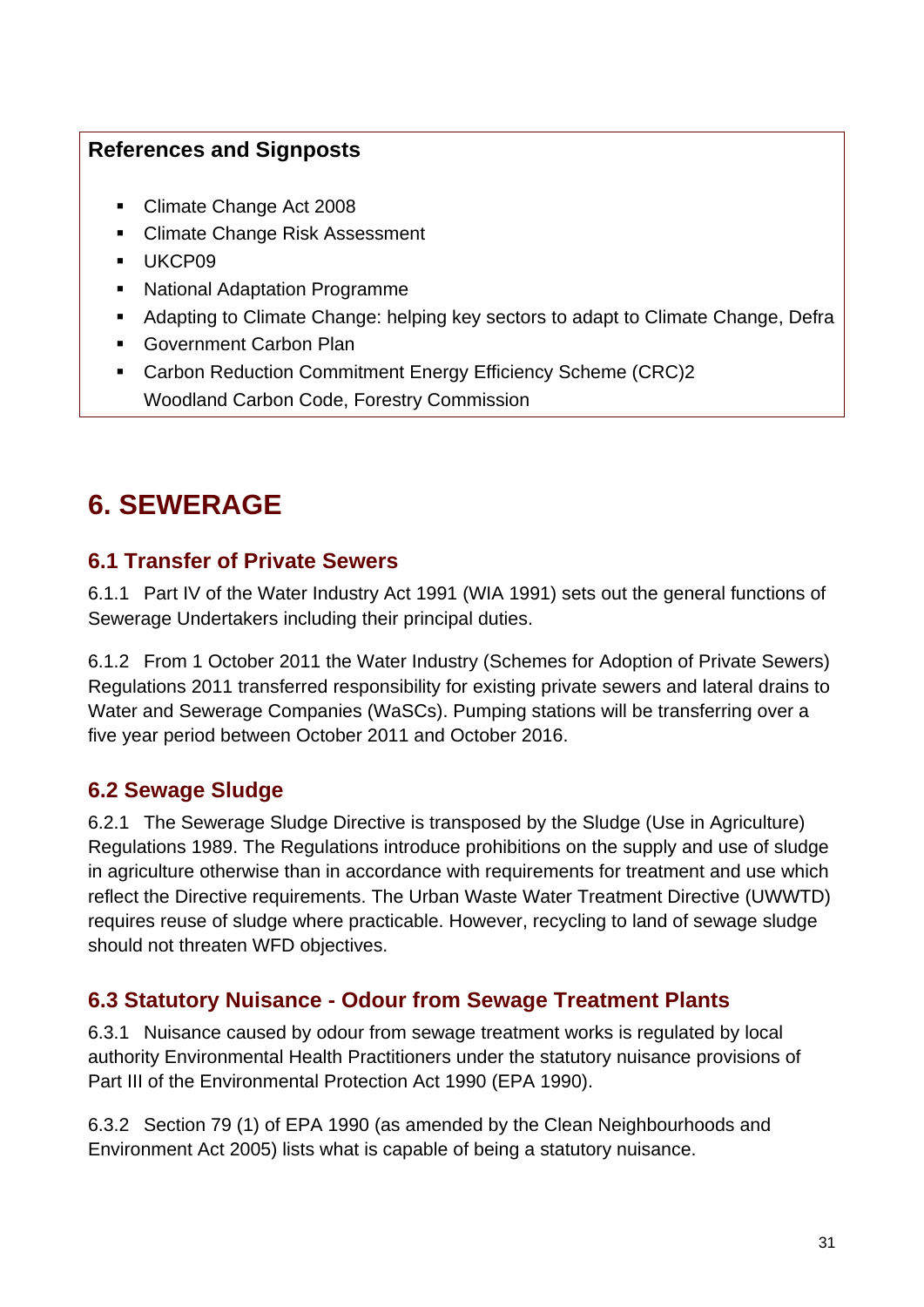6.3.3 Under section 79(1) of EPA 1990, local authorities have a statutory duty to inspect their areas periodically for existing and potential statutory nuisances, and to take reasonably practicable steps to investigate complaints of nuisance. Once satisfied that a statutory nuisance exists or may occur or recur, the local authority must serve an abatement notice under section 80 of EPA 1990 on the person responsible for the nuisance (in this case the sewerage undertaker). The abatement notice must either require that the nuisance be ceased or abated, or specify steps to be taken, within a specified timescale.

6.3.4 A person served with an abatement notice has twenty-one days within which to appeal to the magistrate's court under section 80(3) of EPA 1990. If the appeal is not successful, or if one is not made, the abatement notice will remain in force.

6.3.5 It is not an offence to cause a statutory nuisance (unless by doing so, other legislation is breached). It is an offence to breach or fail to comply with an abatement notice without "reasonable excuse".

6.3.6 The defence of "best practicable means" is available to the person responsible for the statutory nuisance on an industrial, trade or business premises (i.e. a sewerage undertaker for this case) should the case go to court, either in an appeal against the abatement notice, or in a prosecution for non-compliance with an abatement notice. "Best practicable means" is set out at section 79(9) of EPA 1990. It takes account of local conditions and circumstances; current technical knowledge; financial implications; design, installation, maintenance, manner and periods of operation of plant and machinery; and construction and maintenance of buildings and structures, in deciding whether the best practicable means have been used to prevent, or to counteract, the effects of the nuisance. It applies only so far as it is compatible with any duty imposed by law; health and safety; and emergencies or unforeseeable circumstances. Because "best practicable means" is a defence argued in court, it is for the courts to decide what "best practicable means" is on a case-by-case basis. Where a sewerage undertaker has, in the opinion of the court, introduced "best practicable means" to control or prevent the nuisance, the statutory nuisance is in effect allowed to continue.

6.3.7 A complainant can also take private action through the courts against a statutory nuisance under section 82 of EPA 1990. If the court agrees that a statutory nuisance exists or is likely to recur they will make an order requiring the defendant to abate or prohibit the recurrence of the nuisance, and carry out any works in order to do so. They may also impose a fine.

6.3.8 The voluntary Code of Practice on Odour Nuisance from Sewage Treatment Works, published by Defra and Welsh Assembly Government, sets out the relevant framework under the statutory nuisance regime in England and Wales within which the appropriate regulators and sewerage undertakers operate.

6.3.9 The Code of Practice is intended to apply to those elements of sewage treatment works that are not currently subject to environmental regulation under other legislation. Elements of onsite sewage treatment process operations are regulated under the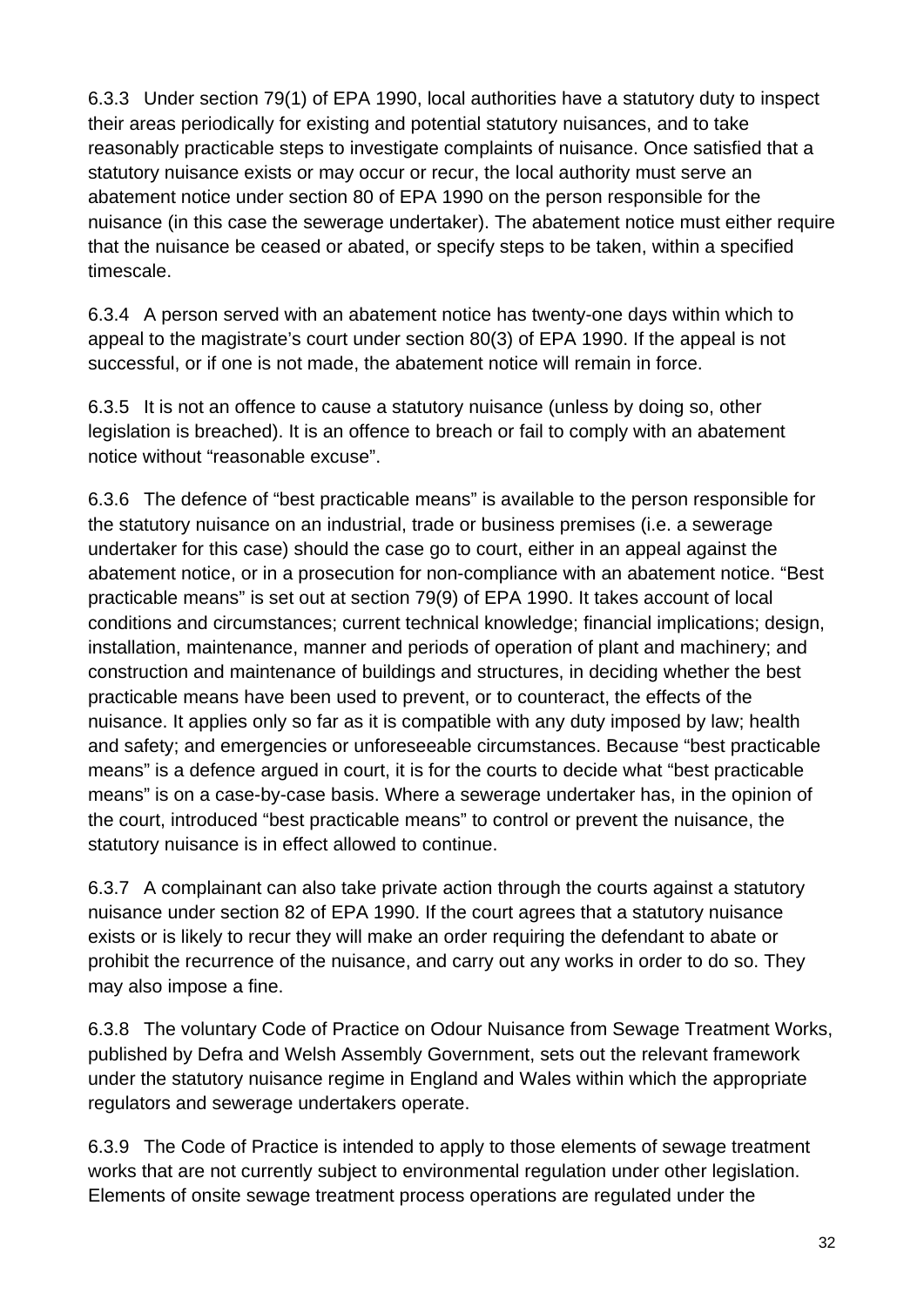<span id="page-36-0"></span>Environmental Permitting Regulations 2010 (EPR 2010) such as the storage or treatment of sewage sludge. Those elements of the works are regulated by the Environment Agency under the EPR 2010 and are therefore not covered by the Code of Practice. Whilst the local authority can investigate complaints of odour nuisance from those elements of the works regulated by an environmental permit, and issue an abatement notice if a statutory nuisance exists or likely to occur or recur, they cannot institute summary proceedings without consent from the Secretary of State (section 79(10) EPA 1990.

6.3.10 Part III of the Code of Practice recommends that sewerage undertakers use appropriate means to prevent odour from sewage works, and where that is not possible, to abate odour emissions with the aim of ensuring that the nuisance is minimised.

#### **6.4 First time sewerage**

6.4.1 Section 101A of the WIA 1991 (as amended by the Environment Act 1995) places a duty on sewerage undertakers to provide first time mains drainage (by connection to a foul sewer) in an area where non mains sewerage arrangements are causing an environmental or amenity problem or is likely to do so if no preventative action is taken.

6.4.2 Section 101A does not provide an automatic right of connection for properties not connected to mains drainage. Certain conditions need to be met and mains connection has to be the most satisfactory and best value solution to resolving the difficulties. Ministerial Guidance published by Defra and the Welsh Government provides further guidance on how applications are to be assessed and the criteria that need to be considered. The assessment should consider comparative practicability and cost of alternative solutions.

6.4.3 The Government expects sewerage undertakers to continue to examine all applications that are submitted to them under section 101A and to give their response within a reasonable time. Where schemes fall within the criteria and are approved, sewerage undertakers are required to give a realistic date for the sewer to be provided. The Government expects schemes to be carried out by that date and the sewerage undertakers to avoid delay.

6.4.4 Schemes relating to successfully determined applications made under Section 101A of the WIA 1991 and not already funded will be eligible for PR14 funding if engineering work is scheduled for the period (2015 - 2020). Schemes relating to potentially successful applications in relation to Section 101A of the WIA 1991, i.e. applications received but not yet determined, should be identified in order to indicate the likely scale of obligations for PR14.

# **6.5 Sewerage Planning**

6.5.1 *Water for Life* recognised that longer term planning for water infrastructure has had less focus than water supply infrastructure. Water companies must understand how their networks currently perform and how they interact with other drainage systems, so that they can effectively manage future pressures. Ofwat and the Environment Agency are working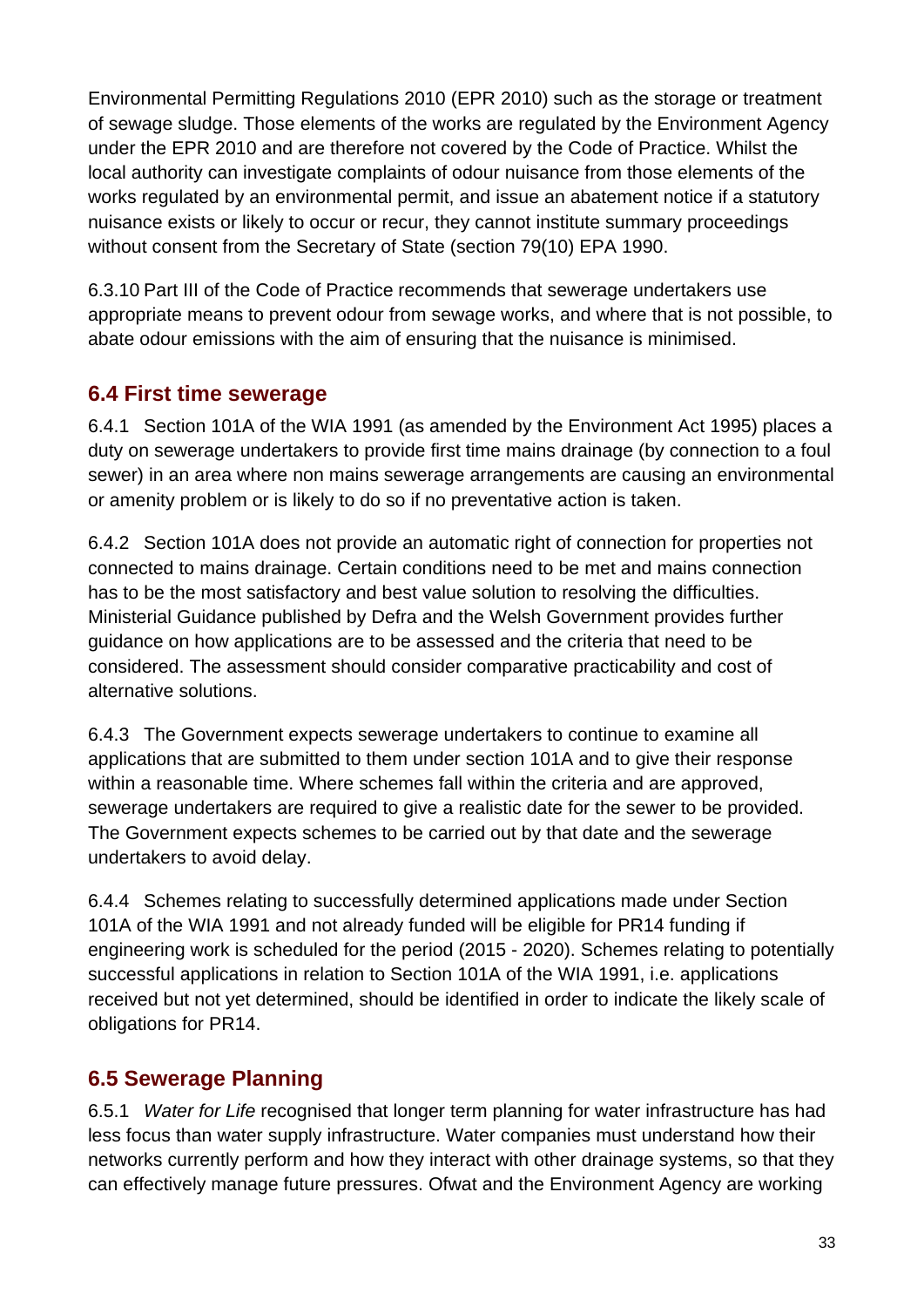<span id="page-37-0"></span>together on a strategic sewerage management framework which is due to be finalised by December 2012. This is anticipated to include an industry standard for sewerage planning.

6.5.2 This framework may take several periodic reviews to implement but PR14 should see strong foundations put in place for longer term sewerage planning and maintenance. Realistically we accept that full coverage of industry standard Sewerage Plans will take longer than five years to complete. For PR14 there should be a risk based focus of effort in bringing the current Drainage Area Plans up to meet the industry standard. There should be continued focus during PR19 and PR24 so that all Drainage Areas have been considered for renewal. Water and sewerage companies are encouraged to undertake longer term planning for sewerage in PR14 and follow the guidance that is identified in the Strategic Sewerage Management Framework.

6.5.3 It is recognised that not all drainage networks are currently able to cope with extreme rainfall or keep surface and groundwater out of sewers. Surface water flooding is complex and often includes flooding from water courses, sewers and drainage networks at the same time. Given the pressures on our infrastructure capacity and the risks from climate change, we encourage: the shared understanding of risk and the benefits of delivering integrated solutions by partners, including water and sewerage companies; the benefits that the development of Flood Risk Management Plans including Surface Water Management Plans, Local Flood Risk Management Strategies and Catchment Flood Management Plans, can promote. Government expects these strategic plans to include appropriate sustainable measures for managing flood risks, such as sustainable drainage systems (SuDS).

#### **6.6 Flow monitoring of discharges from water treatment works**

6.6.1 Flow monitoring of significant discharges has a vital role in protecting water quality by helping us ensure that permitted flow limits are not exceeded and by providing data that helps us understand the impact of discharges on the water environment.

6.6.2 The application of the requirement in environmental permits for flow monitoring is risk based and a number of thresholds have been set to ensure that only significant discharges require flow monitoring. For water treatment works this means that discharges greater than 50 cubic metres per day with a numeric limit for BOD, COD or metals will require flow monitoring unless all the following criteria are met:

- Permitted maximum flow less than 1000 m3/d
- Large dilution of discharge (>50:1 at mean flow).
- No numeric limits for hazardous substances or specific pollutants for which EQS have been set.
- Does not discharge to or significantly affect waters designated under the Habitats, Birds, Bathing Waters or Shellfish Waters Directive or a Water Framework Directive Protected Area.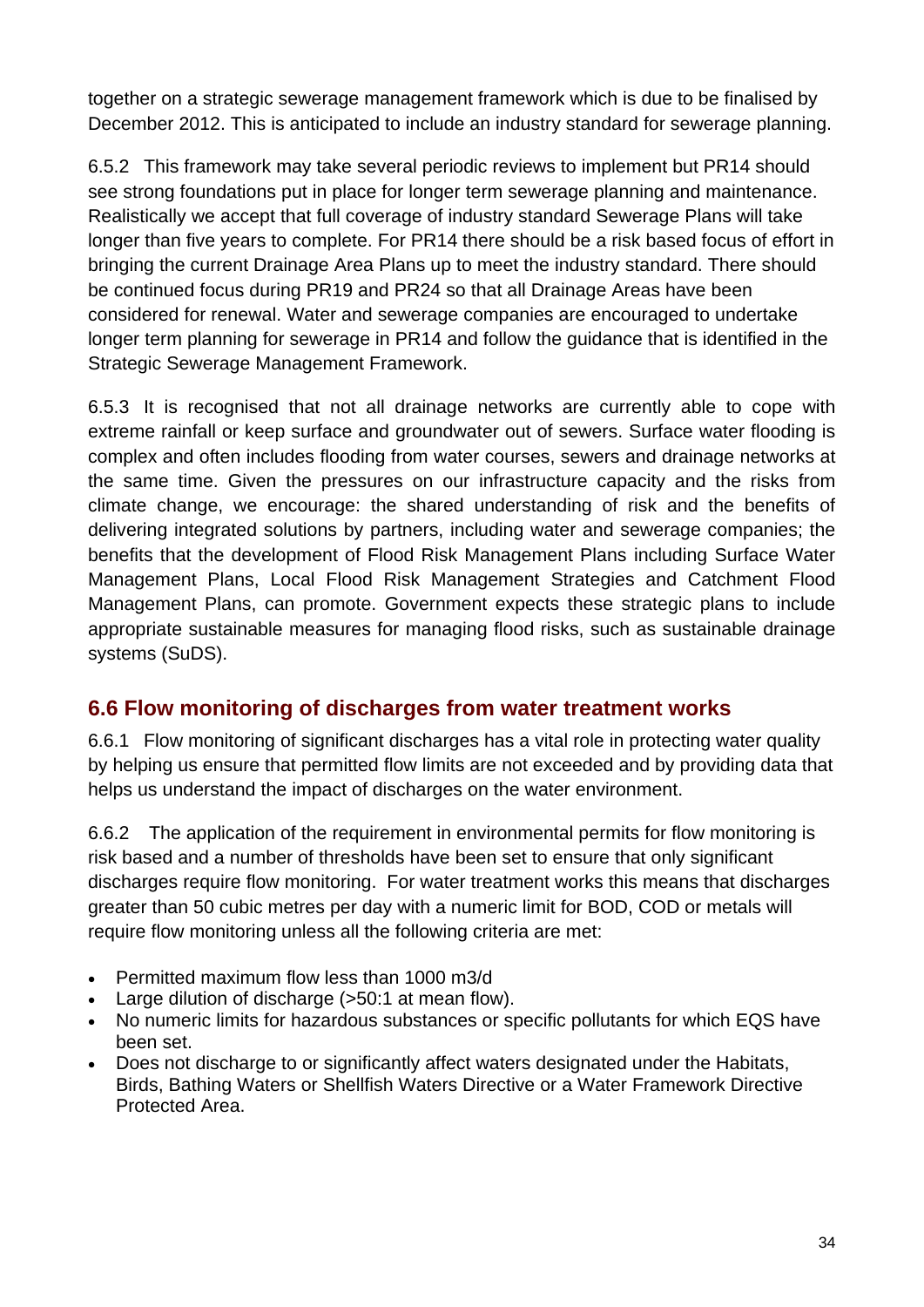### <span id="page-38-0"></span>**References and Signposts**

- **Environment Act 1995**
- **Water Industry Act 1991**
- Water Industry (Schemes for Adoption of Private Sewers) Regulations 2011
- **Environmental Protection Act 1990**
- Clean Neighbourhoods and Environment Act 2005
- Code of Practice on Odour Nuisances from Sewage Treatment Works
- **Sewage Sludge Directive (86/278/EEC)**
- **Urban Waste Water Treatment Directive (91/271/EEC)**
- Sludge (Use in Agriculture) Regulations 1989
- **Strategic Sewerage Management Framework**
- Pollution Prevention and Control (England and Wales) Regulations 2000
- **Environmental Permitting Regulations 2010**
- **•** Water for Life

# **7.0 FLOOD RISK MANAGEMENT**

#### **7.1 Duties to act consistently and have regard to national and local flood risk management strategies and the duty to co-operate.**

7.1.1 Under the Flood and Water Management Act 2010 (FWMA 2010) the statutory duties of water companies under section 94 of the Water Industry Act 1991 (WIA 1991) (in relation to any sewer that conveys surface water) are defined as *flood risk management functions* and water companies (appointed under the WIA 1991) are defined as risk management authorities. Under the FWMA 2010, water companies who are risk management authorities must exercise their flood risk management functions, acting in a manner which is consistent with the national flood and coastal erosion risk management strategy (the "National Strategy", prepared pursuant to sections 7-8 FWMA 2010) and guidance on its application published by the Environment Agency. They must have regard to the relevant local flood risk management strategy (the Local Strategy) developed by Lead Local Flood Authorities in their area (prepared pursuant to sections 9-10 FWMA 2010. In exercising any other functions which may affect a flood risk or coastal erosion risk, a water company must have regard to the national and local strategies. Under the FWMA 2010 water companies (who are risk management authorities) must co-operate with other flood risk management authorities in the exercise of their flood risk management functions and guidance is provided by the EA pursuant to section 7(6) of the FWMA 2010 about how this duty should be complied with.

7.1.2 Complementing the new duties for Lead Local Flood Authorities set out in the FWMA 2010, the Flood Risk Regulations 2009 (FRR 2009) implement the requirements of the Floods Directive, a sister Directive to the Water Framework Directive. Functions under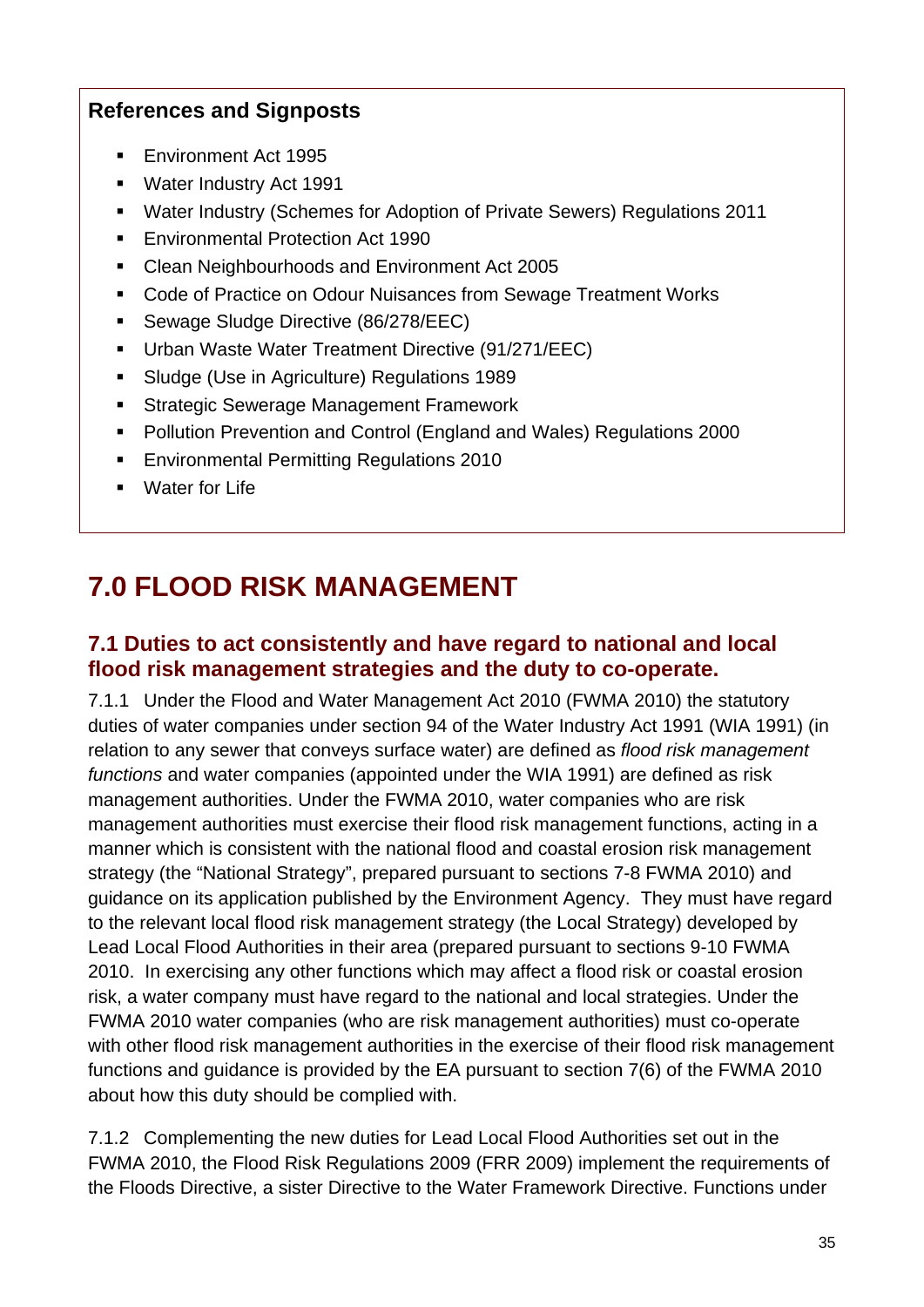<span id="page-39-0"></span>the FRR are flood risk management functions for the purposes of the FWMA 2010. The FRR 2009 set out a six year time cycle for flood risk management planning that aligns with the WFD planning cycle, where:

- the Environment Agency is required to prepare Flood Risk Management Plans (FRMPs)for the whole of England and Wales to cover flooding from main rivers, the sea and reservoirs by Dec 2015; and
- Lead Local Flood Authorities that have areas identified as "Flood Risk Areas" are required to prepare FRMPs by Dec 2015 to cover flooding from local sources (and where these local sources of flooding interact with other sources of flooding).

Under the FRR 2009 water companies are required to comply with requests for information by the EA and LLFAs and co-operate (pursuant to Section 13 (1) of the FWMA 2010) with the EA and LLFAs exercising their functions under the FWMA, which include the preparation of FRMPs. The EA and LLFAs will be consulting with risk management authorities during 2012 about FRMPs and how existing flood risk management plans can contribute to these and be rationalised.

7.1.3 The Floods Directive is required to be coordinated with the implementation of the Water Framework Directive, notably through the co-ordination of FRMPs and RBMPs and through the statutory consultation of draft plans.

## **7.2 Powers to request information**

7.2.1 Under the FWMA 2010 the Environment Agency and a Lead Local Flood Authority in connection with their flood and coastal erosions risk management functions, may request a person (including a water company) to provide information in connection with the Authority's flood and coastal risk management functions. Guidance is provided by the EA pursuant to section 7(6) of the FWMA 2010 about how requests should be complied with.

7.2.2 Civil sanctions in the form of an enforcement notice and a penalty notice can be applied if a company fails to comply with a request (the civil sanctions provisions of the FWMA 2010 have only been commenced in relation to Wales with commencement in England expected in due course). Similarly, under the FRR 2009 a water company (appointed under the WIA 1991) must comply with a request of a Lead Local Flood Authority or the Environment Agency to provide information reasonably required in connection with their functions under these regulations.